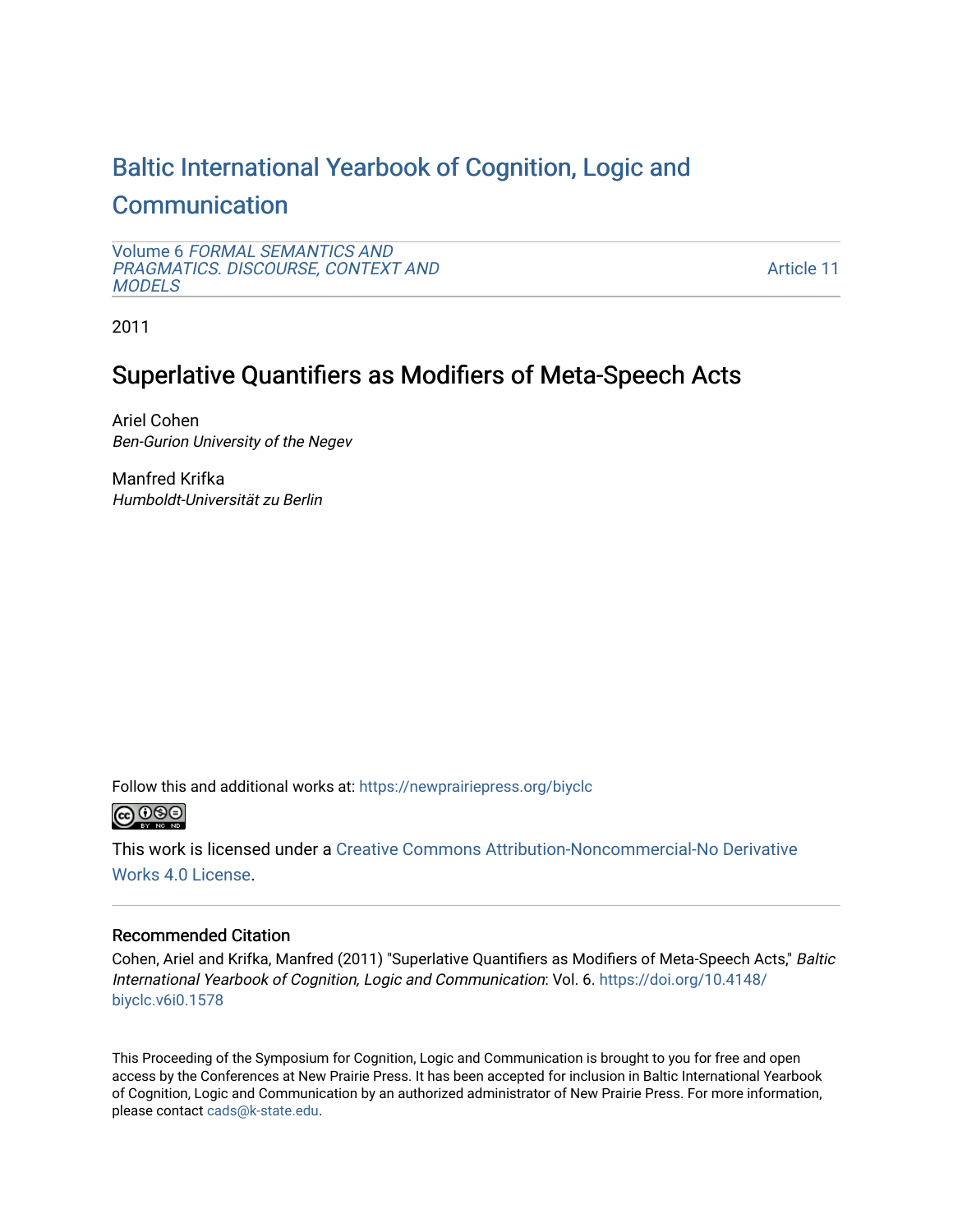# <span id="page-1-0"></span>The Baltic International Yearbook ofCognition, Logic and Communication

<span id="page-1-1"></span>October 2011

pages 1[-56](#page-28-0)

 *Formal Semantics and Pragmatics: Discourse, Context, and Models*DOI: 10.4148/biyclc.v6i0.1578

ARIEL <sup>C</sup>OHENBen-Gurion University of the Negev

MANFRED <sup>K</sup>RIFKA Zentrum für Allgemeine Sprachwissenschaft, Berlin

# <span id="page-1-2"></span>SUPERLATIVE QUANTIFIERS AS <sup>M</sup>ODIFIERS OF META-SPEECH <sup>A</sup>CTS

ABSTRACT: The superlative quantifiers, *at least* and *at most*, are commonly assumed to have the same truth-conditions as the comparative quantifiers *more than* and *fewer than*. However, as Geurts & [Nouwen](#page-28-1) [\(2007\)](#page-28-1) have demonstrated, this is wrong, and several theories have been proposed to account for them. In this paper we propose that superlative quantifiers are illocutionaryoperators; specifically, they modify meta-speech acts.

Meta speech-acts are operators that do not express <sup>a</sup> speech act, but <sup>a</sup> willingness to make or refrain from making <sup>a</sup> certain speech act. The classic example is speech act denegation, e.g. *<sup>I</sup> don't promise to come*, where the speaker is explicitly refraining from performing the speech act of promising. What denegations do is to delimit the future development of conversation, that is, they delimit future admissible speech acts. Hence we call them meta-speech acts. They are not moves in <sup>a</sup> game, but rather com mitments to behave in certain ways in the future. We formalize the notion of meta speech acts as commitment development spaces, which are rooted graphs: The root of the graph describes the commitment development up to the current point in conver sation; the continuations from the root describe the admissiblefuture directions.

We define and formalize the meta-speech act GRANT, which indicates that the speaker, while not necessarily subscribing to <sup>a</sup> proposition, refrains from asserting its negation. We propose that superlative quantifiers are quantifiers over GRANTs. Thus, *Mary petted at least three rabbits* means that the minimal number <sup>n</sup> suchthat the speaker GRANTs that Mary petted n rabbits is  $n = 3$ . In other words, the speaker denies that Mary petted two, one, or norabbits, but GRANTs that she petted more.

We formalize this interpretation of superlative quantifiers in terms of commitment development spaces, and show how the truth conditions that are derived from it are partly entailed and partly conversationally implicated. We demonstrates how the theory accounts for <sup>a</sup> wide variety of <sup>p</sup>henomena regarding the in terpretation of superlative quantifiers, their distribution, and thecontexts in which they can be embedded.

#### **1. THE MEANING OF SUPERLATIVE QUANTIFIERS**

# *1.1. Commonly held intuitions*

What do superlative quantifiers, like *at least* and *at most*, mean? Nonlinguists have <sup>a</sup> clear intuition—for example, note the following discussion of *at least* from <sup>a</sup> book about computer databases:

One important rule to remember is that there should be at least (*<sup>n</sup>*−1) joins in an *<sup>n</sup>*-table query; thus, you need at least two joins for <sup>a</sup> three-table query, at least three joins for <sup>a</sup> query that involves four tables, and so on. The words "at least" are important:there could be more than  $(n-1)$  joins... but if your multitable query has less than  $(n-1)$  joins, the result will be [bad] (A. Kriegel and B. M. Trukhnov, *SQL Bible*, p. 319).

According to this intuition, *at least <sup>x</sup>* means *<sup>x</sup>* or more, but not less; *at most <sup>x</sup>* means *<sup>x</sup>* or less, but not more. In <sup>a</sup> context in which only integers are relevant, things are even simpler: *at least <sup>x</sup>* means greater than  $x - 1$ , and *at most*  $x$  means fewer than  $x + 1$ .

Thus, since it is impossible to pe<sup>t</sup> <sup>a</sup> non-integer number of rabbits, [\(1-a\)](#page-1-0) would mean [\(1-b\).](#page-1-1)

- (1) a. John petted at least three rabbits.
	- b. John petted more than two rabbits. $<sup>1</sup>$  $<sup>1</sup>$  $<sup>1</sup>$ </sup>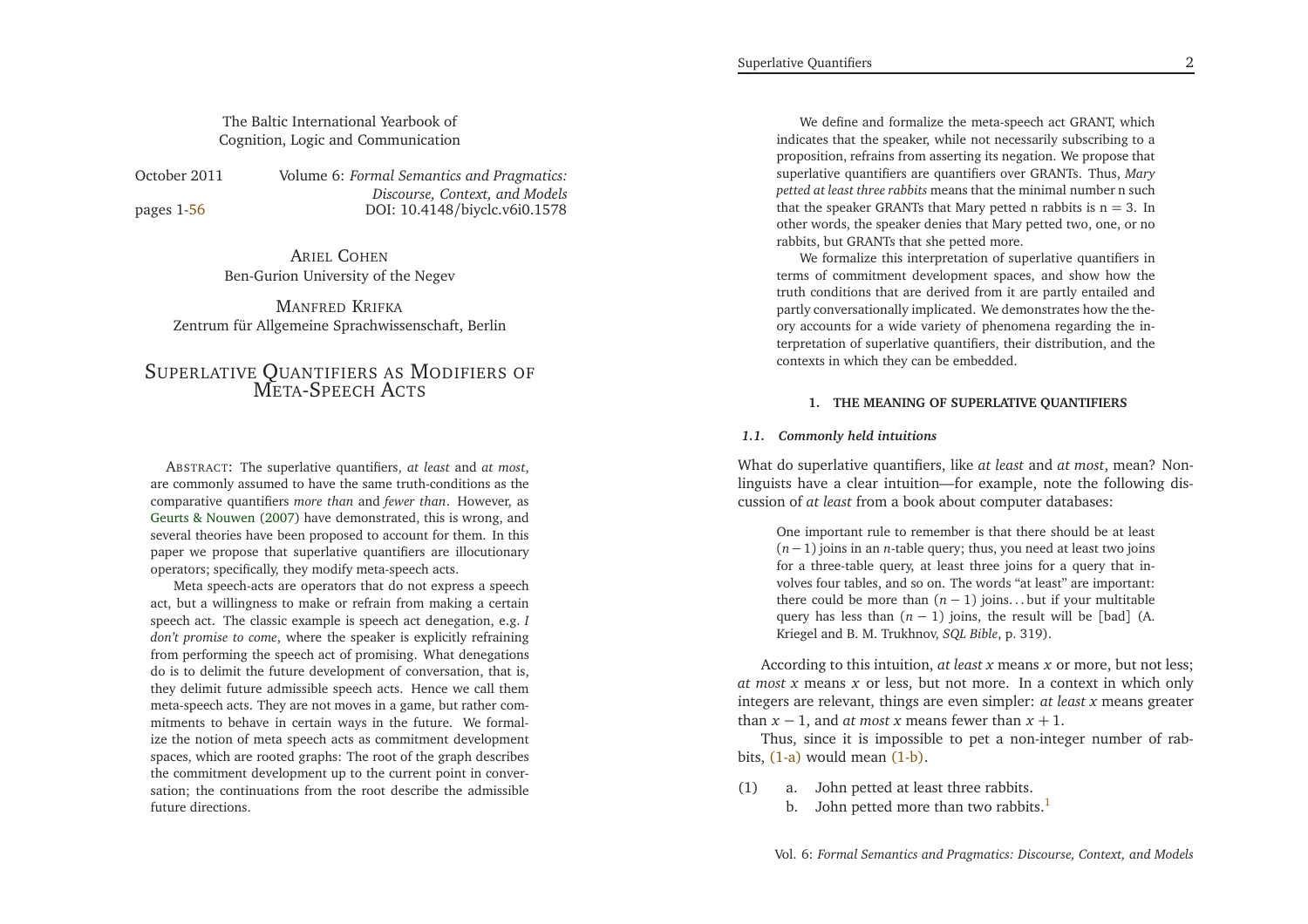Similarly, [\(2-a\)](#page-2-0) would be equivalent to [\(2-b\).](#page-2-1)

(2) a. John petted at most three rabbits. b. John petted fewer than four rabbits.

<span id="page-2-6"></span><span id="page-2-5"></span>

# <span id="page-2-7"></span>*1.2. Keenan and Stavi (1986)*

Until recently, such intuitions were widely shared by linguists as well, and have been formalized by [Keenan](#page-28-2) & Stavi [\(1986\)](#page-28-2). According to their theory, both superlative (*at least*, *at most*) and comparative (*more than*, *fewer than*) quantifiers are treated simply as generalized quantifiers, i.e. relations between sets. Thus, the meaning of [\(1-a\)](#page-1-0) is simply [\(3-a\),](#page-2-2) where *R* is the set of rabbits, and the meaning of  $(2-a)$  is simply  $(3-b)$ .

(3) a. |*<sup>R</sup>*∩*λ<sup>x</sup>*.**pet**(**j**, *<sup>x</sup>*)<sup>|</sup> <sup>≥</sup> <sup>3</sup> b.  $|R \cap \lambda x.\text{pet}(j, x)| \leq 3$ 

Besides being intuitive, this definition has two important advantages. One advantage is that it gets the truth conditions right: if John pet-ted two or fewer rabbits, [\(1-a\)](#page-1-0) is false, and if he petted four or more rabbits, [\(2-a\)](#page-2-0) is false.

The second advantage is that these truth conditions are extensional, which is as it should be. For example, suppose Mary likes rabbits but no other animal. Then, the extensions of the predicates *rabbit* and *animal that Mary likes* are the same. Note that the truth values of [\(1-a\)](#page-1-0) and [\(4\)](#page-2-4) are the same, indicating that superlative quantifiers are extensional.

<span id="page-2-4"></span>(4) John petted at least three animals that Mary likes.

However, [Keenan](#page-28-2) & Stavi's theory, while getting the truth conditions right, fails to account for <sup>a</sup> number of <sup>p</sup>henomena. In particular, as Geurts & [Nouwen](#page-28-1) [\(2007](#page-28-1)) point out, the meanings of superlative quantifiers differ from those of comparative quantifiers (*more/fewer than*)in subtle ways.

One of the observations of Geurts & [Nouwen](#page-28-1) is that the distribution of comparative quantifiers is more restricted than that of superlative quantifiers. For example, only the latter, but not the former, can takesentential scope:

 $\Delta$ 

<span id="page-2-3"></span><span id="page-2-2"></span><span id="page-2-1"></span><span id="page-2-0"></span>(5) a. John petted three rabbits 
$$
\left\{\begin{array}{c}\text{at most}\\ * \text{fewer than }\end{array}\right\}
$$
.

\nb.  $\left\{\begin{array}{c}\text{At least}\\ * \text{More than}\end{array}\right\}$ , John petted three rabbits.

Additionally, superlative quantifiers, but not comparative ones, maycombine with quantifiers, proper names, and specific indefinites:

<span id="page-2-9"></span>

|    |                                                                                              | (6) a. Mary petted $\begin{cases} \text{at least} \\ \text{*more than} \end{cases}$ every young rabbit.                     |
|----|----------------------------------------------------------------------------------------------|-----------------------------------------------------------------------------------------------------------------------------|
|    | b. Mary petted $\begin{cases} \text{at most} \\ * \text{fewer than} \end{cases}$ Bugs Bunny. |                                                                                                                             |
| c. |                                                                                              | John petted $\left\{\begin{array}{c} \text{at least} \\ \ast \text{more than} \end{array}\right\}$ two rabbits, namely Bugs |
|    | Bunny and Peter.                                                                             |                                                                                                                             |

There are, however, cases where comparative quantifiers are acceptable, and it is superlative quantifiers that are odd. Suppose John petted exactly three rabbits, and we know this. Based on this fact, wewould be justified in uttering [\(1-b\);](#page-1-1) however, it would be quite strange to utter  $(1-a)$  or  $(2-a).<sup>2</sup>$  $(2-a).<sup>2</sup>$  $(2-a).<sup>2</sup>$  $(2-a).<sup>2</sup>$ 

<span id="page-2-8"></span>There are differences between superlative and comparative quantifiers not just in distribution, but also in interpretation: the former lacksome readings that the latter have. For example, [\(7-a\)](#page-2-5) is ambiguous: it can mean either that it is permissible for you to have fewer than three martinis (say, because you don't like martinis), or that you may not have more than two martinis. In contrast, [\(7-b\)](#page-2-6) is not ambiguous, and only receives the second reading.

- (7) a. You may have fewer than three martinis.
	- b. You may have at most two martinis.

#### *1.3. Geurts and Nouwen (2007)*

In order to account for these <sup>p</sup>henomena, Geurts & [Nouwen](#page-28-1) [\(2007](#page-28-1)) argue against the commonly held intuition, and propose that comparative and superlative quantifiers have different interpretations.

Following [Krifka](#page-28-3) [\(1999a](#page-28-3)), they propose that comparative quantifiers are focus sensitive NP modifiers. Roughly, [\(1-b\)](#page-1-1) means that there

3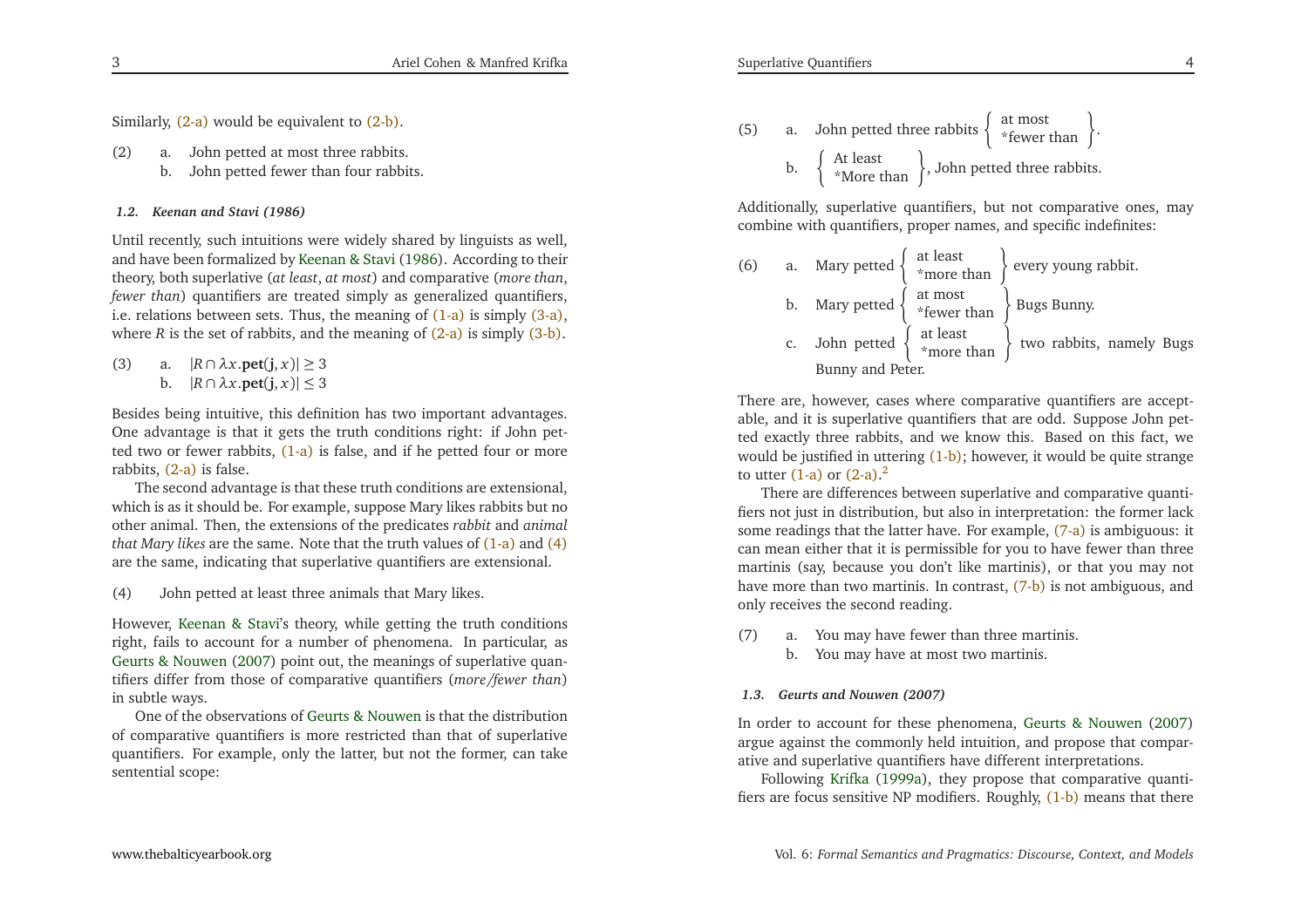<span id="page-3-5"></span>is <sup>a</sup> property that is higher or equal on the relevant scale than the prop-erty of petting two rabbits, and this property applies to John.<sup>[3](#page-27-2)</sup>

Formally, the meaning Geurts & [Nouwen](#page-28-1) propose for *more than α*is:

(8)*λ<sup>x</sup>*.∃*β*(*<sup>β</sup> <sup>&</sup>gt; <sup>α</sup>* ∧*β*(*x*))

The relevant scale is affected by focus, which explains the differencebetween [\(9-a\)](#page-3-0) and [\(9-b\).](#page-3-1)

- (9) a. John petted more than  $\left[\text{two}\right]_F$  rabbits.
	- b. John petted more than [two rabbits]*<sup>F</sup>*.

Sentence [\(9-a\),](#page-3-0) with focus on *two*, means that John petted <sup>a</sup> number of rabbits, and this number is greater than two; while [\(9-b\),](#page-3-1) with focus on *two rabbits*, is compatible with John having petted exactly two rabbits, provided that he petted additional animals.

Sentences [\(9-a\)](#page-3-0) and [\(9-b\)](#page-3-1) are evaluated with respec<sup>t</sup> to different scales; and ye<sup>t</sup> other scales account for examples such as the following:

- (10) a. <sup>I</sup> will be more than happy to send you the necessary forms.
	- b. The telephone service here is less than satisfactory.

Sentence [\(10-a\)](#page-3-2) is presumably evaluated with respec<sup>t</sup> to <sup>a</sup> scale involving properties such as being reluctant, indifferent, happy and ecstatic; <mark>(10-b</mark>) presumably involves properties such as being terrible, bad, satisfactory, good, and excellent.

Importantly, Geurts & [Nouwen](#page-28-1) restrict *α* and *β* in [\(8\)](#page-3-4) to denote only first-order properties, i.e. expressions of type 〈*<sup>e</sup>*, *<sup>t</sup>*〉. The properties *happy* and *satisfactory* are clearly first-order. The property of being <sup>a</sup> group of two rabbits is also first-order in their system, since they treat groups as individuals. But propositions are not first-order properties, which is why comparative quantifiers cannot combine with them, and the unacceptability of the sentences in [\(5\)](#page-2-7) is thereby explained. Similarly, quantifiers, names, and specific indefinites also do not denotefirst-order properties, which is why the sentences in [\(6\)](#page-2-8) are bad.

Regarding superlative quantifiers, Geurts & [Nouwen](#page-28-1) propose that they are epistemic operators. Specifically, the meanings of [\(1-a\)](#page-1-0) and [\(2-a\)](#page-2-0) can be roughly paraphrased as [\(11-a\)](#page-3-5) and [\(11-b\),](#page-3-6) respectively.

- <span id="page-3-6"></span><span id="page-3-4"></span><span id="page-3-3"></span><span id="page-3-2"></span><span id="page-3-1"></span><span id="page-3-0"></span>(11) a. It is epistemically necessary that John petted three rabbits, and it is epistemically possible that he petted more.
	- b. It is epistemically possible that John petted three rabbitsbut it is epistemically impossible that he petted more.

Geurts & Nouwen demonstrate how their approac<sup>h</sup> solves some of the problems with [Keenan](#page-28-2) & Stavi's theory. In particular, they can explain why [\(2-a\)](#page-2-0) would be odd if it is known that John petted exactly three rabbits: according to Geurts & [Nouwen](#page-28-1)'s theory, [\(2-a\)](#page-2-0) entails that it is epistemically possible that John petted three rabbits. But in this case it is not only epistemically *possible*, but, in fact, epistemically *necessary* that John petted three rabbits, so the speaker makes <sup>a</sup> weaker statement than the one she can and ought to make. In other words, saying that it is epistemically possible that John petted three rabbits implicates that it is not epistemically necessary; but this implicature is notsatisfied in <sup>a</sup> situation where it is known that John petted three rabbits.

According to Geurts & [Nouwen](#page-28-1) [\(1-a\)](#page-1-0) is not merely odd, but actually false: this is because it entails that it is epistemically possible that John may have petted more than three rabbits; but if it is known that hepetted exactly three, this entailment is <sup>p</sup>lainly false.

<span id="page-3-7"></span>Crucially, superlative quantifiers are not restricted to combine only with first-order properties: hence, their distribution is less restricted than that of comparative quantifiers, and the facts exemplified by thesentences in [\(5\)](#page-2-7) and [\(6\)](#page-2-8) are thereby explained.

The missing reading of (7-<mark>b)</mark> is explained by the analysis of superlative quantifiers as epistemic modals: in general, deontic modals cannottake scope over epistemic ones.

Thus, Geurts & [Nouwen](#page-28-1)'s theory successfully accounts for <sup>a</sup> number of puzzling <sup>p</sup>henomena. However, they make these gains at <sup>a</sup> considerable cost. One problem is that the superlative morphology of superlative quantifiers is ignored: it is not reflected in the analysis. There is nothing in the logical form proposed by Geurts & [Nouwen](#page-28-1) for [\(1-a\)](#page-1-0) that indicates that three is the *least* number of rabbits that John petted.

Moreover, Geurts & [Nouwen](#page-28-1) lose the two major advantages of [Keenan](#page-28-2) & Stavi's theory: correct truth conditions, and extensionality.

Basing the truth conditions of superlative quantifiers on epistemic modality makes them subjective, depending on epistemic states, whichleads to incorrect predictions. Suppose John petted exactly four rabbits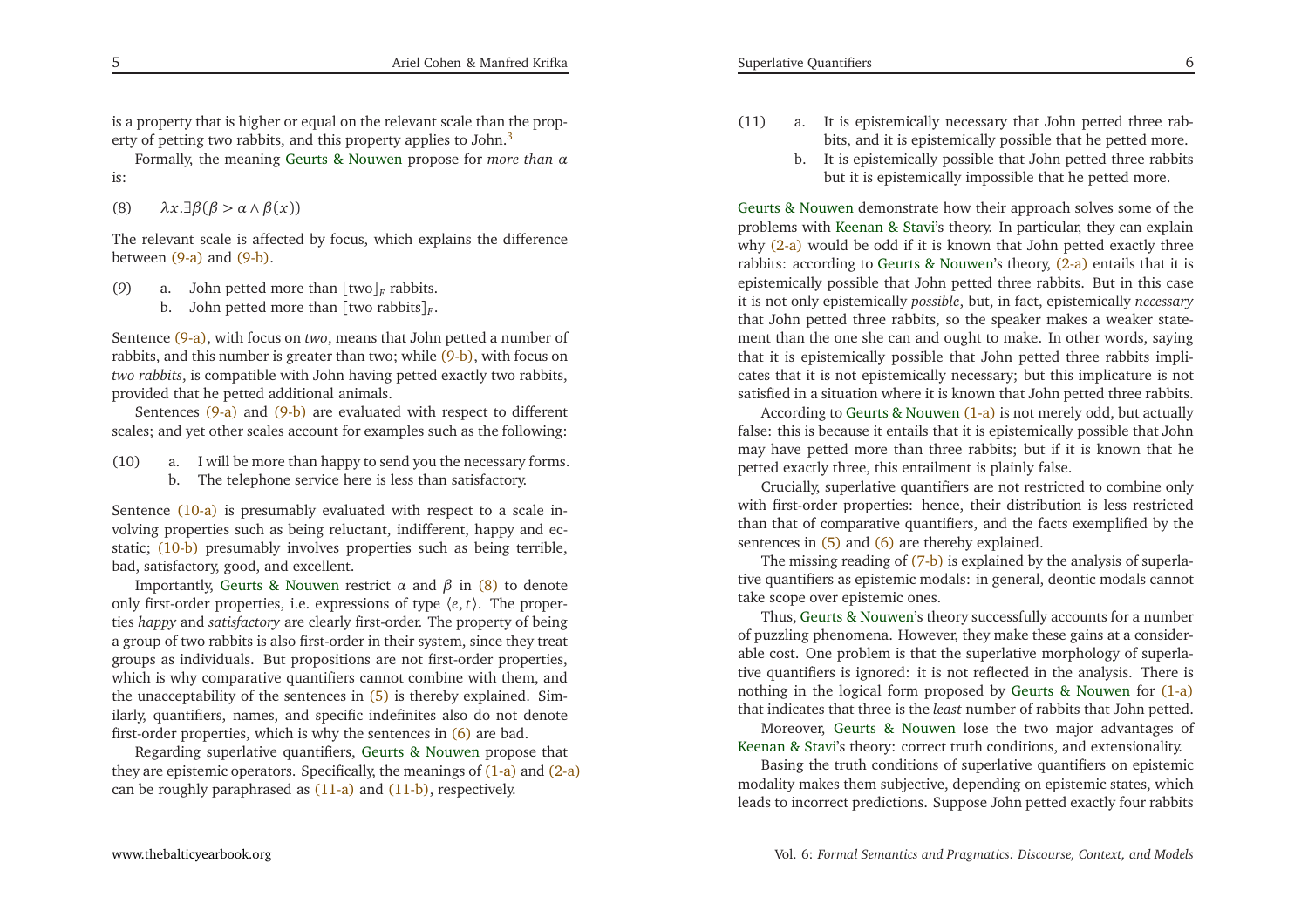<span id="page-4-5"></span>in the actual world; then  $(1-a)$  would be true and  $(2-a)$  would be false, regardless of any belief worlds.

One may try to save Geurts & [Nouwen'](#page-28-1)s theory by treating the epistemic modals as objective. [Lyons](#page-28-4) [\(1977\)](#page-28-4) draws <sup>a</sup> distinction between *subjective* and *objective* senses of epistemic modals. Thus, [\(12-a\)](#page-4-0) is subjective, depending on the epistemic state of the speaker; but [\(12-b\)](#page-4-1) is "objective", in the sense that it depends on the epistemic states of <sup>a</sup> large number of people, who are collectively the authority on the subject.

- <span id="page-4-7"></span>(12) a. Has anybody heard the news? <sup>I</sup> want to know who wonthe match. It might have been Mark.
	- b. There might have been life on Mars at some point in thepast.

However, treating Geurts & [Nouwen](#page-28-1)'s epistemic modals as objective would not help. Suppose John committed exactly four traffic violations, but nobody knows this, not even the police (who are the authority on the subject), and not even John himself. Then, it would still be true that he committed at least three traffic violations, and false that he committed at most three traffic violations, and these truth valuesdepend only on what actually happened, not on anybody's beliefs.

<span id="page-4-6"></span>The analysis of superlative quantifiers as epistemic modals also leads to the incorrect prediction that they are intensional. However, as we have seen above, superlative modifiers are extensional. Consider again the case where Mary likes rabbits, but no other animal. But this fact may not be known; hence, it may be epistemically necessary for John to pe<sup>t</sup> three rabbits, without it being epistemically necessary for him to pe<sup>t</sup> three of the animals that Mary likes. Hence, it is predictedthat [\(1-a\)](#page-1-0) may have a different truth value from [\(4\),](#page-2-4) repeated below:

(13) John petted at least three animals that Mary likes.

But this prediction is wrong.

*At most* licenses negative polarity items, whereas *at least* does not:

(14) At 
$$
\begin{Bmatrix} most \kappa}{\kappa} \end{Bmatrix}
$$
 three people have ever been in this cave (last century).<sup>4</sup>

<span id="page-4-4"></span><span id="page-4-3"></span><span id="page-4-2"></span><span id="page-4-1"></span><span id="page-4-0"></span>However,nothing in Geurts & [Nouwen'](#page-28-1)s theory predicts this behavior.

Geurts et al. [\(2010](#page-28-5)) presen<sup>t</sup> the results of experiments that are claimed to suppor<sup>t</sup> this theory; but some of the results actually are in conflict with it. Recall that, according to this theory, there is <sup>a</sup> fundamental difference between *at least* and *at most*: if John petted ex-actly three rabbits and the speaker knows this, <mark>[\(1-a\)](#page-1-0)</mark> would be false, whereas [\(2-a\)](#page-2-0) would be true but infelicitous. As a consequence, [\(1-a\)](#page-1-0) is predicted to be ruled out in this situation; however, citing [Noveck](#page-28-6) [\(2001](#page-28-6)) and their own unpublished study, [Geurts](#page-28-5) et al. conclude that true but infelicitous sentences such as [\(2-a\)](#page-2-0) ought to receive <sup>a</sup> mixedres[p](#page-28-5)onse, i.e. be acceptable about half the time.

Geurts et al.'s prediction, however, is not borne out. They askedsubjects to judge whether [\(15-b\)](#page-4-2) and [\(15-c\)](#page-4-3) follow from [\(15-a\).](#page-4-4)

- (15) a. Wilma had three beers.
	- b. Wilma had at least three beers.
	- c. Wilma had at most three beers.

The results were that *both* [\(15-b\)](#page-4-2) and [\(15-c\)](#page-4-3) are accepted about half thetime.

Geurts et al. are aware of this difficulty, and they attempt to explain it by hypothesizing that people who accept (<mark>15-b)</mark> do so because they interpret [\(15-a\)](#page-4-4) as saying that Wilma had three beers or more. As support for this claim, they demonstrate that when [\(15-a\)](#page-4-4) is replaced with [\(16\),](#page-4-5) the acceptance of the inference to [\(15-b\)](#page-4-2) is reduced significantly.

(16) Wilma had exactly three beers.

However, this argumen<sup>t</sup> is not convincing, for two reasons. One is that the acceptance rate is about 20%, still significantly higher than the predicted 0%. The second reason is that there is <sup>a</sup> much simpler explanation for why *exactly* reduces the acceptance of the inference: <sup>p</sup>lausibly, the word *exactly* itself acts as <sup>a</sup> superlative quantifier. Evidence for this possibility comes from the fact that *exactly* cannot co-occur withsuperlative quantifiers:

(17) $\ast$ John petted  $\begin{cases} \n \text{at least} \\ \n \text{at most} \n \end{cases}$  exactly three rabbits.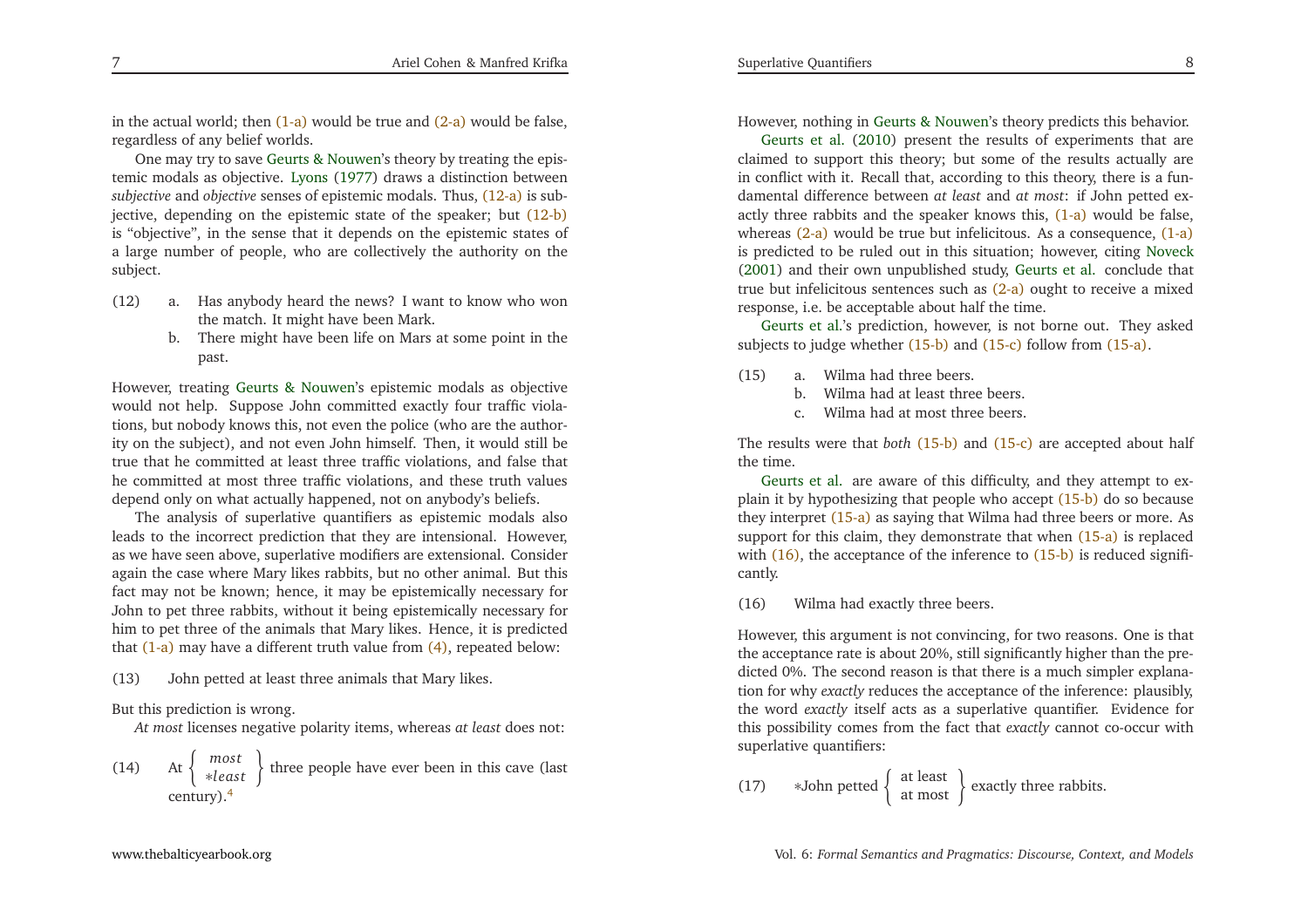Therefore, an utterance of [\(16\)](#page-4-5) introduces a set of alternative sen-tences involving other superlative quantifiers— [\(15-b\)](#page-4-2) and [\(15-c\)—](#page-4-3) and implicates that these alternatives are false.

In this paper, we propose that superlative quantifiers are illocutionary operators. To make this view explicit, we need to look more closelyat speech acts.

### **2. MODELING SPEECH ACTS AND META-SPEECH ACTS**

# *2.1. Commitment developments*

We understand speech acts as changing commitments of the interlocutors. <sup>A</sup> conversation will consist of <sup>a</sup> sequence of such commitment changes, which we will call <sup>a</sup> **commitment development**. We model commitment developments as follows. Let us assume that <sup>c</sup> is the current commitment, <sup>a</sup> commitment development which incorporates the changes that were enacted up to this point. Let us assume that A(s,a) is <sup>a</sup> speech act by speaker <sup>s</sup> to addressee a, which results in the obligations obl(A(s,a)) (where it is irrelevant, we will suppress speaker and addressee arguments, and just write A). Then the enactment of A(s,a)at the commitment development <sup>c</sup> can be modelled as follows:

$$
(18) \qquad c + A = \{c, \text{obl}(A)\}\
$$

As <sup>a</sup> result, we have <sup>a</sup> set consisting of the input commitment developmen<sup>t</sup> <sup>c</sup> and the new commitments, which is the output commitment development. Note that <sup>c</sup> represents the development so far, and is therefore <sup>a</sup> member of the output, as the output "memorizes" the waythat led to this state.

We represen<sup>t</sup> the initial commitment development by the empty set, indicating that nothing has happened so far. The added commitment or commitments are not themselves sets but commitments specified in some representation language. For example (where <sup>Φ</sup> is <sup>a</sup> proposition and <u>Φ</u> a set of propositions):

$$
c + \text{ASERT}(s, a) \quad (\Phi) = \{c, s \text{ guarantees a that } \Phi \text{ is true} \}
$$
\n
$$
c + \text{QUESTION}(s, a) \quad (\Phi) = \{c, s \text{ obliges a to assert those\npropositions p in } \Phi \text{ that a can\ntruthfully assert} \}
$$

<span id="page-5-1"></span><span id="page-5-0"></span>For illustration, consider <sup>a</sup> case in which <sup>a</sup> commitment development <sup>c</sup>undergoes two subsequent changes:

 $(20)$  $c + A + B = \{c, obl(A)\} + B = \{\{c, obl(A)\}, obl(B)\}$ 

The resulting structure is <sup>a</sup> tree. For example, with the empty context as <sup>a</sup> root and three speech acts A, B, C, and ruling out repeated enactments of the same speech acts, we have the commitment developments for the first two steps as depicted on the left-hand side of the followingdiagram (where we write  $\{c, A\}$  for  $\{c, \text{obl}(A)\}$ , for short).



This is <sup>a</sup> so-called game tree that shows the possible courses that <sup>a</sup>game might take. We write  $c < c'$  iff  $c'$  is a commitment continuation that concern  $c$ that succeeds c. This notion can be defined recursively as follows:

(22) a.  $c < \{c,$  commitments $\}$ a.  $c < {c$ , commitments}<br>
b. if  $c < c'$  and  $c' < c''$ , then  $c < c''$ 

Update of commitment developments is order sensitive, that is,  $c + A$  $+ B$  is different from  $c + B + A$ . Sometimes we do not care about the order in which the commitments have been introduced. We can ge<sup>t</sup> ridof the order information by recursive union,  $\mathbb{U}$ :

(23) a.  $\mathbb{U}\{\emptyset, o_1, \dots, o_n\} = \{o_1, \dots, o_n\}$ , where  $o_1, \dots, o_n$ : obligations.b.  $\mathbb{U}\{\mathbf{c}, \mathbf{o}_1, \dots \mathbf{o}_n\} = {\mathbb{U}\mathbf{c}, \mathbf{o}_1, \dots \mathbf{o}_n}$ 

$$
P_{1} \cup P_{2} \cup P_{3} \cup P_{1} \cup P_{2}
$$

For example,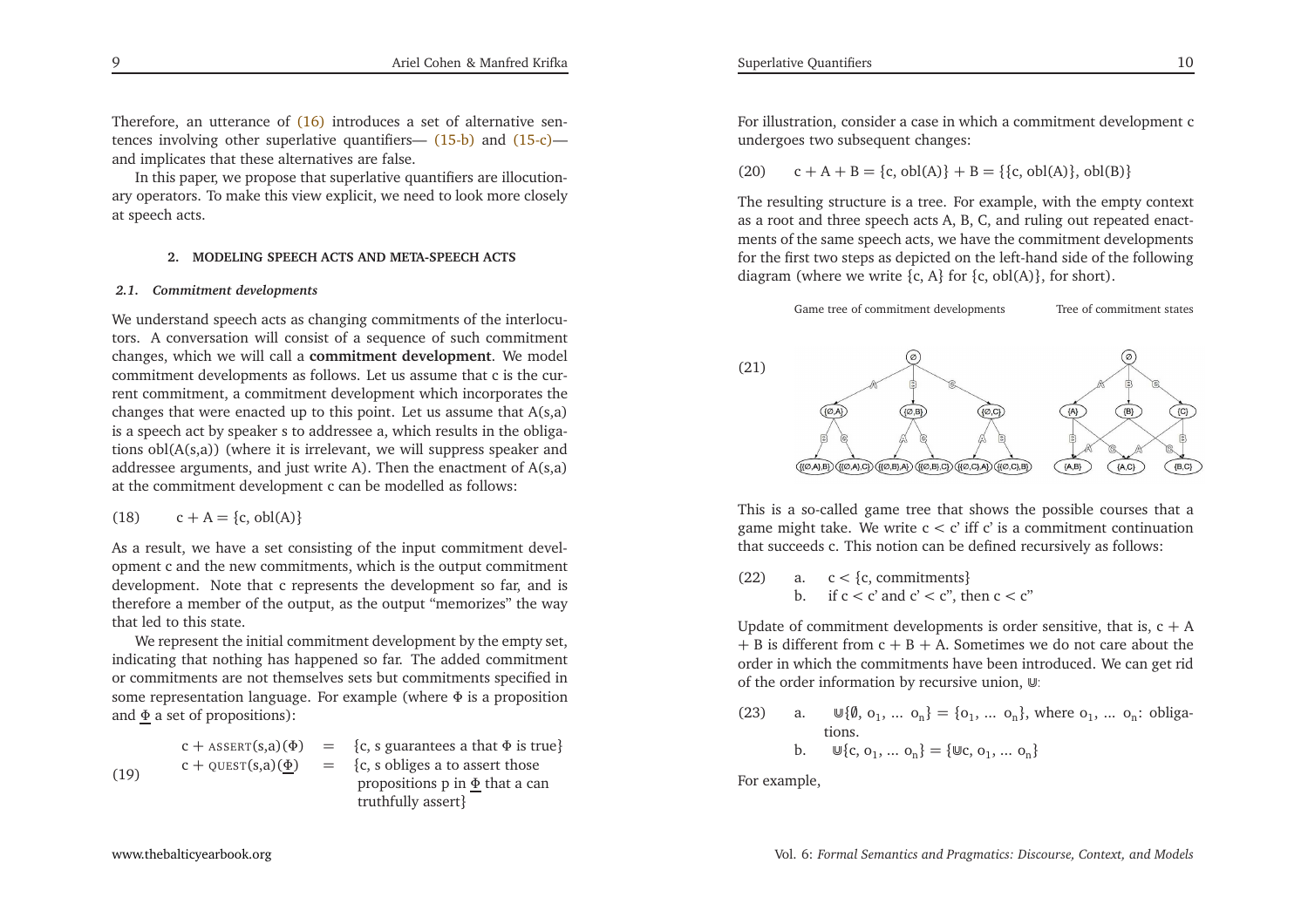We call such unordered sets of commitments **commitment states**. Commitment states lead to <sup>a</sup> more compac<sup>t</sup> representation of language games than commitment developments. For example, the game tree on the left-hand side of [\(21\)](#page-5-0) results in the representation specified onthe right-hand side, using commitment states.

As in other games, not every transition is <sup>a</sup> possible move. One important rule is that the update of commitment developments comes with <sup>a</sup> requirement that new commitments do not contradict existing ones. For example, if <sup>a</sup> speaker has asserted <sup>Φ</sup>, this speaker cannot assert <sup>¬</sup>Φ later:

(25) 
$$
c + \text{ASBERT}(s, a)(\Phi) = \{c + s \text{ guarantees a that } \Phi \text{ is true}\},
$$
  
provided that  
[s guarantees a that  $\neg \Phi \text{ is true}] \notin \mathbb{U} c$ 

This is certainly not the case in everyday conversation; people do change their minds. But here we restrict ourselves to the basic case of monotonic update.

The notion of updates of commitment developments allows for <sup>a</sup> straightforward treatment of conjunction of speech acts. As <sup>a</sup> matter of fact, there are two types of conjunction: dynamic conjunction ';' andstatic conjunction '&':

(26) a. 
$$
c + [A; B] = c + A + B
$$
  
b.  $c + [A & B] = [c + A] \cup [c + B] = \{c, obl(A), obl(B)\}$ 

These two notions of speech act conjunction coincide if we model conversation with commitment states instead of commitment developments.

(27) 
$$
\qquad \qquad \mathbb{U}[c + [A; B]] = \mathbb{U}[c + [A \& B]] = \mathbb{U}[c + A] \cup \mathbb{U}[c + B]
$$

Krifka [\(1999b](#page-28-7), [2001](#page-28-8)) has argued that speech act conjunction is needed to deal with quantification into questions, as in the following example, which has <sup>a</sup> reading under which the universal quantifier appears toscope out of the speech act (cf. Karttunen 1977):

(28) a. How many rabbits did every child pet?

- b.  $\forall x[\text{child}(x) \rightarrow \text{How many rabbits did x pet?}]$ <br>c =  $\forall x[\text{child}(x) \rightarrow \text{What is the number n such t}$
- c. =  $\forall x$ [child(x)  $\rightarrow$  What is the number n such that x petted<br>n rabbits<sup>2]</sup> <sup>n</sup> rabbits?]

The formula illustrates the intended analysis only but cannot be taken literally, as its consequen<sup>t</sup> is <sup>a</sup> question, not an expression that evaluates to <sup>a</sup> truth value. But as universal quantifiers are generalized conjunctions, we can assume that the whole expression denotes <sup>a</sup> conjoined speech act:

c <sup>+</sup> [How many rabbits did every child pet?]

 $\&$ <sub>*x∈child*</sub> QUEST(How many rabbits did x pet)

$$
= c + (29)
$$

$$
= c + [QUEST(How many rabbits did John pet) & QUEST(How many rabbits did Mary pet) & QUEST(How many rabbits did Sam pet) ...]
$$

This adds to the commitment development <sup>c</sup> the commitments that come with the indicated questions; that is, if accepted, the addressee has to <sup>g</sup>ive answers to these questions.

The analysis of quantification into questions (and other speech acts) works because it involves universal quantification, which can be reduced to conjunction. Other quantifiers, like *most*, do not allow for this reading:

- (30) a. How many rabbits did most children pet?
	- b.  $=$  What is the number n such that most children petted n rabbits?
		- c.  $\neq$  For most children x: How many rabbits did x pet?

This is because *most* cannot be reduced to conjunction, but requires disjunction for its definition, and disjunction is not defined for speech acts in general. To be sure, we do find disjoined questions, but they are not interpreted as expressing an obligation on the addressee that either the first or the second question should be answered. Depending on intonation, they ge<sup>t</sup> other interpretations, e.g. as alternative questions. For example, the following question, with rising accent on *rabbit* and falling accent on *chameleon*, is an alternative question that presupposes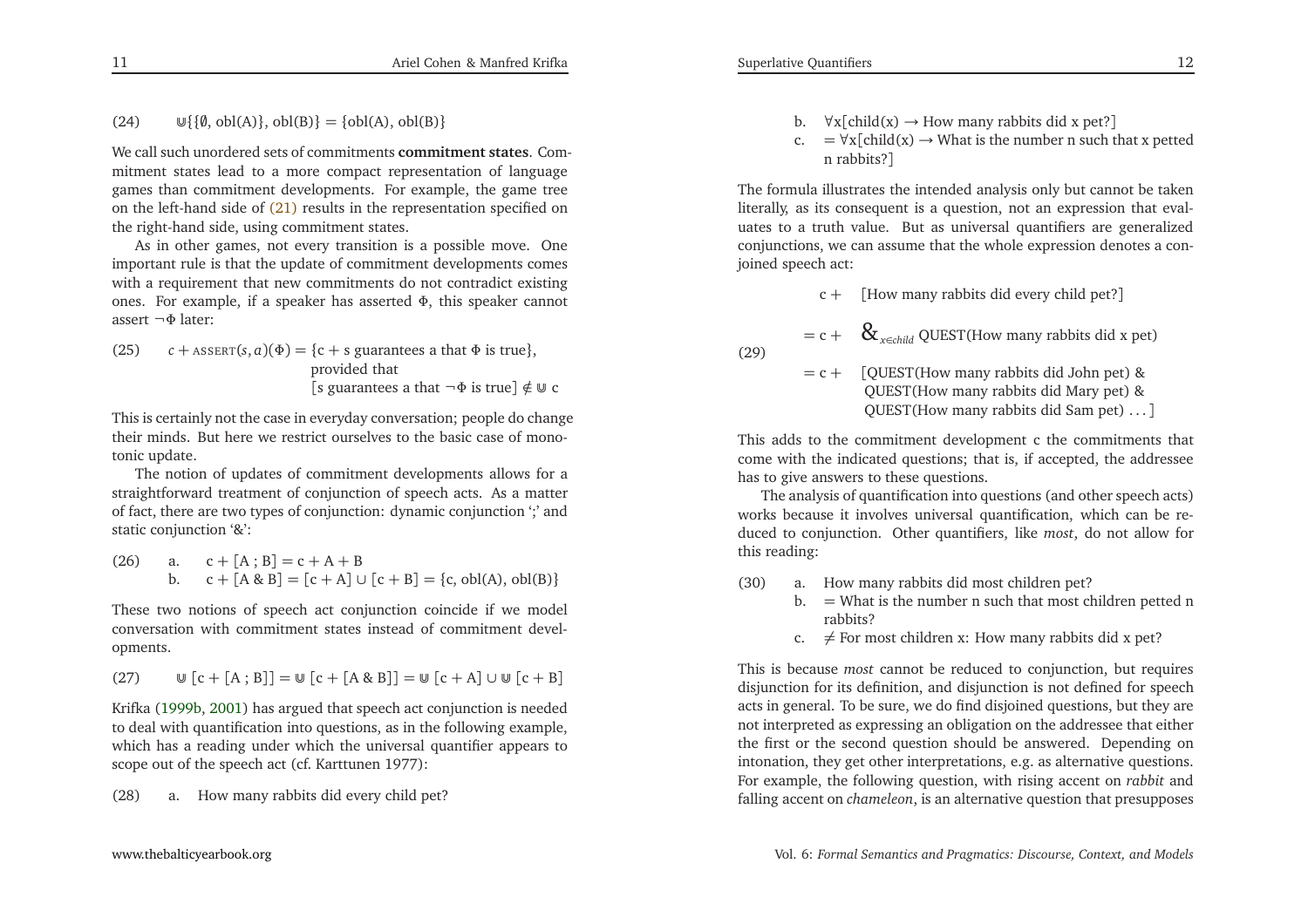that either Mary petted <sup>a</sup> rabbit or that John poked at <sup>a</sup> chameleon, andthe addressee should specify the proposition that is true.<sup>[5](#page-27-4)</sup>

(31) Did Mary pe<sup>t</sup> <sup>a</sup> rabbit, or did John poke at <sup>a</sup> chameleon?

If <sup>a</sup> commitment development could be updated with <sup>a</sup> disjunction of two speech acts, the result would be an ambiguous commitment development. Such ambiguities would quickly multiply if additional disjunctive speech acts were uttered. This is <sup>a</sup> processing constraint for speech acts. In the next section, we will define the notion of commitment development spaces, which exclude speech act disjunction in principle, excep<sup>t</sup> in special cases where they do not lead to ambiguouscommitment developments.

# *2.2. Commitment development spaces: Denegation*

The notion of <sup>a</sup> commitment development has to be broadened to deal with so-called speech act denegation, as in the following example (cf. Searle 1969):

# (32) <sup>I</sup> don't promise to come.

According to Hare (1970), the speaker is "explicitly refraining from performing the speech act in question". This cannot be expressed as an update of <sup>a</sup> commitment development, as <sup>a</sup> regular speech act. Also, notice that denegations cannot be marked with *hereby*:

#### (33)<sup>∗</sup><sup>I</sup> hereby don't promise to come.

What denegations do is to delimit the future development of conversation, that is, they delimit future admissible speech acts. Hence we call them **meta-speech acts**. They are not moves in <sup>a</sup> game, but rather commitments to act in certain ways in the future. This requires <sup>a</sup> moregeneral setup for the modelling of conversational games.

In this more general setup, we introduce the notion of **commitment (development) spaces** as <sup>a</sup> **rooted set** of commitment developments. Formally, <sup>a</sup> set <sup>C</sup> of commitment developments is <sup>a</sup> commitment spaceif the following holds:

(34) There is a  $c \in C$  such that for all  $c' \in C$ :  $c \le c'$ 

We call the minimal commitment development the **root** of the commitment space, and write  $\sqrt{C}$ . For any sentence in discourse, there is <sup>a</sup> commitment space that defines the current commitments of the discourse participants, which are modelled by <sup>a</sup> commitment space C. The root of <sup>C</sup> describes the commitment development up to the current point in conversation; the continuations from the root in <sup>C</sup> describe theadmissible future directions that the commitment might take.

We can think of the commitment space as representing the rules of the conversational game. There are general rules, like the one mentioned above that contradictory commitments should be avoided. But there are also rules that are introduced during the conversation itself. Speech act denegation is such <sup>a</sup> rule; with *<sup>I</sup> don't promise to come*, the speaker excludes the move *<sup>I</sup> promise to come*, at least for the time being

 The enactment of <sup>a</sup> regular speech act relative to <sup>a</sup> commitment space, that is, the update of <sup>a</sup> commitment space <sup>C</sup> by <sup>a</sup> regular speec<sup>h</sup> act A, can now be defined as the subset of commitment developmentsthat we ge<sup>t</sup> by updating the root of the commitment space:

 $(35)$  $C + A = \{c \in C \mid \sqrt{C} + A \leq c\}$ 

<span id="page-7-0"></span>The update of <sup>a</sup> commitment space <sup>C</sup> with <sup>a</sup> speech act <sup>A</sup> results in the set of commitment developments containing the root of <sup>C</sup> updated with the speech act A, and all commitment developments of <sup>C</sup> that continue this updated root. Notice that the definition of update of <sup>a</sup> commitment space <sup>C</sup> by <sup>a</sup> speech act <sup>A</sup> requires that the set <sup>C</sup> is <sup>a</sup> rooted set ofcommitment developments, as it refers to the root  $\sqrt{C}$ , and will lead to another rooted set of commitment developments, the new root being $\sqrt{C + A}$ . In the following diagram, the root of the output commitment state is rendered black, and the other common ground developmentsof the output state are rendered gray.

(36)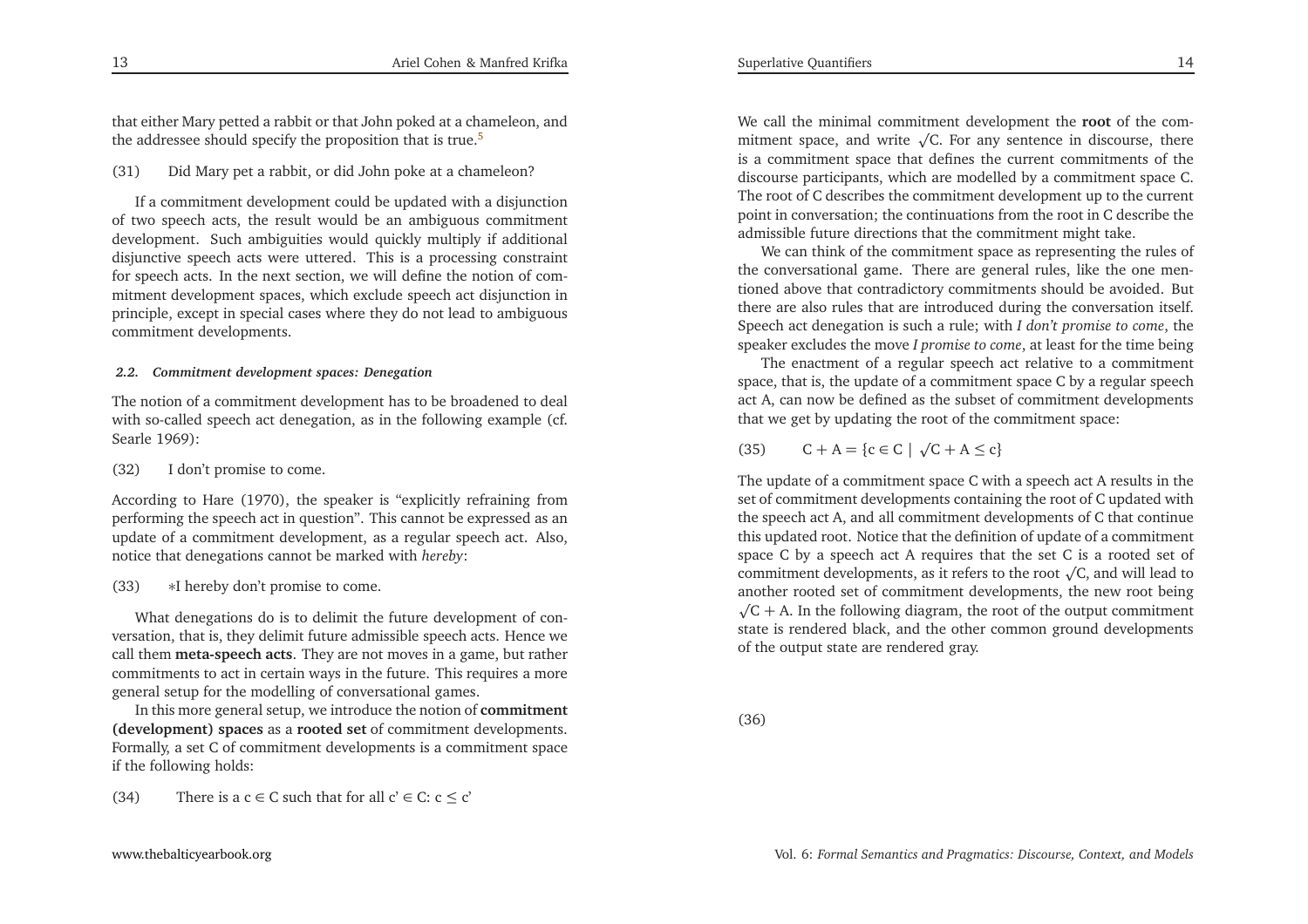<span id="page-8-1"></span>

The denegation of <sup>a</sup> speech act also consists in <sup>a</sup> change of the input commitment space, namely in explicitly refraining from making the speech act that is denegated. We can understand this in one of two ways: Either locally, the speaker refrains from making the speech actat the current point, or globally, the speaker refrains from making the speech act now or at future states. We assume here that denegationhas a local character. This is because we find [\(37-a\)](#page-8-0) to be consistent, in contrast with [\(37-b\).](#page-8-1)

- (37) a. <sup>I</sup> don't promise to come to your party, but <sup>I</sup> might promiseto later, when I've had <sup>a</sup> look in my calendar.
	- b.  $#$  I promise to come to your party, but I might say that I won't come after I've had <sup>a</sup> look in my calendar.

But we note that speech act denegations are made with the idea that <sup>a</sup> future enactment of the denegated speech is dependent on some condition, like <sup>a</sup> change of the state of the world or the available information, as suggested in [\(37-a\)](#page-8-0) by *when I've had <sup>a</sup> look in my calender.*

The weak denegation of a speech act A, for which we will write  $\sim$ A, then can be stated as follows:

$$
(38) \qquad C + \sim A = \overline{C + A}
$$

<span id="page-8-0"></span>This is the complement of the commitment space <sup>C</sup> updated with A. The result is <sup>a</sup> rooted commitment state, with the same root as the input state C. Denegation just prunes the tree of admissible developments:





We have the complement rule: ∼∼A = A, as for every C it holds that ——  $C + A = C + A$ .

Dynamic and static conjunction of two speech acts can be modelledas follows:

(40) a.  $C + [A; B] = \{ c \in C \mid \sqrt{C} + [A; B] \le c \} = C + A + B$ b.  $C + [A \& B] = \{c \in C \mid \sqrt{C} + [A \& B] \le c\}$ 

As <sup>C</sup> is <sup>a</sup> set (of commitment developments), we now might want to define the notion of <sup>a</sup> disjunction of speech acts, as set union. But this does not result in <sup>a</sup> proper commitment space, as the resulting settypically is not rooted.

$$
C + [A \vee B] = [C + A] \cup [C + B]
$$

(41)

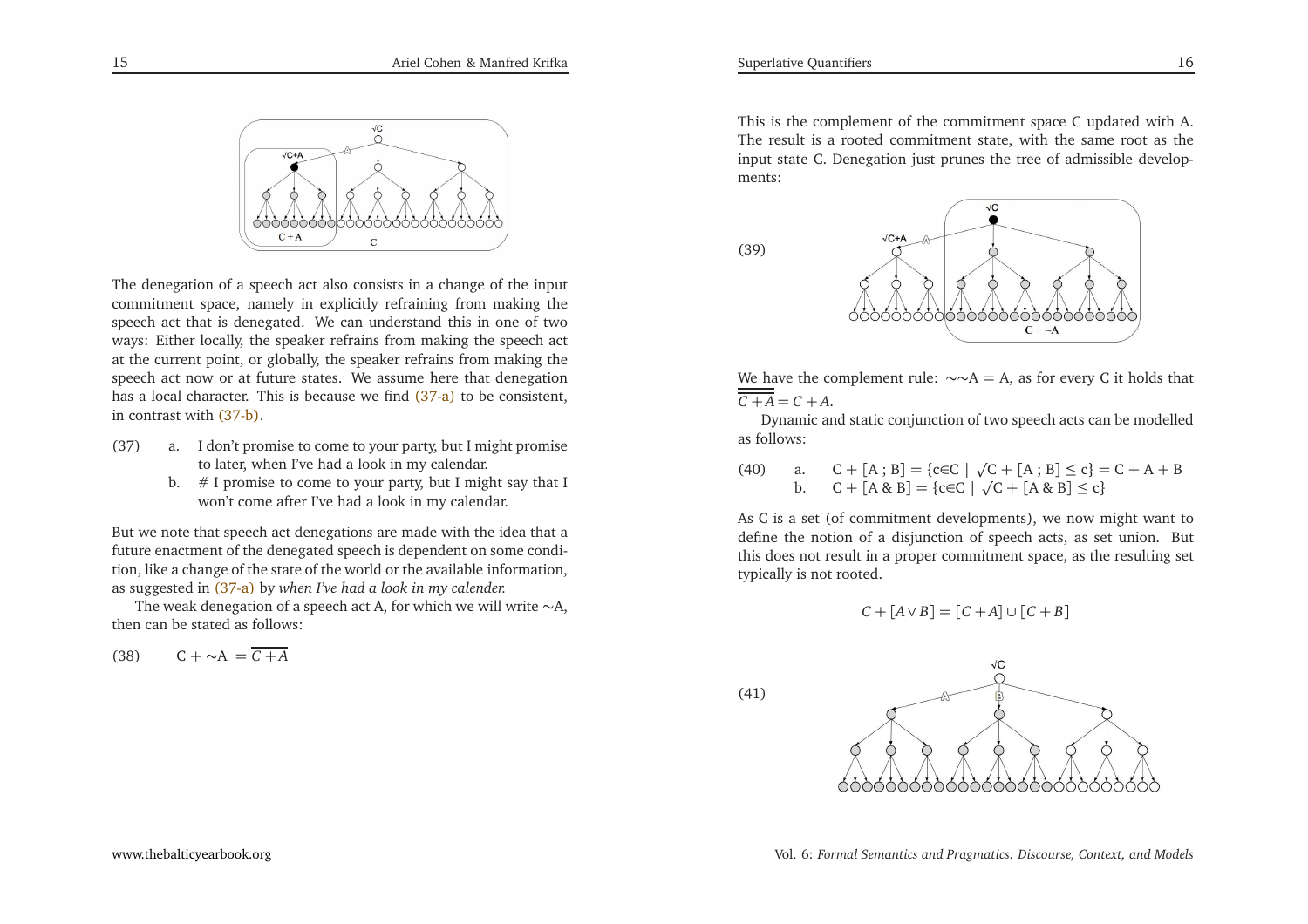If speech acts are transitions from commitment spaces to commitment spaces, then it follows that disjunctions are not defined for speec<sup>h</sup> acts, as the output would not be <sup>a</sup> commitment state, but just an unrooted set of commitment developments. However, it turns out that the **denegation** of <sup>a</sup> disjunction of commitment spaces is well defined, as it results in <sup>a</sup> <sup>a</sup> proper, rooted commitment space:

<span id="page-9-5"></span><span id="page-9-4"></span>
$$
C + \sim [A \lor B] = \frac{\boxed{C + [A \lor B]}}{}{}_{=}\n= \frac{\boxed{C + [A \lor B]}}{}_{=}\n= \frac{\boxed{C + A} \cup [C + B]}{}_{=}\n= \boxed{C + \sim A} \cap [C + \sim B]
$$



This application of de Morgan on the level of speech acts predicts thefollowing equivalence:

- (43) a. <sup>I</sup> don't promise to marry you or swear to stay with you
	- b.  $\iff$  I don't promise to marry you and I don't swear to stay with you.<sup>6</sup> with you.<sup>[6](#page-27-5)</sup>

The operation of intersection in the last line is <sup>a</sup> kind of Boolean conjunction: it identifies the commitment space that results from <sup>C</sup> when both the update <sup>∼</sup><sup>A</sup> and the update <sup>∼</sup><sup>B</sup> are satisfied. But notice that with simple speech acts A, B, intersection of C + A with C + B typi-<br> $\frac{1}{2}$ cally results in the empty set, as  $C + A = \{c \in C \mid \{\sqrt{C}, \text{obl}(A)\} \le c\}$ and  $C + B = \{c \in C \mid \{\sqrt{C}, \text{obl}(B)\} \le c\}$ , which are non-overlapping<br>sots if  $\text{obl}(\Delta) \ne \text{obl}(B)$ . However, potice that  $C + [A \otimes B] = \{c \in C\}$ . sets if obl(A)  $\neq$  obl(B). However, notice that C + [A & B] = {c∈C |  $\frac{1}{2}$  (C obl(A) obl(B)}  $\leq$  c) doscribes the undate of C to a commitment  $\{\sqrt{C}$ , obl(A), obl(B)}  $\leq c\}$  describes the update of C to a commitment state where the obligations of both <sup>A</sup> and <sup>B</sup> are satisfied. Hence we can

<span id="page-9-2"></span><span id="page-9-1"></span><span id="page-9-0"></span>define <sup>a</sup> "Boolean" conjunction of commitment states as follows:

(44) a. If  $A \& B$  is defined:  $C + [A \land B] = C + [A \& B]$ <br>b.  $\text{else } C + [A \land B] = [C + A] \cup [C + B]$ b. else,  $C + [A \land B] = [C + A] ∩ [C + B]$ 

The case of [\(44-b\),](#page-9-0) where A & B is undefined, was illustrated above. This definition has the consequence that de Morgan's rule sometimesholds. For the case of [\(42\),](#page-9-1) the part [\(44-b\)](#page-9-0) applies: We have ∼  $[A \vee B] =$ [∼ *<sup>A</sup>* <sup>∧</sup> <sup>∼</sup> *<sup>B</sup>*], as <sup>∼</sup> *<sup>A</sup>* & <sup>∼</sup> *<sup>B</sup>* is not defined if A, <sup>B</sup> are simple speec<sup>h</sup> acts. <sup>A</sup> case in which [\(44-a\)](#page-9-2) applies is illustrated below.



<span id="page-9-3"></span>The main use of denegation in this paper is to define the meta-speechact of a GRANT.<sup>[7](#page-27-6)</sup> A GRANT indicates a willingness to go along with a possible assertion of <sup>a</sup> proposition by the opponent.

Hence, <sup>a</sup> GRANT is <sup>a</sup> denegation to assert the negation of thatproposition:

(46) GRANT( $\Phi$ ) := ~ ASSERT(¬ $\Phi$ )

The result of GRANTing <sup>a</sup> proposition <sup>Φ</sup> is illustrated in the following diagram. Notice that GRANTs, as denegations, do not change the root. The GRANT includes, but does not enforce, the assertion of <sup>Φ</sup>.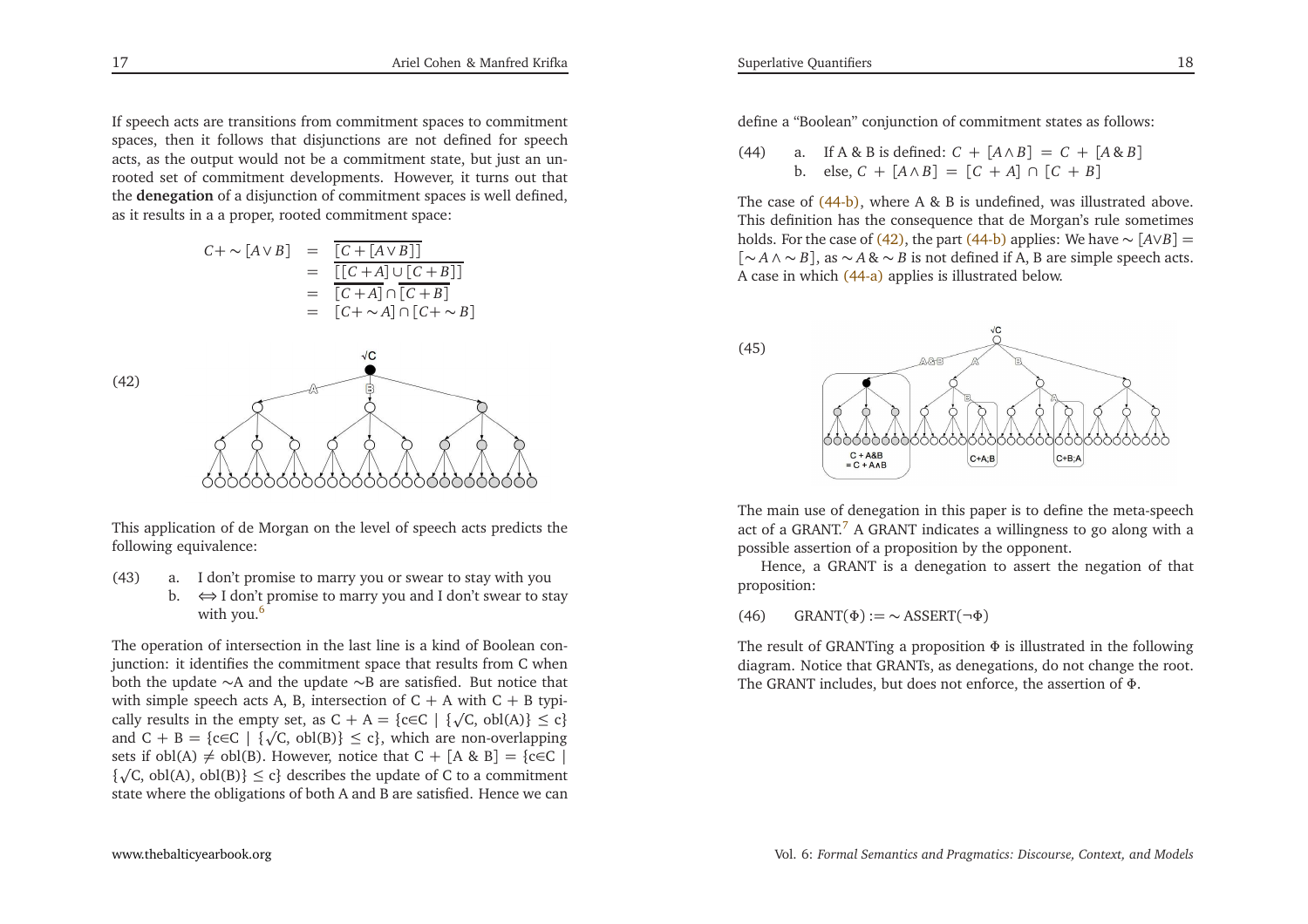

We have the following equivalence, familiar from the modal logic equivalences  $\Box \Phi = \neg \Diamond \neg \Phi$ :

(48) ASSERT $(\Phi) = \sim \text{GRANT}(\neg \Phi)$ 

The following diagram illustrates GRANT( $\neg$  $\Phi$ ); notice that the com<sup>p</sup>lement is ASSERT(Φ).



#### **3. THE PRAGMATICS AND SEMANTICS OF SUPERLATIVE QUANTIFIERS**

## *3.1. Modelling superlative operators*

We are now in <sup>a</sup> position to model *at least* and *at most* as speech-act related operators, or rather, as operations that help to express metaspeech acts. Take the following example:

(50) Mary petted at most three rabbits.

Intuitively, this says that the maximal number <sup>n</sup> such that the speakerGRANTs that Mary petted n rabbits is  $n = 3$ .

(51)*max <sup>n</sup>* : GRANT(|*rabbit* <sup>∩</sup> *<sup>λ</sup><sup>x</sup>*.*pet*(*<sup>m</sup>*, *<sup>x</sup>*)|) <sup>=</sup> <sup>3</sup>

<span id="page-10-2"></span>This explains the superlative morphology of *at most*. In our currentsetup, [\(51\)](#page-10-0) cannot be interpreted directly. But notice that we can interpret it as saying that for all numbers n with  $n > 3$ , the speaker does not GRANT that Mary petted <sup>n</sup> rabbits, which is <sup>a</sup> conjunction of <sup>a</sup>denial of GRANTs:

<span id="page-10-1"></span>(52) 
$$
C + \bigwedge_{n>3} \sim \text{GRANT}(|\text{rabbit} \cap \lambda x.\text{pet}(m, x)| = n)
$$

This generalized conjunction is tantamount to:

Superlative Quantifiers

<span id="page-10-0"></span>(53) 
$$
C + \begin{bmatrix} \sim \text{GRANT}(|\text{rabbit} \cap \lambda x.\text{pet}(m, x)| = 4) \land \\ \sim \text{GRANT}(|\text{rabbit} \cap \lambda x.\text{pet}(m, x)| = 5) \land \\ \cdots \end{bmatrix}
$$

With *at most*, the speaker does not make an assertion but rather excludes assertions—here, the assertions that Mary petted 4 or more rabbits. Notice that with [\(44\)](#page-9-3) and [\(48\),](#page-10-1) [\(52\)](#page-10-2) is equivalent to the following assertion:

$$
C + \bigwedge_{n>3} \text{ASSENT}(|\text{rabbit} \cap \lambda x.\text{pet}(m, x)| \neq n)
$$

$$
= C + \bigotimes_{n>3} \text{ASSENT}(|\text{rabbit} \cap \lambda x.\text{pet}(m, x)| \neq n)
$$

The speaker excludes that Mary petted four or more rabbits, but leavesit open whether she petted three, two, one, or no rabbit at all.

We now consider the case of *at least,* with the following example:

(55) Mary petted at least three rabbits.

(54)

This says that the *minimal* number <sup>n</sup> such that the speaker GRANTs that Mary petted n rabbits is  $n = 3$ :

(56)*min <sup>n</sup>* : GRANT(|*rabbit* <sup>∩</sup> *<sup>λ</sup><sup>x</sup>*.*pet*(*<sup>m</sup>*, *<sup>x</sup>*)|) <sup>=</sup> <sup>3</sup>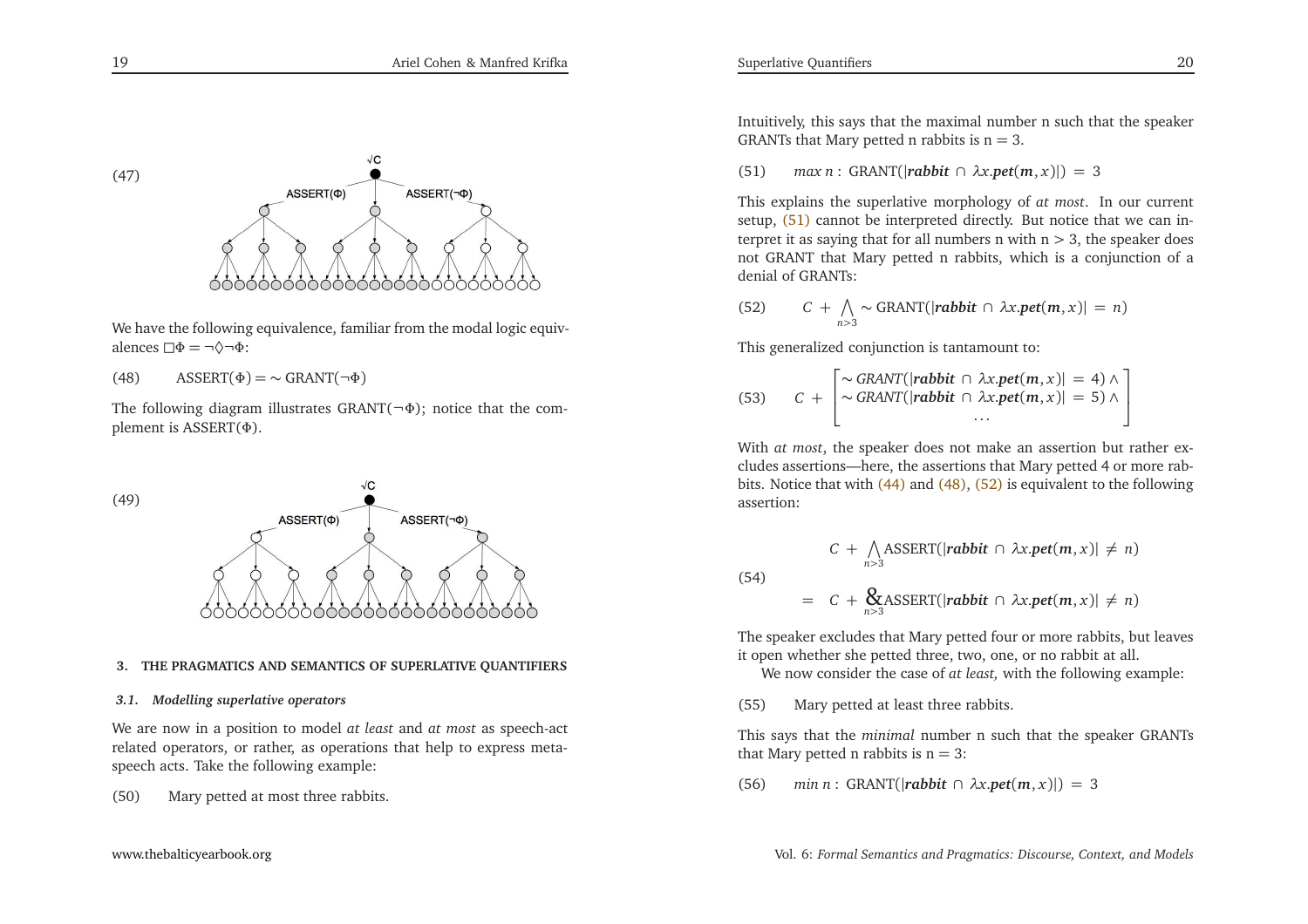<span id="page-11-1"></span>This translates into the denegation of GRANTs that Mary petted <sup>n</sup> rabbits for <sup>n</sup> smaller than 3:

<span id="page-11-2"></span>(57) 
$$
C + \bigwedge_{n < 3} \sim \text{GRANT}(|\textit{rabbit} \cap \lambda x.\textit{pet}(m, x)| = n)
$$

Which is tantamount to:

(58) 
$$
C + \begin{bmatrix} \sim \text{GRANT}(|\text{rabbit} \cap \lambda x.\text{pet}(m, x)| = 2) \land \\ \sim \text{GRANT}(|\text{rabbit} \cap \lambda x.\text{pet}(m, x)| = 1) \land \\ \sim \text{GRANT}(|\text{rabbit} \cap \lambda x.\text{pet}(m, x)| = 0) \end{bmatrix}
$$

With *at least*, the speaker excludes assertions that Mary petted 2, 1, or <sup>0</sup> rabbits. This is equivalent to the following assertion:

(59)  
\n
$$
C + \bigwedge_{n<3} \text{ASSENT}(|\text{rabbit} \cap \lambda x.\text{pet}(m, x)| \neq n)
$$
\n
$$
= C + \bigotimes_{n<3} \text{ASSENT}(|\text{rabbit} \cap \lambda x.\text{pet}(m, x)| \neq n)
$$

The speaker excludes that the number of rabbits Mary petted is smallerthan 3.

# *3.2. Truth conditions*

Representing superlative quantifiers as modifiers of meta-speech acts raises an immediate question. Recall that we hailed as one of the advantages of [Keenan](#page-28-2) & Stavi [\(1986](#page-28-2)) the fact that they ge<sup>t</sup> the truth conditions right, and one of our complaints against Geurts & [Nouwen](#page-28-1) [\(2007](#page-28-1)) was the fact that they don't. But if, as we claim, the meaning of [\(1-a\)](#page-1-0) is not <sup>a</sup> proposition, how can it ge<sup>t</sup> *any* truth conditions, let alone the correct ones?

 We have argued that [\(1-a\)](#page-1-0) means that the minimal *n* s.t. the speaker GRANTs that John petted exactly*n* rabbits is three. As we have seen in [\(59\),](#page-11-0) from this it follows that the speaker makes the following three assertions:

- (60) a. John did not pe<sup>t</sup> exactly two rabbits.
	- b. John did not pe<sup>t</sup> exactly one rabbit.
	- c. John did not pe<sup>t</sup> exactly zero rabbits.

<span id="page-11-3"></span><span id="page-11-0"></span>This interpretation of [\(1-a\)](#page-1-0) accounts straightforwardly for cases when it is false. Suppose, for example, that John petted exactly two rabbits. Then the content of the assertion [\(60-a\)](#page-11-1) is false, which accounts for the falsity of [\(1-a\).](#page-1-0)

Things are more interesting when the sentence is true. Suppose John petted exactly four rabbits—then [\(1-a\)](#page-1-0) ought to be true. Indeed, the content of all the assertions in [\(60\)](#page-11-2) would be true. Is this sufficient to account for the truth of [\(1-a\)?](#page-1-0)

 Not quite. If the minimal*n* s.t. the speaker GRANTs that John pet ted exactly*n* rabbits is three, it follows that the speaker makes the assertions in [\(60\),](#page-11-2) but it does not follow that these are *all* the assertions that she makes. The speaker could, for example, also assert [\(61\).](#page-11-3)

(61) John did not pe<sup>t</sup> exactly four rabbits.

In this case, it would still be the case that the minimal*n* s.t. the speaker GRANTs that John petted exactly*n* rabbits is three, ye<sup>t</sup> [\(1-a\)](#page-1-0) would be false, rather than true.

In order to account for the truth of [\(1-a\),](#page-1-0) then, we need to ruleout assertions like [\(61\).](#page-11-3) We cannot do so on logical grounds, since an assertion of [\(61\)](#page-11-3) would be perfectly consistent with the interpretation of [\(1-a\)](#page-1-0) we are proposing. However, we *can* rule it out on pragmatic grounds, specifically by conversational implicature.

By using <sup>a</sup> superlative quantifier, the speaker took the trouble to indicate that she accepts the commitments of all the assertions in [\(60\);](#page-11-2) if she also wanted to commit to the claim that John did not pe<sup>t</sup> exactly *n* rabbits for other values of *<sup>n</sup>*, the maxim of Quantity dictates that she should have indicated that as well. From the fact that she didn't, we can conclude, by <sup>a</sup> straightforward implicature, that she is not committed to such an assertion. Since the content of all the assertions that the speaker *is* committed to is true, it follows that [\(1-a\)](#page-1-0) is true if Johnpetted exactly four rabbits, which is the result we want.

Note that, according to our view, what <mark>[\(1-a\)](#page-1-0)</mark> says about values of *n* < 3 is an entailment, while what it says about  $n \ge 3$  is an implicature.

 This asymmetry between the falsity of the sentence (which follows semantically) and its truth (which follows pragmatically) captures theintuition (which also underlies Geurts & [Nouwen](#page-28-1) [\(2007](#page-28-1))) that when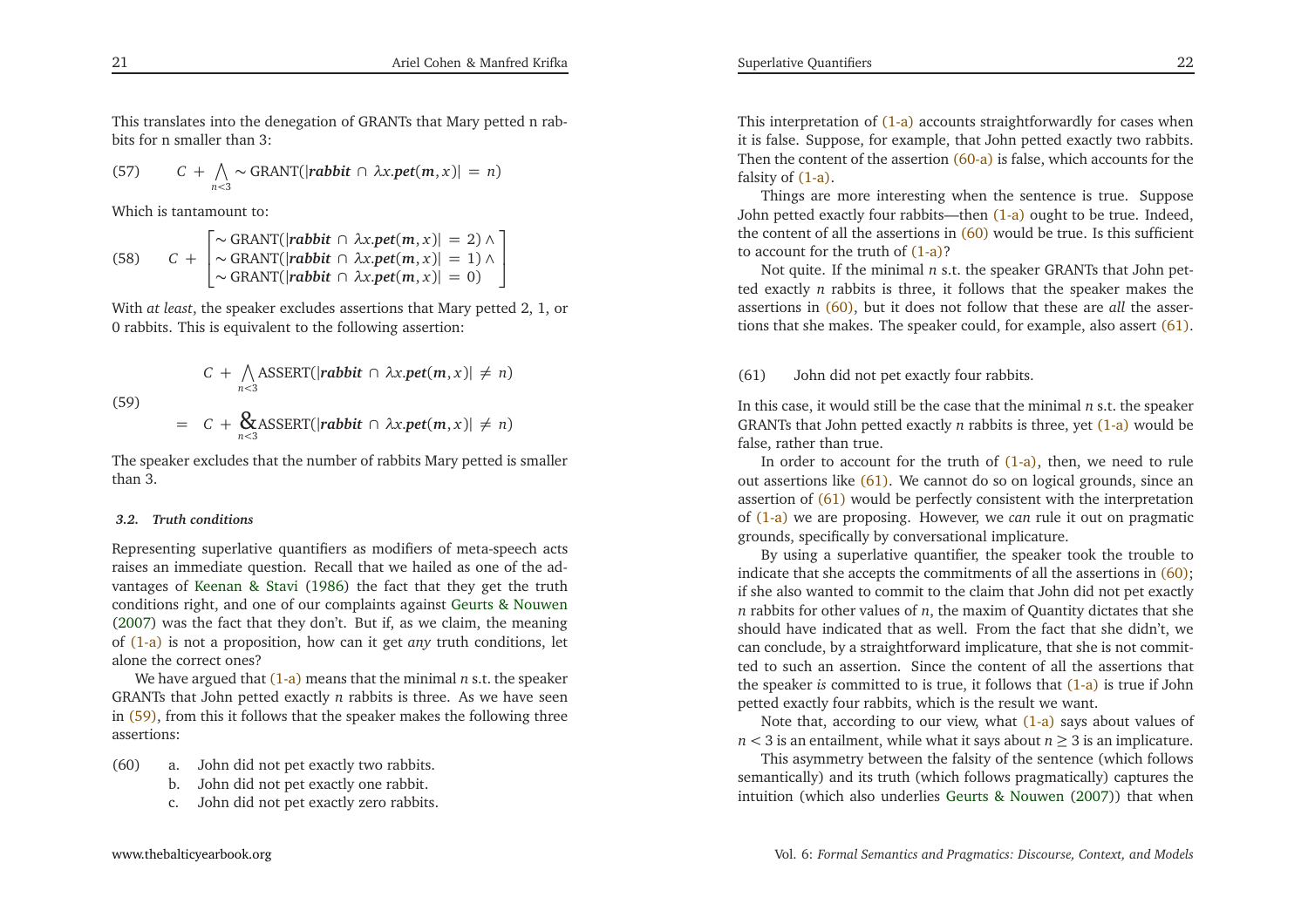<span id="page-12-1"></span>one says [\(1-a\)](#page-1-0) one doesn't know what the number of rabbits that Johnpetted is; but one does know what that number is *not*.

<span id="page-12-7"></span><span id="page-12-5"></span>The proposal that the truth of sentences with superlative quantifiers comes from implicature has received some experimental support. Hacohen *et al.* [\(2011b](#page-28-9); [2011a](#page-28-10)) have presented subjects with <sup>p</sup>ictures and sentences with superlative quantifiers, and asked subjects to indicate whether the sentences accurately describe the <sup>p</sup>ictures. Reaction times for (correct) true judgments turned out to be significantly longer than reaction time for (correct) false judgments. In contrast, no significant difference was found between true and false judgments with comparative quantifiers. On the assumption that the computation of implicature takes additional time Bott & [Noveck](#page-27-7) [\(2004](#page-27-7)), our theory provides <sup>a</sup> natural explanation of these results, which would be mysterious under Geurts & [Nouwen](#page-28-1)'s account.

<span id="page-12-3"></span><span id="page-12-2"></span>The fact that the truth of superlative quantifiers follows pragmatically can also explain another difference between them and comparative quantifiers. Suppose John petted over <sup>a</sup> thousand rabbits. Thenan utterance of [\(1-b\),](#page-1-1) reproduced below, would clearly be rather odd.

# <span id="page-12-6"></span>(62) John petted more than two rabbits.

<span id="page-12-4"></span>However, we believe it is unquestionable that <mark>[\(62\)](#page-12-0)</mark> is true in the situation described. It is usually odd to talk about more than *<sup>n</sup>* individuals satisfying <sup>a</sup> certain property, when the number of individuals actually satisfying the property is substantially higher than *<sup>n</sup>*. However, in the right context, such <sup>a</sup> statement may be acceptable. Here are <sup>a</sup> fewexamples, taken from the Web:

- (63) a. If one person throws one <sup>p</sup>iece of rubbish on the ground per day then that person throws 365 <sup>p</sup>ieces of rubbish in one year, but Koh Tao has more than one person, in fact320,000 people.[8](#page-27-8)
	- b. In some instances, your e-mail message may be seen by more than one person. . . in fact, it may be forwarded tothe entire mailing list.<sup>[9](#page-27-9)</sup>
	- c. <sup>I</sup> was experiencing this strange feeling with more thanone person; in fact, with lots of people of both sexes.[10](#page-27-10)

Note that all these sentences would become odd if we replace the com-

parative *more than one person* with *at least two people*. This corresponds to the fact that it is much harder to judge <sup>a</sup> sentence with <sup>a</sup> superlativequantifier as true in such <sup>a</sup> situation.

This is easily explained if the truth comes from an implicature. <sup>A</sup>speaker uttering [\(1-a\)](#page-1-0) is taken to assert that John did not pet exactly 2, 1, or <sup>0</sup> rabbits. As the speaker leaves it open whether John did not pe<sup>t</sup> exactly 3, 4, 5... rabbits, the implicature arises that the speaker considers it possible that John did pet exactly 3, 4, 5... rabbits. But this implicature may ge<sup>t</sup> weaker the higher the numbers get, because there might be additional reasons why the speaker might consider it impossible that John petted, say, <sup>1000</sup> rabbits—and then, in fact, would beready to assert that John did not pe<sup>t</sup> <sup>1000</sup> rabbits.

The same sort of asymmetry can be seen, perhaps even more clearly, when we consider other speech acts besides assertion. Take requests, for example:

(64) Give me at least three cookies.

The conditions under which this reques<sup>t</sup> is *not* satisfied are clear: if the hearer <sup>g</sup>ives the speaker fewer than three cookies—two, one, or no cookies at all. But the conditions under which the reques<sup>t</sup> *is* satisfiedare less clear: not any number  $n \geq 2$  of cookies will equally satisfy the speaker. Four cookies may be better than three, but one thousand maybe too many.

# *3.3. Non-numerical scales*

<span id="page-12-0"></span>Superlative quantifiers do not always apply to numerical scales. Consider the following attested examples, where the *if not* continuationmakes it clear what the relevant scale is:

- (65) a. Rehabilitation without invasive procedures is at least comparable if not superior to more invasive and costly proce $d$ ures<sup>[11](#page-27-11)</sup>
	- b. This is at least misleading, if not wrong.<sup>[12](#page-27-12)</sup>
	- c. The agen<sup>t</sup> who bills such expenses is at least unethical, ifnot criminal.[13](#page-27-13)
	- d. [That] prices continued to rise after the announcement. . . is at least possible if not certain in at least some parts of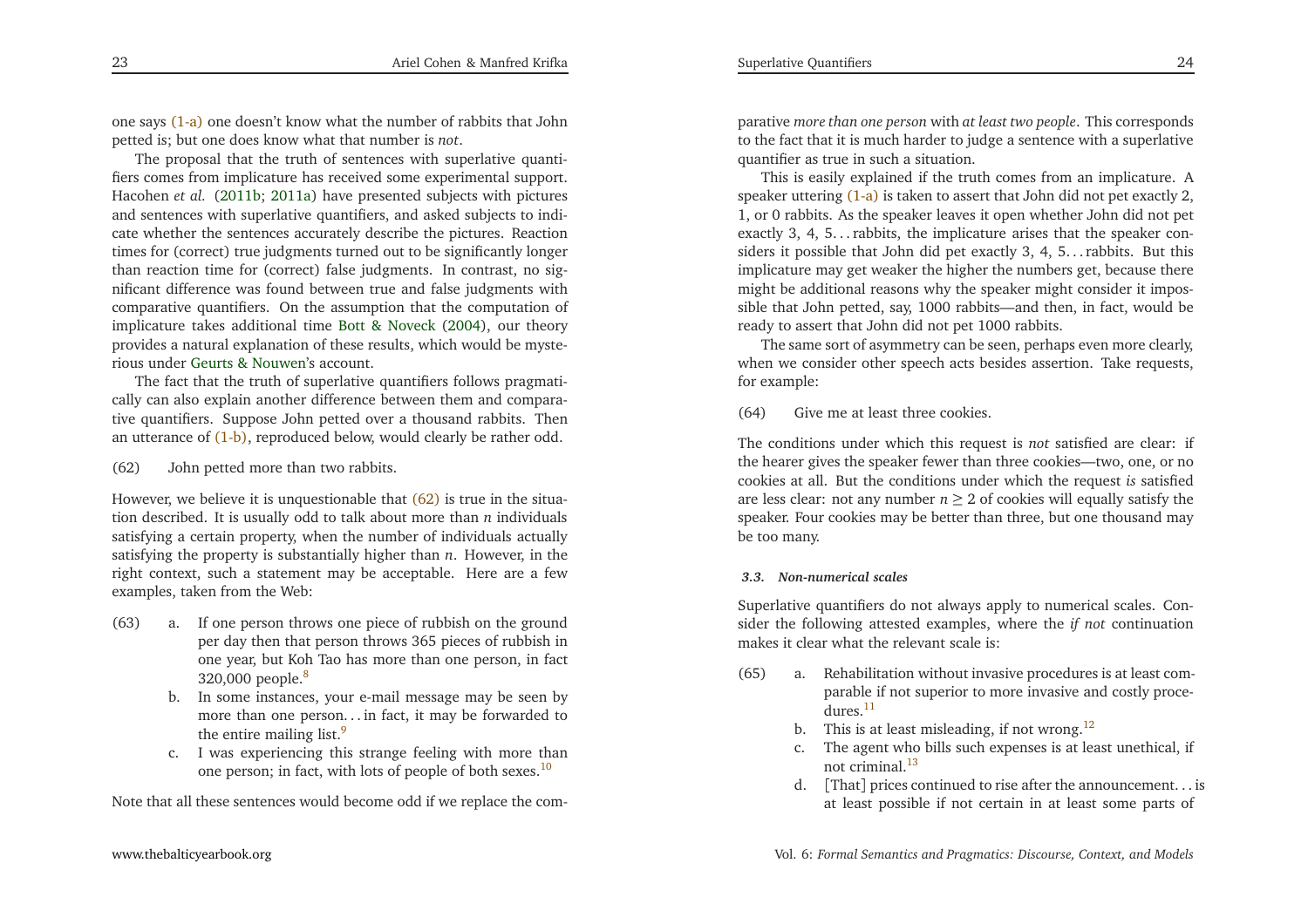<span id="page-13-5"></span><span id="page-13-3"></span><span id="page-13-2"></span>Russia.[14](#page-27-14)

- e. The "Gab Drag" is at least <sup>p</sup>lausible, if not necessary, froma dramatic perspective.<sup>[15](#page-27-15)</sup>
- <span id="page-13-10"></span>f. This is at least confusing, if not conflicting.<sup>[16](#page-27-16)</sup>

This interpretation is attested even when <sup>a</sup> numeral is involved. As [Horn](#page-28-11) [\(1972](#page-28-11)) and [Kadmon](#page-28-12) [\(1987\)](#page-28-12) have shown, [\(1-a\)](#page-1-0) and [\(2-a\)](#page-2-0) have readings that can respectively be roughly paraphrased as:

- (66) a. John petted exactly three rabbits, and maybe he pettedmore animals.
	- b. Maybe John petted exactly three rabbits, but he petted noother animal.

In these examples, the superlative quantifier applies to entailment (Horn) scales: being superior entails being comparable, being wrongentails being misleading, being criminal entails being unethical, etc.

<span id="page-13-0"></span>We formalize this phenomenon by generalizing  $\geq$  beyond numerical comparisons: if *<sup>P</sup>* and *<sup>Q</sup>* are propositions, and *<sup>P</sup>* is higher on the relevant Horn scale than *<sup>Q</sup>*, we write *<sup>P</sup>* <sup>≥</sup> *<sup>Q</sup>*.

<span id="page-13-9"></span><span id="page-13-1"></span>This <sup>p</sup>henomenon is <sup>a</sup> generalization of our previous treatment of superlative quantifiers over numerals. To see this, note that one of theequivalent formulations of [\(1-a\)](#page-1-0) is [\(67\)](#page-13-0).

(67)<sup>∀</sup>*n*(GRANT(|**rabbit** <sup>∩</sup> *<sup>λ</sup><sup>x</sup>*.**pet**(**j**, *<sup>x</sup>*)<sup>|</sup> <sup>=</sup> *<sup>n</sup>*) <sup>→</sup> *<sup>n</sup>* <sup>≥</sup> <sup>3</sup>)

Now, any proposition of the form  $|\textbf{r}|\textbf{ab}\textbf{b}\textbf{t}\cap \lambda x.\textbf{pct}(\textbf{j}, x)| = n$ , for  $n \geq 3$ ,  $n \geq 1$ ,  $n \geq 2$ , Hence,  $n \geq 2$ ,  $n \geq 2$ ,  $(n \geq 2)$ ,  $(n \geq 2)$ entails  $|\text{rability} \cap \lambda x.\text{pet}(j, x)| \geq 3$ . Hence, we can rewrite [\(67\)](#page-13-0) as [\(68\),](#page-13-1) where it is assumed that context restricts *P* to range only over state-ments about the number of rabbits that John petted.<sup>[17](#page-27-17)</sup>

(68)<sup>∀</sup>*P*(GRANT(*P*) <sup>→</sup> *<sup>P</sup>* <sup>≥</sup> <sup>ˆ</sup>|**rabbit** <sup>∩</sup> *<sup>λ</sup><sup>x</sup>*.**pet**(**j**, *<sup>x</sup>*)<sup>|</sup> <sup>≥</sup> <sup>3</sup>)

Similarly, [\(2-a\)](#page-2-0) can be formulated as [\(69-a\),](#page-13-2) which is equivalent to [\(69-b\).](#page-13-3)

(69) a. 
$$
\forall n
$$
(GRAPH( $|rabbit \cap \lambda x.pet(j, x)| = n) \rightarrow n \le 3$ )  
b.  $\forall P$ (GRAPH( $P$ )  $\rightarrow P \ge \neg$ |**rabbit**  $\cap \lambda x.pet(j, x)| \le 3$ )

[www.thebalticyearbook.org](http://www.thebalticyearbook.org/)

<span id="page-13-4"></span>However, we will continue to use the conceptually simple numericalcomparison, whenever the scale is numerical.

#### **4. ACCOUNTING FOR THE DATA**

Our proposed account can explain the facts motivatin[g](#page-28-1) Geurts & Nouwen's approach, and also the facts that constitute challenges totheir theory.

<span id="page-13-6"></span>For the purposes of this paper, we accep<sup>t</sup> Geurts & [Nouwen](#page-28-1)'s account of comparative quantifiers: in particular, that they are restricted to combine with first-order properties only. We therefore accep<sup>t</sup> theiraccount of the distributive facts concerning such quantifiers.

<span id="page-13-7"></span>Regarding superlative quantifiers, we have seen that our theory provides truth conditions that are extensional and intuitively correct, something that Geurts & [Nouwen](#page-28-1) fail to do. We have also seen that our approach, unlike theirs, does justice to the superlative morphology of superlative quantifiers, by paraphrasing [\(1-a\)](#page-1-0) and [\(2-a\)](#page-2-0) as [\(70-a\)](#page-13-4) and [\(70-b\)](#page-13-5) respectively.

- <span id="page-13-8"></span>(70) a. The minimal ("least large") number *<sup>n</sup>* s.t. the speaker GRANTs that John petted exactly *<sup>n</sup>* rabbits is 3.
	- b. The maximal ("most large") number *<sup>n</sup>* s.t. the speaker GRANTs that John petted exactly *<sup>n</sup>* rabbits is 3.

Recall that Geurts & [Nouwen](#page-28-1) point out that [\(1-a\)](#page-1-0) and [\(2-a\)](#page-2-0) would be odd if we knew that John petted exactly three rabbits, but for different reasons: the former is false, whereas the latter is literally true but odd. Under the proposed approach, the reason for both is the same: if the speaker knows that John petted exactly three rabbits, then she ought to assert this, and not GRANT that John petted any othernumber of rabbits. However, both [\(1-a\)](#page-1-0) and [\(2-a\)](#page-2-0) implicate that the speaker GRANTs, but does not assert, that John petted exactly three rabbits, and that the speaker GRANTs this statement for other valuesof  $n$  ( $n > 3$  for [\(1-a\),](#page-1-0)  $n < 3$  for [\(2-a\)\)](#page-2-0). Since this is an implicature, and not an entailment, both [\(1-a\)](#page-1-0) and [\(2-a\)](#page-2-0) are infelicitous rather than false, and the experimental results reported by [Geurts](#page-28-5) et al. [\(2010\)](#page-28-5) are explained.<sup>[18](#page-27-18)</sup>

We can also explain why *at most*, but not *at least*, licenses NPIs. Fol-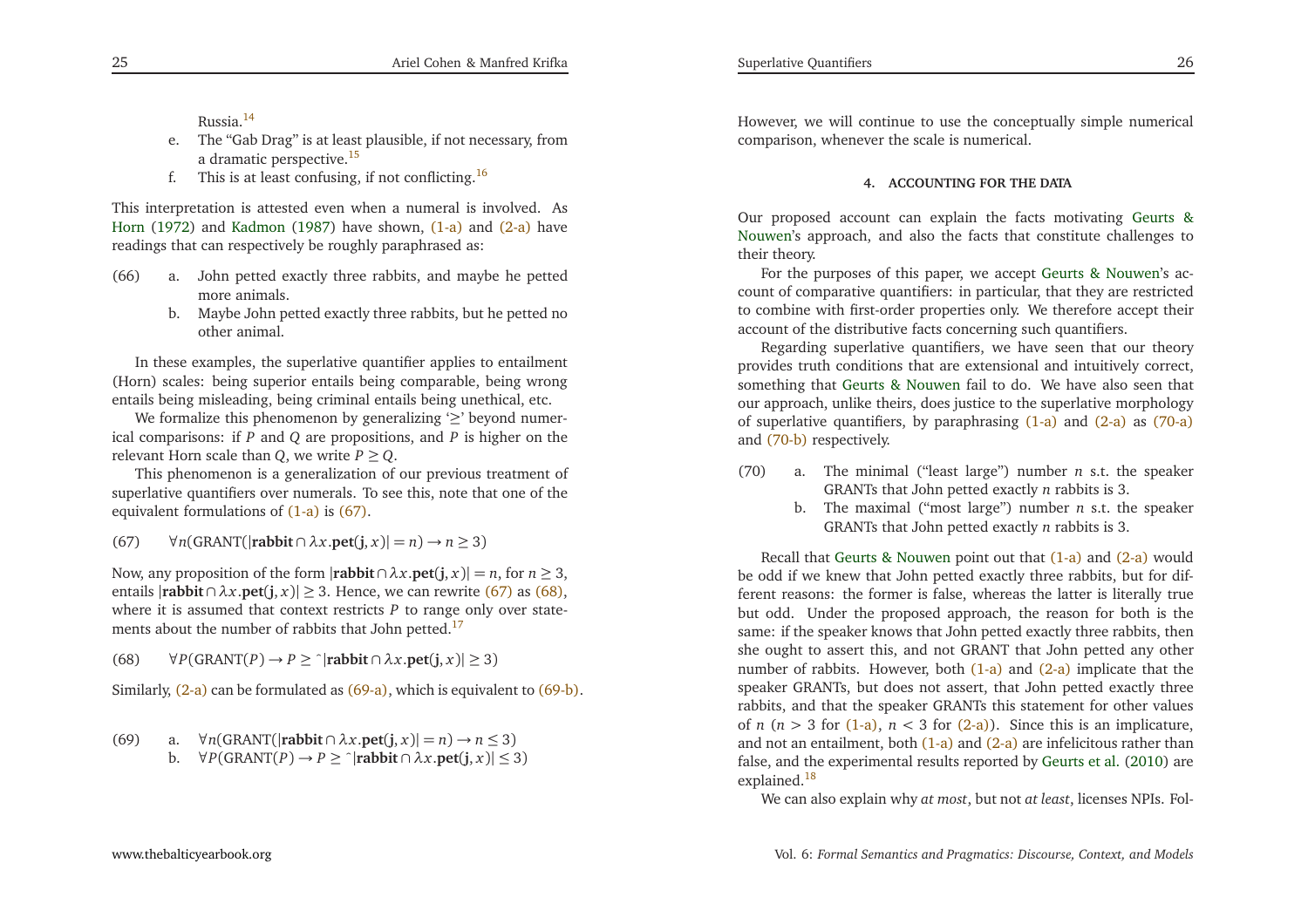<span id="page-14-7"></span><span id="page-14-6"></span><span id="page-14-2"></span><span id="page-14-1"></span>lowing Kadmon & [Landman](#page-28-13) [\(1993](#page-28-13)) and Krifka [\(1991](#page-28-14); [1995\)](#page-28-15), an NPI introduces alternatives, and implicates that all the stronger alternatives than the one asserted are false. For example, *anything* introduces alternative properties, but denotes the most general property: **thing**. Usually, all the other properties are stronger, hence are implicated to be false. But this is <sup>a</sup> contradiction: how can something be <sup>a</sup> **thing**, without having any more specific property? Therefore, the use of *any* is unacceptable in most environments. However, in <sup>a</sup> downward entailing context, the other alternatives are weaker: for example, under negation, not being <sup>a</sup> **thing** is stronger than not having any more specific property. Therefore, the alternatives are not implicated to be false, and *any* is licensed.

Now consider [\(14\),](#page-4-6) repeated below:

- (71) a. At least three people have ever been in this cave (lastcentury).
	- b. At most three people have ever been in this cave (lastcentury).

The NPI *ever* introduces alternative sets of times within the reference time—last century—and denotes the most general of them—the entire century. The clause inside the scope of the superlative quantifier implicates that all the stronger alternatives are false.

In order to explain why the NPI is licensed in [\(71-b\),](#page-14-0) we need to show that [\(72-a\)](#page-14-1) is stronger than [\(72-b\)](#page-14-2)

- (72) a. At most <sup>3</sup> people have been in this cave at some time orother.
	- b. At most <sup>3</sup> people have been in this cave last year.

Since we propose that superlative quantifiers are illocutionary operators, we need to define the notion of relative strength for speech acts. <sup>A</sup> natural definition is the following:

(73)*A*<sub>1</sub> is as strong as or stronger than  $A_2$  iff for all commitment spaces  $C$ ,  $\mathbb{U}(C + A_1) \subseteq \mathbb{U}(C + A_2)$ 

In words,  $A_1$  is stronger than  $A_2$  iff every commitment that  $A_1$  creates is also a commitment that  $A_2$  creates, but not vice versa.

<span id="page-14-5"></span><span id="page-14-4"></span><span id="page-14-3"></span><span id="page-14-0"></span>In order to show that [\(72-a\)](#page-14-1) is stronger than [\(72-b\),](#page-14-2) one more <sup>p</sup>iece of the puzzle is needed. A speaker who asserts  $\phi$  is committed to the truth of  $\phi$ ; but what if  $\phi$  entails  $\psi$ ? Is the speaker also committed to the truth of *ψ*? It is arguable whether, in general, this is <sup>a</sup> reasonable requirement, since often it is very hard to figure out the entailments of <sup>a</sup> proposition. However, we certainly *can* require this if the entailment from  $\phi$  to  $\psi$  is, in some sense that we will not try to make precise, clear and obvious. In this case, indeed, the consistency requirement on $\epsilon$  commitment spaces requires that a speaker who asserts  $\phi$  is committed to the truth of *ψ*.

The update with [\(72-a\)](#page-14-1) is [\(74-a\),](#page-14-3) and the update with [\(72-b\)](#page-14-2) is [\(74-b\)](#page-14-4).

- (74) a.  $C + \bigwedge_{n>3} \text{ASSENT}(\neg \text{ '}n \text{ people have been in this cave at } \neg \text{ '}n \text{ )}$ some time or other')
	- b.  $C + \bigwedge_{n>3} \text{ASSENT}(\neg \text{ '}n \text{ people have been in this cave last})$ year')

Now, for any *<sup>n</sup>*, it is clear and obvious that <sup>¬</sup> '*<sup>n</sup>* people have been in this cave at some time or other' entails <sup>¬</sup> '*<sup>n</sup>* people have been in this cave last year'; therefore, if <sup>a</sup> commitment state contains the commitments of the former, it ought, by consistency, also to contain the commitments of the latter. We can therefore conclude that the commitment space in [\(74-a\)](#page-14-3) is <sup>a</sup> subset of the commitment space in [\(74-b\),](#page-14-4) i.e. the former is stronger than the latter, which explains the licensing of NPIs with *at most*.

In order to explain why [\(71-a\)](#page-14-5) is bad, we need only point out that [\(75-a\)](#page-14-6) is not stronger than [\(75-b\).](#page-14-7)

- (75) a. At least <sup>3</sup> people have been in this cave at some time orother.
	- b. At least <sup>3</sup> people have been in this cave last year.

Intuitively, if the speaker minimally GRANTs that <sup>3</sup> people have been in this cave last year, then by <sup>a</sup> simple logical inference, the speaker must be prepared to minimally GRANT that <sup>3</sup> people have been in this cave at some time or other.

In order to account for the missing readings of superlative quanti-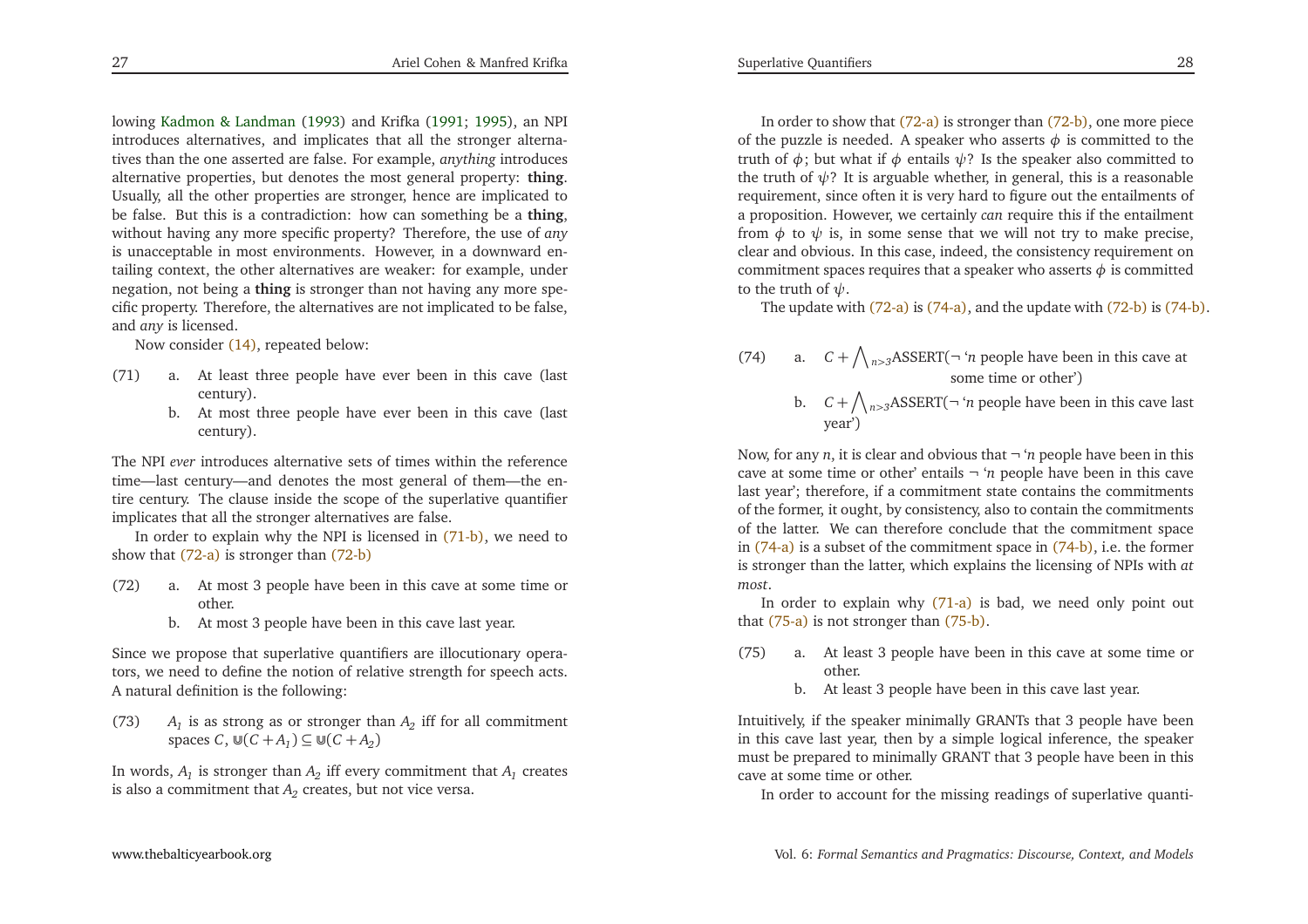fiers, as exemplified by [\(7-b\),](#page-2-6) we need to discuss more thoroughly the <sup>p</sup>henomenon of embedded superlative quantifiers.

### **5. EMBEDDING**

# *5.1. Constraints on embedding*

Because [Keenan](#page-28-2) & Stavi [\(1986](#page-28-2)) claim that superlative quantifiers are just generalized quantifiers, their theory predicts that they should be freely embeddable. This prediction is not borne out, as pointed out byGeurts & [Nouwen](#page-28-1). They presen<sup>t</sup> the following examples:

(76) a. 
$$
\left\{\n \begin{array}{c}\n \text{Each} \\
 \text{Most} \\
 \text{?About five} \\
 * \text{None}\n \end{array}\n\right\}
$$
 of the guests danced with at least/most

three of the waitresses.

b. ?Betty didn't have at least/most three martinis.

When superlative quantifiers are replaced in these examples by epistemic modals, they claim, the judgments are the same. Geurts & [Nouwen](#page-28-1) do not explain why epistemic modals behave in this way, but consider this fact evidence for their theory, according to which superlative quantifiers *are* epistemic modals.

We would be hesitant to draw such <sup>a</sup> conclusion based on only two examples. But even if it is true that superlative quantifiers are embedded in the same environments in which epistemic modals are (which is an empirical question), all that such <sup>a</sup> fact would demonstrate is that there is something similar in the meanings of superlative quantifiers and epistemic modals. In fact, it is often claimed that at least some epistemic modals are speech act modifiers themselves (see [Cohen](#page-27-19) [\(2010](#page-27-19)) for <sup>a</sup> recent argumen<sup>t</sup> to that effect). If, as we believe, superlative quantifiers are also speech act modifiers, this would explainthe similarity between them.

What is the prediction of our theory regarding embeddings of superlative quantifiers? At first sight, it might appear that we predict that embedding is impossible, since superlative quantifiers are speec<sup>h</sup> act modifiers. But this is not quite right: as we have seen in section [2](#page-5-1) (see also [Krifka](#page-28-16) (to [appear](#page-28-16))), although there are contexts where speec<sup>h</sup> acts <span id="page-15-3"></span><span id="page-15-2"></span><span id="page-15-1"></span><span id="page-15-0"></span>operators cannot be embedded, there are also contexts where they *can*.

We therefore ought to investigate the contexts under which superlative quantifiers can be embedded, and those where they can't, and see whether this distribution can be accounted for under the assumptionthat they are illocutionary operators. Let us look at <sup>a</sup> few examples.

### *5.2. Downward entailing environments*

### **5.2.1. Quantifiers**

On the basis of [\(76-a\),](#page-15-0) Geurts & [Nouwen](#page-28-1) claim that superlative quantifiers are good in the scope of strong quantifiers, but bad in the scope of weak ones. But the use of the partitive *<sup>Q</sup> of the guests* actually prefers the strong reading of the quantifiers, so this conclusion is dubious.

Note that the only quantifier that is really bad in [\(76-a\)](#page-15-0) is *none*, whose scope is <sup>a</sup> downward entailing environment; in order to explain the unacceptability of the sentence, we need to look more closely atthe behavior of superlative quantifiers in such environments.

# **5.2.2. Superlative quantifiers are often bad. . .**

As example [\(76-b\)](#page-15-1) indicates, superlative quantifiers are not good in the scope of negation. [Nilsen](#page-28-17) [\(2007](#page-28-17)) observes that superlative quantifiers are generally bad in downward entailing contexts:

(77) a. ??John hardly ate at least three apples. b. ??Policemen rarely carry at least two guns. c. ??This won't take at least <sup>50</sup> minutes.

Compare this with the acceptability of comparative quantifiers in thesame environments:

- (78) a. John hardly ate more than three apples.
	- b. Policemen rarely carry more than two guns.
	- c. This won't take more than 45 minutes.

As we have seen, Geurts & [Nouwen](#page-28-1)'s explanation, namely that superlative quantifiers behave like epistemic modals, is not satisfactory.

Alternative a[pp](#page-28-18)roaches are taken by [Büring](#page-27-20) [\(2007](#page-27-20)) and Cummins & Katsos [\(2010](#page-28-18)), who can be seen as proposing more sophisticated ver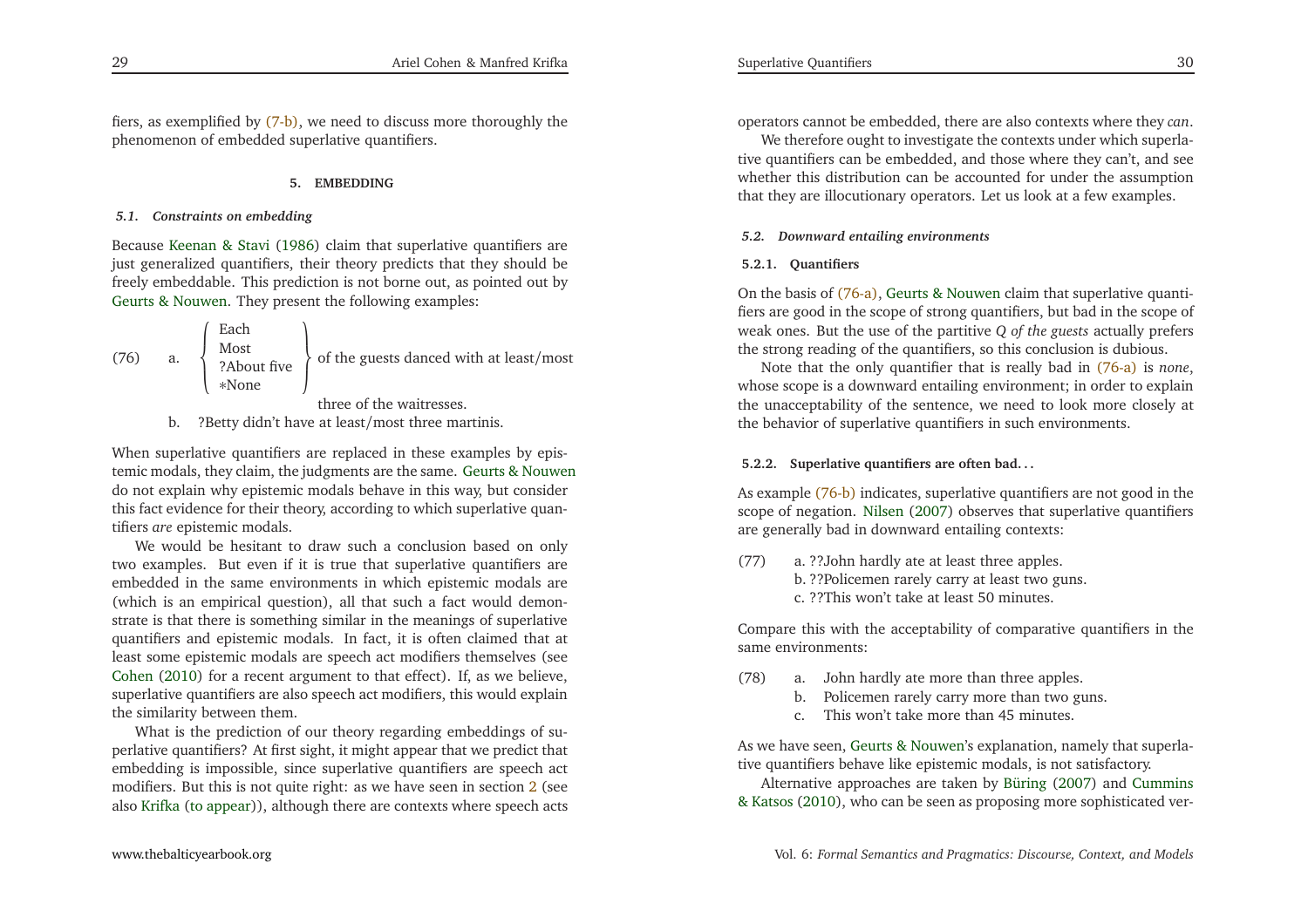sions of Keenan & Stavi's [\(1986](#page-28-2)) ideas. While there are important differences between the two theories, both propose, in essence, that (<mark>1-a</mark>) is interpreted as [\(79\).](#page-16-0)

# (79) John petted three or more rabbits.

Büring and [Cummins](#page-28-18) & Katsos demonstrate how the use of the disjunction can explain many of the puzzling facts about superlative quantifiers discussed above.

<span id="page-16-1"></span>However, these theories, just like [Keenan](#page-28-2) & Stavi [\(1986](#page-28-2)), predict that superlative quantifiers can be freely embeddable; in particular, they predict that superlative quantifiers can occur in the scope of downward entailing contexts. Indeed, although *at least three* is bad in downward entailing contexts, *three or more* is perfectly good, as can be seenby the following attested examples:

- <span id="page-16-7"></span>(80) a. [A]gainst Pittsburgh, five <sup>p</sup>layers had two receptions, andnobody had three or more.[19](#page-27-21)
	- b. Nobody wants three or more inboxes and calendars in thegovernment<sup>[20](#page-27-22)</sup>
	- c. Nobody wants to spend three days or more in hospital ifthey could be safely back home within 24 hours<sup>[21](#page-27-23)</sup>
	- d. Five of you managed to guess two numbers correctly, butalas nobody got three or more right $^{22}$  $^{22}$  $^{22}$

<span id="page-16-3"></span>None of the previous theories, then, successfully accounts for the inability of superlative quantifiers to be under the scope of downwardentailing operators. But what, then, is the explanation of this fact?

 To answer this question, let us consider the meaning of the affirmative counterpart to [\(76-b\)](#page-15-1):

(81) Betty had at least three martinis.

According to the theory proposed here, [\(81\)](#page-16-1) means that the speaker asserts, for all values of*n<* 3, that it is false that Betty had exactly *n*martinis.

Therefore, if Betty had fewer than three martinis, [\(81\)](#page-16-1) is false. If Betty had *n* martinis, for some  $n \geq 3$ , the sentence is true, but this truth follows pragmatically, by way of conversational implicature,

<span id="page-16-8"></span>rather than semantically. The speaker could have also denied that Betty had*n* martinis, and this would have been <sup>a</sup> stronger statement than the one she actually chose to make. But the fact that the speaker chose not to make that statement, implicates that the speaker actually GRANTs, for all  $n \geq 3^{23}$  $n \geq 3^{23}$  $n \geq 3^{23}$ , that Betty had *n* martinis. Since we assume that the speaker is committed to the disjunction of all her contextually relevant GRANTs, it follows that she is committed to the disjunction, one ofwhose elements is*<sup>n</sup>*, and [\(81\)](#page-16-1) is therefore true.

<span id="page-16-5"></span><span id="page-16-0"></span> Thus, the falsity of [\(81\)](#page-16-1) follows semantically, but its truth requires <sup>a</sup>scalar implicature. So [\(81\)](#page-16-1) does not have standard truth conditions: to ge<sup>t</sup> <sup>a</sup> proposition from it, we need <sup>a</sup> scalar implicature. The implicaturegets us <sup>a</sup> strengthened reading, which does have truth conditions.

<span id="page-16-4"></span>It is well established that scalar implicatures do not survive when triggered in downward entailing contexts. For example, implicature usually causes disjunction to receive an exclusive interpretation. But in the antecedent of <sup>a</sup> conditional, disjunction is usually interpretedinclusively, because the implicature doesn't apply:

<span id="page-16-2"></span>(82) If you drink or smoke, you will become ill

Sentence [\(82\)](#page-16-2) cannot mean that one who drinks *and* smokes will escape illness!

<span id="page-16-6"></span> In fact, [Chierchia](#page-27-26) [\(2004](#page-27-26)) observes that scalar implicature cannot be embedded in any context that licenses *any*, and explains this fact as follows. Normally, the reading derived by scalar implicature is stronger than the literal meaning. For example, exclusive disjunction is stronger than inclusive disjunction. However, in contexts that license *any*, the statement derived by the implicature is actually weaker than the original statement, and this is not allowed, by what he calls "the Strength Condition". Thus, [\(83\),](#page-16-3) in which disjunction is exclusive, is actuallyweaker than [\(82\),](#page-16-2) and this is why this interpretation is not generated.

(83) If you drink or smoke but not both, you will become ill.

What about superlative quantifiers? Since their complete truth conditions are generated by scalar implicature, it follows that it should notbe possible to embed them in <sup>a</sup> downward entailing context.

Let us, for concreteness, see how this comes about in the case of negation. The formalization of the affirmative [\(81\)](#page-16-1) is: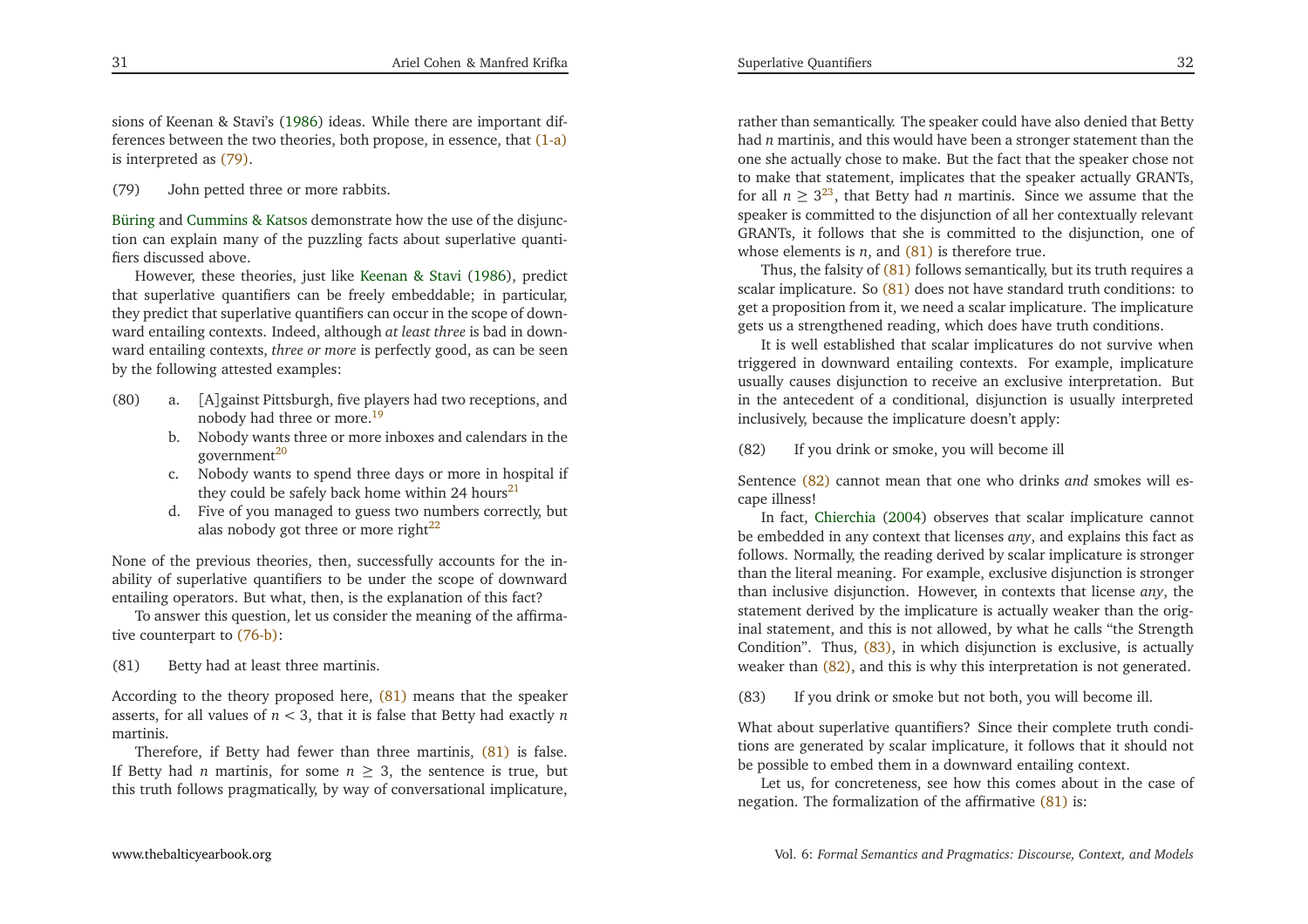If we treat [\(76-b\)](#page-15-1) as the denegation of [\(81\),](#page-16-1) and apply de Morgan and the complement rule, its formalization would be:

(85)*C*+GRANT(|**martinis** ∩  $\lambda x$ .**have**(**b**, *x*)| = 2))∨ GRANT(|**martinis** <sup>∩</sup> *<sup>λ</sup><sup>x</sup>*.**have**(**b**, *<sup>x</sup>*)<sup>|</sup> <sup>=</sup> <sup>1</sup>))<sup>∨</sup>  $GRANT(|**martinis** \cap \lambda x.\bmb{have}(\bmb{b},x)|=0))$ 

What are the derived truth conditions? As before, they ought to be determined by what the speaker GRANTs. But we have, in fact, very little information about this. We know that the speaker GRANTs atleast one statement with  $n \le 2$ , but we don't know which. And the speaker may GRANT other statements, with various values of *<sup>n</sup>*—this is not precluded by [\(85\).](#page-17-0) Thus, we can say very little about the truthconditions of [\(76-b\).](#page-15-1)

<span id="page-17-3"></span><span id="page-17-1"></span>Suppose Betty had exactly two martinis; if the speaker GRANTs the corresponding statement, her utterance would be true; but we don't know this. Now suppose Betty had exactly four martinis. Then we know that one of the statements the speaker GRANTs is false; but perhaps she also GRANTs that Betty had exactly four martinis, which would be true. In short, unlike the case of non-negated superlative quantifiers, truth conditions are not defined for negated ones, either semantically or pragmatically. This is why negated superlative quantifiers are bad.

We can now explain why <mark>(7-b)</mark>, repeated below, does not have the reading where *at most* is under the scope of *may*.

(86) You may have at most two martinis.

The scope of *may* licenses *any*, as demonstrated by [\(87\).](#page-17-1)

(87) You may <sup>p</sup>ick any card.

This is explained by the fact the purpose of permissions is to lift restrictions for the addressee: <sup>a</sup> permission to <sup>p</sup>ick <sup>a</sup> card with unspecified characteristics is stronger than <sup>a</sup> permission to <sup>p</sup>ick, say, the Ace ofSpades, since it <sup>g</sup>ives the addressee more options.

Chierchia [\(2004](#page-27-26)) points out that, indeed, implicatures do not survive under *may*: [\(88\)](#page-17-2) does not mean that you are not allowed to bothdrink and smoke.

(88) You may drink or smoke.

<span id="page-17-2"></span>Since implicature is crucial to the derivation of the truth conditions ofsentences involving superlative quantifiers, the reading of [\(86\)](#page-17-3) where it is under the scope of *may* is uninterpretable, and this is why it is not attested. If *at most* takes scope over *may*, there is, of course, noproblem.

If superlative quantifiers are bad in downward entailing environments, it follows that that they are positive polarity items. Indeed, they behave similarly to PPIs. For example, it is well known that PPIs are typically not good with positive questions, but require negative questions [\(Borkin](#page-27-27) [1971](#page-27-27); [Pope](#page-28-19) [1972](#page-28-19)):

<span id="page-17-4"></span><span id="page-17-0"></span>

| (89) | a. $\begin{cases} *Is \\ Isn't \end{cases}$ it rather cold for this time of year?                                  |
|------|--------------------------------------------------------------------------------------------------------------------|
|      | b. $\left\{\begin{array}{c} *Are \\ Aren't \end{array}\right\}$ you pretty tired?                                  |
|      | c. $\left\{\begin{array}{c} * \text{Does} \\ \text{Does} \end{array}\right\}$ he have TONS of money? <sup>24</sup> |

The same behavior is observed when <sup>a</sup> superlative quantifier is embedded under <sup>a</sup> question operator:

(90) 
$$
\begin{Bmatrix} *Did \\ Didn't \end{Bmatrix}
$$
 John have at least three martinis?

Of course, in an echoing or contrast context, <sup>a</sup> superlative quantifier can be acceptable in <sup>a</sup> positive question. Suppose that at <sup>a</sup> meeting of Alcoholics Anonymous, it was decided that anyone who drank no more than three martinis would be honored by <sup>a</sup> public mention of the person's name. We know John to be <sup>a</sup> very heavy drinker, so when we hear his name announced, we can certainly ask, incredulously:

(91) Did John have at most three martinis?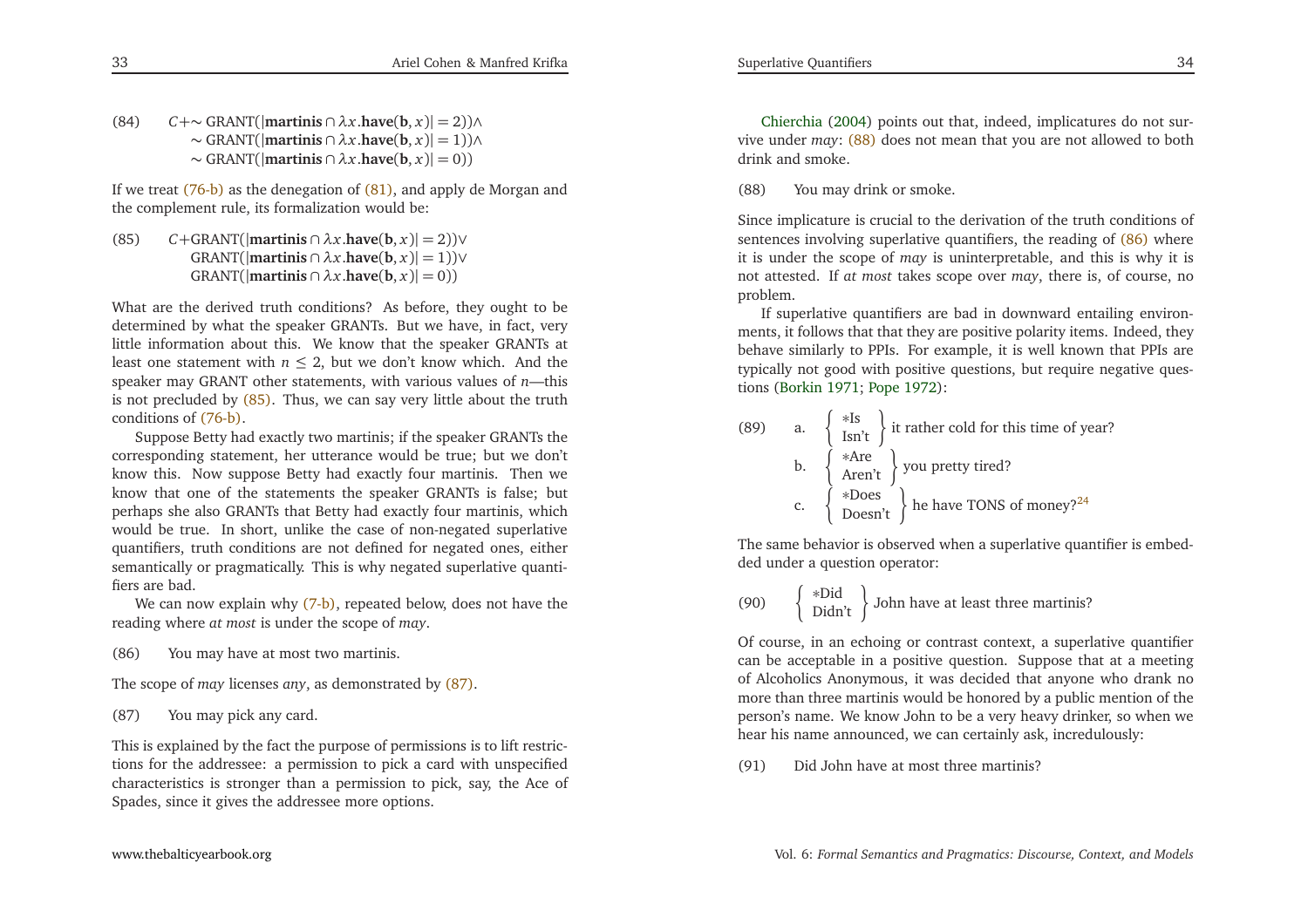# **5.2.3. . . . but sometimes good**

The facts concerning embeddings of superlative quantifiers in downward entailing environments are not so simple, however. There are cases when superlative quantifiers are actually perfectly good in such environments, as exemplified by the following minimal pair, adaptedfrom [Nilsen](#page-28-17) [\(2007\)](#page-28-17):

- <span id="page-18-5"></span><span id="page-18-4"></span>(92) a. Click away at the *Finalize your order* button: You will ge<sup>t</sup> <sup>a</sup> discount if you click it at least twice.
	- b. ?? Don't click incessantly on the *Finalize your order* button: You will generate multiple orders if you click it atleast twice.

<span id="page-18-2"></span>The difference in acceptability between [\(92-a\)](#page-18-0) and [\(92-b\)](#page-18-1) is striking: ye<sup>t</sup> they appear to make very similar statements, and in both, the superlative quantifier is in <sup>a</sup> downward entailing environment. Theonly difference appears to be that in [\(92-a\),](#page-18-0) the consequences of clicking multiple times on the button are "good", whereas in [\(92-b\),](#page-18-1) the consequences are "bad".

<span id="page-18-3"></span>What counts as "good" or "bad" consequences is, of course, not easy to define. Yet, it is generally fairly clear intuitively what the speaker judges to be good or bad. We are not claiming that it is <sup>a</sup> strict rule that superlative quantifiers *never* occur in the antecedents of conditionals with "bad" consequents, but the tendency is quite strong. Indeed, <sup>a</sup> corpus study [Shapira](#page-28-20) [\(2010\)](#page-28-20) reveals that only 5.7% of conditionals with *at least* in the antecedent have "bad" consequents. [Shapira](#page-28-20) found that, in contrast, 45.05% of conditionals with *more than* in the antecedent have "bad" consequents.

Nilsen [\(2007\)](#page-28-17) attempts to account for this <sup>p</sup>henomenon by stipulating that *at least <sup>n</sup>* presupposes that *n* is the least useful of the alternatives. But apar<sup>t</sup> from being stipulative, this is incorrect: in [\(1-a\),](#page-1-0) there is no reasonable sense in which three rabbits is the least "useful"among the alternatives.

How, then, can we account for these facts?

 To answer this question, let us consider the antecedent of the conditional as an asserted full sentence:

(93) You will click at least twice.

<span id="page-18-1"></span><span id="page-18-0"></span>According to our theory, <mark>[\(93\)](#page-18-2)</mark> means that the speaker asserts that the hearer will not click exactly *n* times for  $n = 0$  and  $n = 1$ .

 As we have seen, if the hearer clicks exactly zero or one times, [\(93\)](#page-18-2)is false. If the hearer clicks  $n \ge 2$  times, [\(93\)](#page-18-2) is true, but its truth fol- lows pragmatically, by way of conversational implicature, rather than semantically: by not explicitly excluding higher values of*<sup>n</sup>*, the speakerimplicates that she is only committed to the assertions that  $n \neq 0$ and  $\neq 1$ ; since the contents of both these assertions are satisfied for *n* ≥ 2, [\(93\)](#page-18-2) is true.<br>Thus the falsite

Thus the falsity of [\(93\)](#page-18-2) follows semantically, but its truth requires an implicature. So [\(93\)](#page-18-2) does not have standard truth conditions: to ge<sup>t</sup> <sup>a</sup> proposition from it, we need <sup>a</sup> scalar implicature. Since scalar implicature cannot be embedded in downward entailing contexts, superlative quantifiers are predicted to be bad in such environments.

Yet, as we have seen, this prediction is not borne out. While [\(92-b\)](#page-18-1) is indeed bad, [\(92-a\)](#page-18-0) is fine. How can we explain this fact?

 If there were an alternative way to interpret [\(93\),](#page-18-2) one that would provide us with truth conditions without implicature, it would be possible to embed the superlative quantifier in <sup>a</sup> downward entailing environment. In other words, we need to ge<sup>t</sup> the strengthened meaningof [\(93\),](#page-18-2) namely that you click twice or more, without implicature.

It so happens that *at least* does have such an alternative interpretation. [Kay](#page-28-21) [\(1992\)](#page-28-21) identifies three senses of *at least*, one of which is particularly relevant here.<sup>[25](#page-27-29)</sup>

This is the interpretation Kay calls the *evaluative* sense of *at least*, which can be exemplified by the following sentence:

(94) At least this hotel is centrally located.

Several points should be made regarding this sense.

First, note that [\(94\)](#page-18-3) presupposes that being centrally located is a desirable property for hotels. If this presupposition is not satisfied, asin [\(95\),](#page-18-4) the sentence is odd.

(95)  $#$  At least this hotel is noisy.

Kay describes the evaluative use of *at least* when applied to <sup>a</sup> root clause. When *at least* is embedded in the antecedent of <sup>a</sup> conditional, the felicity of the evaluative reading requires that the property be <sup>a</sup>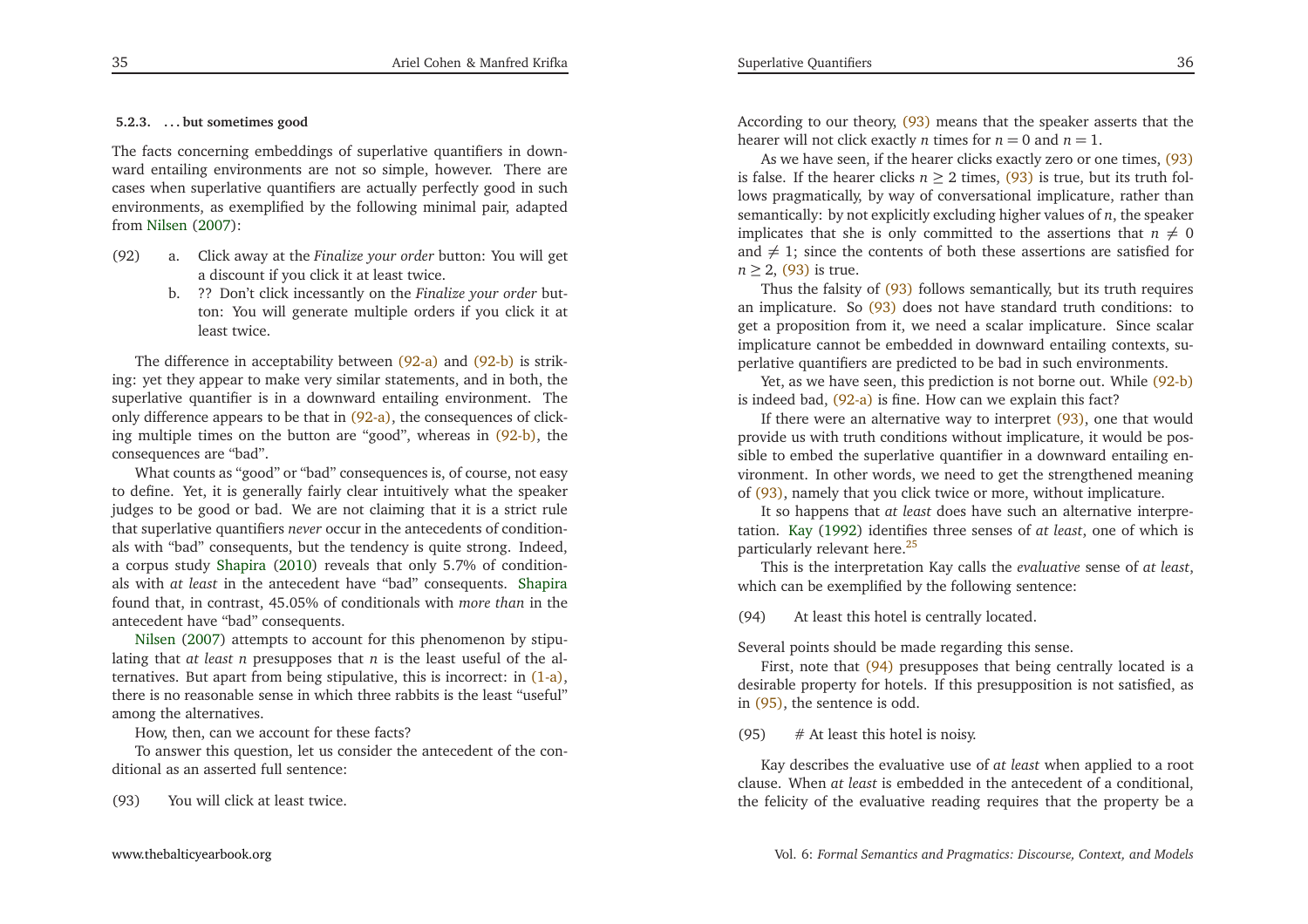"positive" one; but sometimes we can only tell this from the consequent. For example, there is nothing inherently good or bad about being on Walnut St.; the felicity of the following sentences depends on the "goodness" of the consequent: taking the hotel is "good", goingelsewhere is "bad".

(96) a. If this hotel is at least on Walnut St., <sup>I</sup> will take it. b. #If this hotel is at least on Walnut St., <sup>I</sup> will go elsewhere.

Second, it follows from [\(94\)](#page-18-3) that the hotel is centrally located, and that<br>hairs, centrally located is the minimal maximum ant fan the speaker's being centrally located is the minimal requirement for the speaker's goals (presumably, staying at the hotel), though the hotel may possessadditional good qualities.

Third, Kay points out that the property of being centrally located is not the maximally positive one, and there are some positive properties that the hotel fails to have. In our view this last point is implicated, rather than entailed by (<mark>94)</mark>, because it can be canceled:

<span id="page-19-0"></span>(97) You should consider this hotel. At least it's centrally located, and possibly it's the perfect hotel for you.

Compare this with the impossibility of canceling the entailment thatbeing centrally located is the minimal requirement:

(98) #This hotel is at least centrally located, but it would be ok evenif it were far away.

Fourth, the evaluative reading, unlike the reading of *at least* we discussed up to now, ought not to be analyzed as <sup>a</sup> speech act modifier. One <sup>p</sup>iece of evidence for this is the fact that [\(94\)](#page-18-3) is perfectly felicitous even when the speaker knows all the properties of this hotel, whereas, as pointed out above, <mark>[\(1-a\)](#page-1-0)</mark> would be odd if the speaker knew exactly how many rabbits John petted.

Kay discusses briefly the syntax of the evaluative *at least*, and argues that it functions as an unfocused parenthetical: "Initial, final, and preverbal position are favorite <sup>p</sup>laces for parenthetical insertions in En<sup>g</sup>lish, though they are not the only such positions available" (p. 318). We assume that, perhaps depending on intonation and context, theevaluative reading of *at least* is, in principle, always available.

We suggest that embedding a sentence such [\(93\)](#page-18-2) in the scope of a conditional is another way to force it to receive an evaluative interpretation, since the illocutionary reading is not available. The resultingmeaning is as follows:

- 1. Presupposition: Clicking (exactly) twice is good
- 2. Implicature: You will click less than some maximally good limit
- 3. Entailment: Two is the minimal number of clicks you will perform.

When [\(93\)](#page-18-2) is embedded in a downward entailing environment, as in [\(92-a\),](#page-18-0) the presupposition is satisfied, since getting <sup>a</sup> discount is <sup>a</sup> good thing. As discussed above, the implicature disappears, because of the Strength Condition. We are left with the entailment, which <sup>g</sup>ives us the desired truth conditions: if twice is the minimal number of clicksyou will perform, you will ge<sup>t</sup> <sup>a</sup> discount.

In contrast, we cannot embed [\(93\)](#page-18-2) in [\(92-b\),](#page-18-1) because, in this case, the presupposition is not satisfied: clicking twice is not good, becauseit will generate multiple orders.

There is further evidence that the superlative quantifiers in these examples really ge<sup>t</sup> the evaluative reading and not the illocutionary interpretation such quantifiers usually receive. Recall that one of the characteristics of superlative quantifiers, as opposed to comparative ones, is that they are not ambiguous under <sup>a</sup> deontic modal. So, [\(99\)](#page-19-0) can only mean that the hearer is not allowed to have more than onedrink, not that it's ok if the hearer has no more than one.

(99) You may have at most one drink

However, this reading *is* available with superlative quantifiers in the antecedents of conditionals with "good" consequents. For example, suppose Mary is invited to <sup>a</sup> party. She is <sup>a</sup> very moderate drinker, so she decides that if she is allowed to have no more than one drink, shewill come. Mary can then say:

(100) If <sup>I</sup> may have at most one drink, <sup>I</sup> will come to the party.

Note that, in this case, the superlative quantifier is in the scope of *may*, which it is not supposed to be able to do under the illocutionary inter-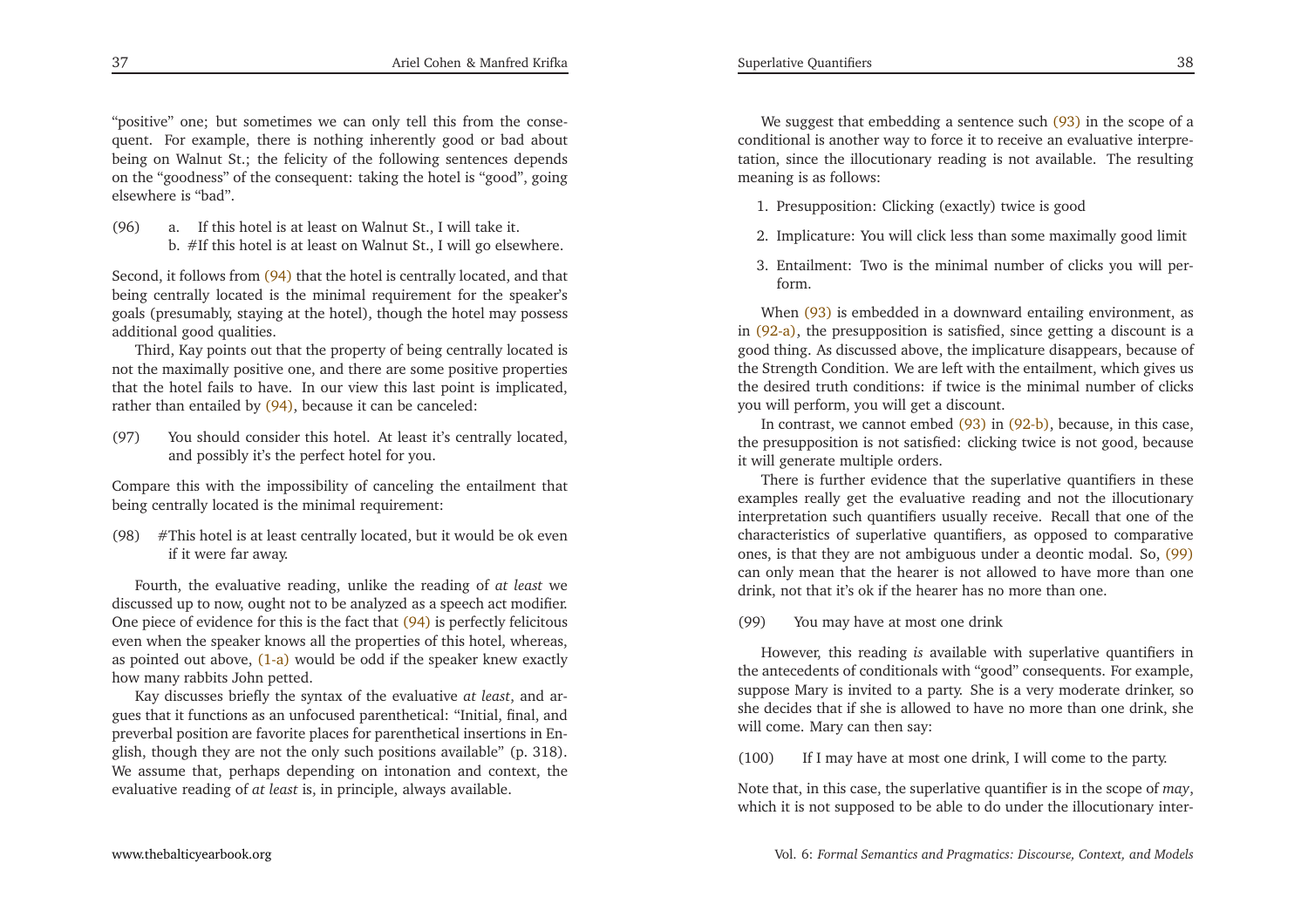<span id="page-20-4"></span><span id="page-20-3"></span>pretation. This is an indication that the superlative quantifier receives <sup>a</sup> different reading. Since the consequen<sup>t</sup> is "good", this different reading is <sup>p</sup>lausibly the evaluative interpretation.

In contrast, note what happens if the consequen<sup>t</sup> is "bad." Suppose John is also invited to the party. Unlike Mary, John believes that <sup>a</sup> party is not good unless there is <sup>p</sup>lenty of alcohol, and demands that guestsnot be allowed to have fewer than two drinks. Yet, he cannot say:

<span id="page-20-0"></span>(101) #If guests may have at most one drink, <sup>I</sup> will not come to theparty.

The reason is that the consequen<sup>t</sup> is "bad", so the superlative quantifiercannotbe in the antecedent of the quantifier,

Kay [\(1992](#page-28-21)) does not discuss the possibility of an evaluative reading for the other superlative quantifier, *at most*, but it seems to have anevaluative interpretation too:

(102) This is <sup>a</sup> bad hotel; at most, it's centrally located.

Just as with *at least*, being centrally located is still presupposed to be <sup>a</sup> good thing. The difference is in the entailment: being centrally located is less than the minimal requirement, so that the sentence entails that nothing better than being centrally located can be said aboutthe hotel.

Now consider [\(103\).](#page-20-0)

(103) You will click at most twice

If [\(103\)](#page-20-0) receives the evaluative reading, the result is this:

- 1. Presupposition: Clicking (exactly) twice is good
- 2. Implicature: you will click more than some maximally bad limit
- 3. Entailment: the maximal number of clicks you will perform is two.

When [\(103\)](#page-20-0) is embedded as in [\(104-a\),](#page-20-1) the presupposition is satisfied, the implicature disappears, and the entailment provides us with the correct truth conditions: if two is the maximal number of clicks you perform, you will ge<sup>t</sup> <sup>a</sup> discount. This is impossible in [\(104-b\),](#page-20-2) because the presupposition is not satisfied.

- <span id="page-20-2"></span><span id="page-20-1"></span>(104) a. If you click at most twice, you will ge<sup>t</sup> <sup>a</sup> discount.
	- b.  $#$  If you click at most twice, the transaction will be canceled.

The behavior of both superlative quantifiers in the antecedent of <sup>a</sup> conditional is thereby explained.

Interestingly, strong NPIs behave in <sup>a</sup> way that is exactly the opposite of that of superlative quantifiers—they are fine if the consequen<sup>t</sup> is"bad", but ruled out if the consequent is "good" [Lakoff](#page-28-22) [\(1969](#page-28-22)):<sup>[26](#page-27-30)</sup>

(105) a. If you eat 
$$
\begin{Bmatrix} some \\ *any \end{Bmatrix}
$$
 spinach I will give you \$10  
b. If you eat  $\begin{Bmatrix} *some \\ any \end{Bmatrix}$  candy I will whip you.

Regine Eckardt (pc) shows that the same is true of strong NPIs:

(106) If you budge an inch, I will  $\begin{cases} \text{kill} \\ \text{*thank} \end{cases}$  you.

<span id="page-20-5"></span>We have already seen that superlative quantifiers are PPIs; it is tempting to speculate that our account can be extended to other PPIs, i.e. that they have an evaluative interpretation too. Possibly, NPIs also have something like an evaluative interpretation, excep<sup>t</sup> that they presuppose that an undesirable, rather than <sup>a</sup> desirable property. However,we will not explore these intriguing possibilities further here.

Nilsen [\(2007](#page-28-17)) notes that superlative quantifiers in the restrictor of <sup>a</sup> universal behave the same way as in the antecedent of <sup>a</sup> conditional they are acceptable if the consequen<sup>t</sup> is "good", but are ruled out if itis "bad":

- (107) a. Everybody who donates  $\begin{cases} \text{more than} \\ \text{at least} \end{cases}$  10 BGN will ge<sup>t</sup> <sup>a</sup> thank you postcard.
	- b. Everybody who uses  $\begin{cases} \begin{array}{c} \text{more than} \\ \# \text{at least} \end{array} \end{cases}$  three exclamation marks is <sup>a</sup> fool.

The explanation we propose is the same as we have proposed forconditionals. The restrictor of <sup>a</sup> universal is <sup>a</sup> downward entailing con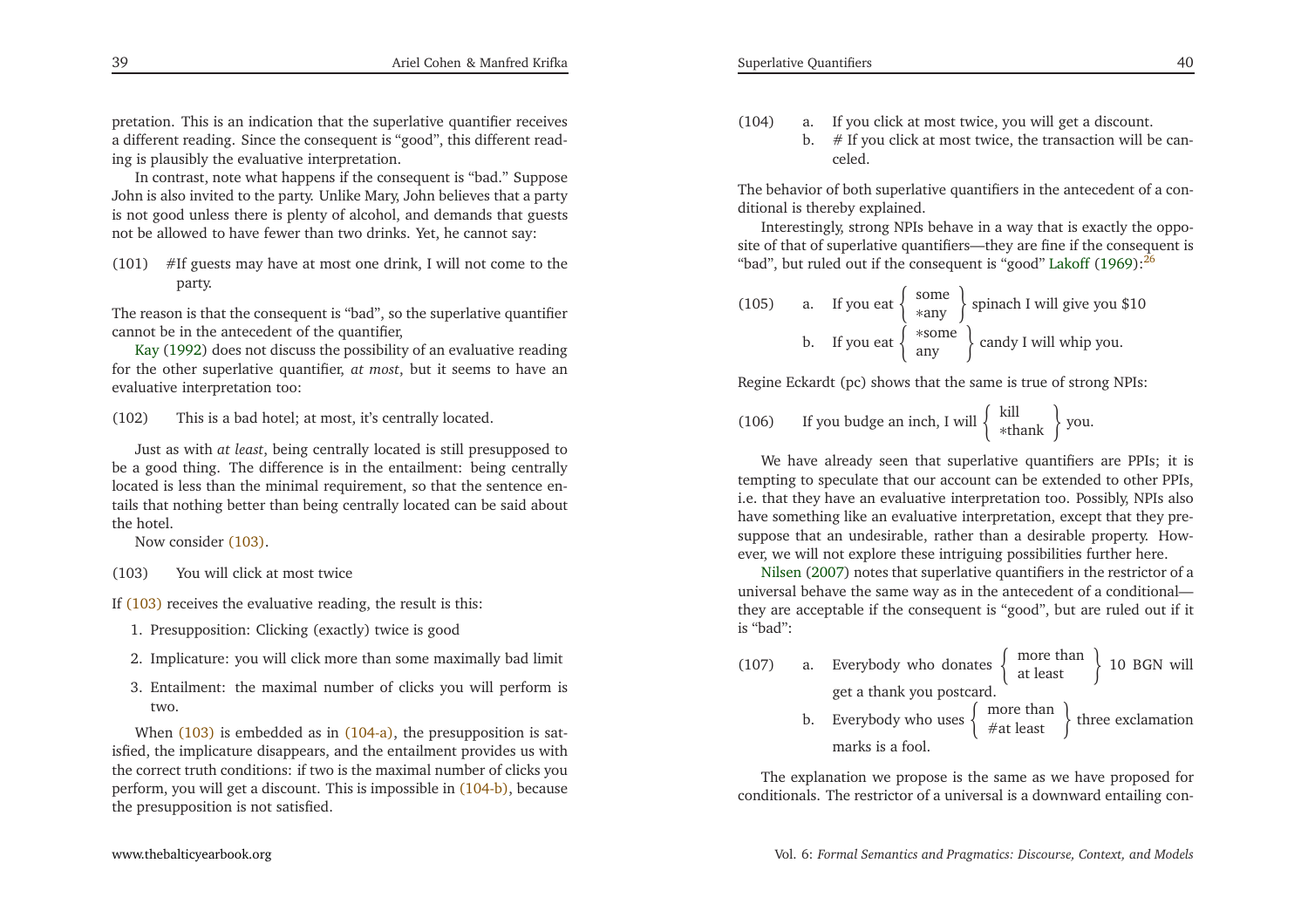text, in which conversational implicatures are canceled: the quantification domain of [\(108\)](#page-21-0) includes individuals who drink *and* smoke.

(108) Everybody who drinks or smokes will become ill.

Therefore, only the evaluative sense of superlative quantifiers is allowed, and it requires that the nuclear scope will be perceived to be positive. Since getting <sup>a</sup> thank you postcard is <sup>a</sup> good thing, [\(107-a\)](#page-20-3) is fine; but since being <sup>a</sup> fool is bad, [\(107-b\)](#page-20-4) is odd.

If the consequen<sup>t</sup> of the conditional is <sup>a</sup> deontic modal, there is <sup>a</sup> clear difference in acceptability, depending on the type of modal. Superlative quantifiers are fine if the consequen<sup>t</sup> is <sup>a</sup> permission, butbad if the consequen<sup>t</sup> is an obligation:

- (109) a. If you're  $\begin{cases} \text{more than} \\ \# \text{at least} \end{cases}$  30 minutes late you must repor<sup>t</sup> immediately to the Office of the Registrar, Room2122, South Building [Nilsen](#page-28-17) [\(2007](#page-28-17)).
	- b. If you arrive at least <sup>30</sup> minutes early, you may come tomy office for <sup>a</sup> coffee.
- (110) a. If you have  $\begin{cases} \text{less than} \\ \# \text{at most} \end{cases}$  \$50 in your pocket, you ought to go to the bank to ge<sup>t</sup> more.
	- b. If you make at most \$500 <sup>a</sup> month, you may apply for <sup>a</sup>stipend.

Again, the explanation appears to be related to the good/bad distinction. In general, obligations are "bad," but permissions are "good." Thus, the presupposition of the evaluative sense of superlative quantifiers is satisfied with obligations, but violated with permissions.

The same <sup>p</sup>henomenon obtains regarding superlative quantifiers in the restrictor of quantifiers: obligations are considered "bad," whereaspermissions are "good":

(111) a. Campaign finance laws make it <sup>a</sup> campaign's responsibility to disclose the occupation and employer of everybody who contributes  $\left\{\begin{array}{l}\text{more than }\\text{#at least }\end{array}\right\}$  \$200 [\(Nilsen](#page-28-17) [2007](#page-28-17))

- b. Everybody who contributed at least \$200 may vote inthe Primaries.
- c. Every man who had  $\begin{cases} \begin{array}{c} \text{more than} \\ \text{\#at least} \end{array} \end{cases}$  two martinis must refrain from driving.

<span id="page-21-2"></span><span id="page-21-1"></span>Epistemic modals presen<sup>t</sup> an interesting problem. Geurts & [Nouwen](#page-28-1) note that superlative quantifiers may be embedded in the antecedent of <sup>a</sup> conditional, if the consequen<sup>t</sup> contains an epistemic modal, eitherof necessity or possibility:

(112) If Betty had at least three martinis, she must/may have beendrunk.

They admit, however, that their theory cannot handle this example.

Similar facts obtain for superlative quantifiers in the restrictor of <sup>a</sup>quantifier:

(113) Everybody who had at least three martinis, must/may havebeen drunk.

<span id="page-21-0"></span>As we have seen, the antecedent of <sup>a</sup> conditional and the restrictor of <sup>a</sup> universal are downward entailing contexts, in which scalar im<sup>p</sup>licature does not survive; since an implicature is necessary to derive truth conditions, the antecedent does not have derived truth conditions. One may wonder whether the superlative quantifier receives an evaluative interpretation, but this is implausible. Epistemic modals are neutral with respec<sup>t</sup> to "good" or "bad": there is nothing inherently "good" or "bad" about the speaker believing something to <sup>a</sup> high or low degree. Hence, the presupposition of the evaluative interpretationis not satisfied.

<sup>A</sup> possible solution to this behavior of superlative quantifiers may be provided by the type of conditionals that [Sweetser](#page-28-23) [\(1996](#page-28-23)) calls*meta-metaphorical conditionals*. They are exemplified by the following:

- (114) a. If the Île de la cité is the heart of Paris, the Seine is theaorta.
	- b. If life is <sup>a</sup> candle-flame, then people are the moths burnedon the flame.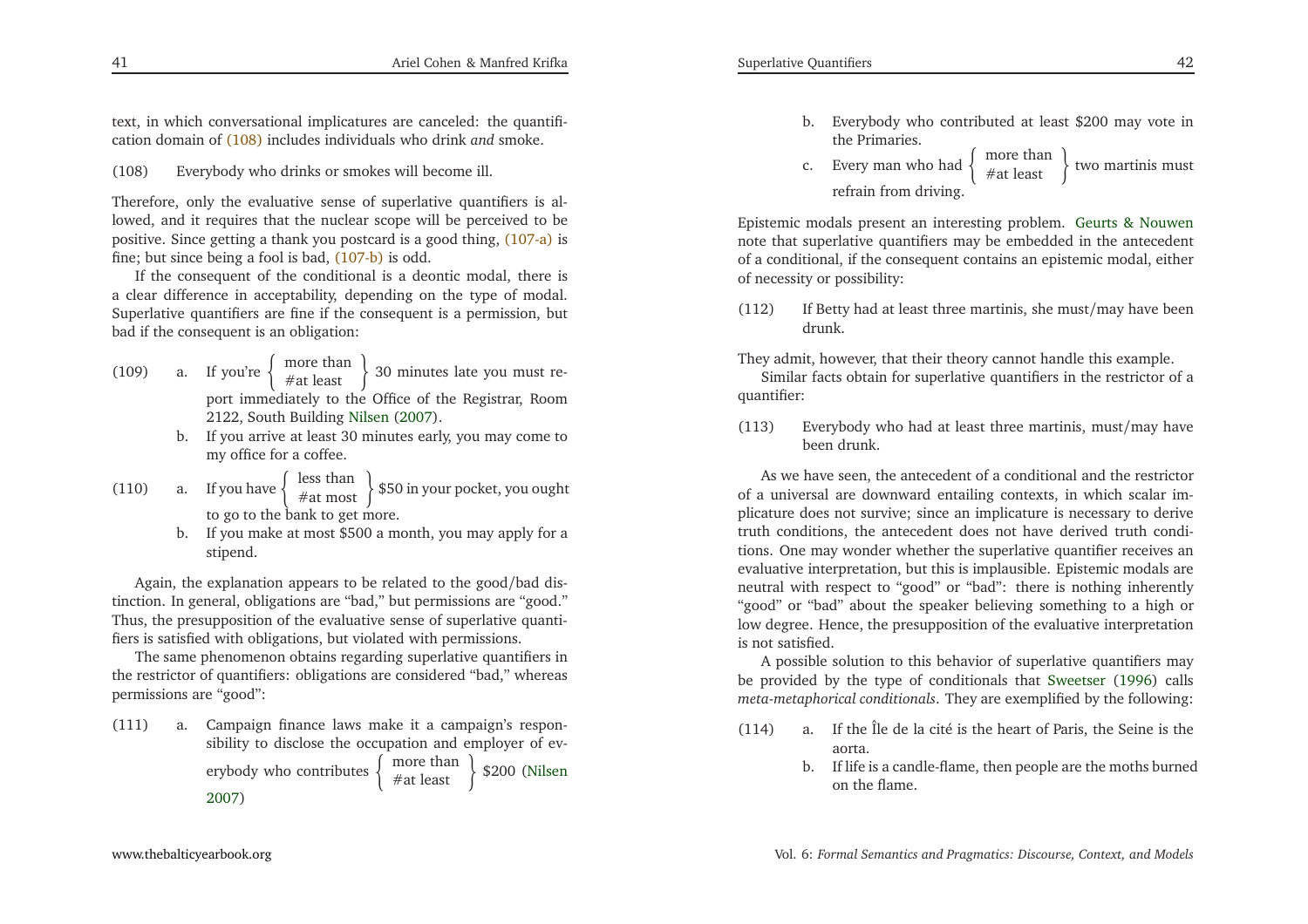These conditionals relate two metaphors that are literally false (the Île de la cité is not <sup>a</sup> heart, the Seine is not an aorta, etc.). However, people may still refuse to assert their falsity, but accep<sup>t</sup> them as metaphors, and be willing to assert them. The intended meaning appears to be that if the speaker is willing to assert the antecedent, she would alsobe willing to assert the consequent.

We propose that conditionals containing <sup>a</sup> superlative quantifier in the antecedent and an epistemic modal in the consequen<sup>t</sup> are interpreted in <sup>a</sup> similar way: the conditional does not relate two proposi-tions, but rather two speech acts.<sup>[27](#page-27-31)</sup> It is the main claim of this paper that superlative quantifiers are interpreted as (meta) speech acts;hence the antecedent of [\(112\),](#page-21-1) containing a superlative quantifier, is a speech act: the speaker denies that Betty had two martinis, denies that Betty had one martini, and denies that Betty had zero martinis. Following the theory of epistemic modals as illocutionar[y](#page-27-19) operators (Cohen [\(2010](#page-27-19)); cf. section [5.1](#page-15-2) above), the consequent, too, is <sup>a</sup> speec<sup>h</sup> act: it is an assertion that Betty was drunk, with <sup>a</sup> high (for *must*) or low (for *may*) degree of strength. What the conditional says is that if the speaker is willing to make the first speech act, then she will be willingto make the second speech act too.

In <sup>a</sup> similar way, if the speaker utters [\(113\),](#page-21-2) she is saying that for every individual *<sup>x</sup>* s.t. she is willing to deny that *<sup>x</sup>* had *<sup>n</sup>* martinis if *n <sup>&</sup>lt;* 3, she is willing to assert with <sup>a</sup> high/low degree of belief that *<sup>x</sup>* was drunk.

### **5.2.4. Back to negation**

If the superlative quantifier in the antecedent of <sup>a</sup> conditional is negated, the judgments are reversed: if the consequen<sup>t</sup> is "good" the sentence is bad, whereas if the consequen<sup>t</sup> is "bad", the sentence isgood:

- (115) a. If you don't click at least twice, the system won't respondto your request.
	- b. #If you don't click at least twice, you will ge<sup>t</sup> <sup>a</sup> discount.

The reason is simple. Under the evaluative interpretation, clicking atleast twice requires <sup>a</sup> "good" consequence; hence *not* clicking at least

twice requires <sup>a</sup> bad consequence.

Indeed, we receive the same behavior with unambiguously evaluative uses of *at least*:

- (116) a. If this hotel isn't at least on Walnut St., <sup>I</sup> will go elsewhere.
	- b. #If this hotel isn't at least on Walnut St., <sup>I</sup> will take it.

In fact, this behavior obtains in general when the the superlative quantifier in the antecedent of <sup>a</sup> conditional is in the scope of <sup>a</sup> downward entailing operator, as can be seen by the following attested examples:

- <span id="page-22-0"></span>(117) a. If nobody reveals <sup>a</sup> hand (that is, nobody has at least <sup>3</sup> of a kind) everyone still in may make another exchange. $^{28}$  $^{28}$  $^{28}$ 
	- b. Ace-High, <sup>A</sup> five-card hand with an ace but no pair; if nobody has at least <sup>a</sup> pair, it's the winning hand (simi-larly "King-high", "Queen-high" etc.).<sup>[29](#page-27-33)</sup>

<span id="page-22-2"></span>We have seen that since permissions are "good" and obligations are "bad", superlative quantifiers are fine with the former but odd with the latter. When the superlative quantifiers are negated, these judgments are reversed: they are bad with permissions, but good with obligations.

- <span id="page-22-1"></span>(118) a. If Betty didn't have at least <sup>3</sup> martinis, she should bebarred from our club.
	- b. #If Betty didn't have at least <sup>3</sup> martinis, she can drive.
	- c. Everybody who didn't drink at least <sup>3</sup> martinis should bebarred from our club.
	- d. #Everybody who didn't drink at least <sup>3</sup> martinis can drive.
	- e. If you don't have at least \$50, you should go to the bankto ge<sup>t</sup> more.
	- f. #If you don't make at least \$500 <sup>a</sup> month, you may applyfor <sup>a</sup> stipend.

The judgments are reversed with epistemic modals too, but for <sup>a</sup> different reason. We have seen that epistemic modals are fine with superlative quantifiers, because they naturally express <sup>a</sup> connection between two speech acts. However, if the superlative quantifier in the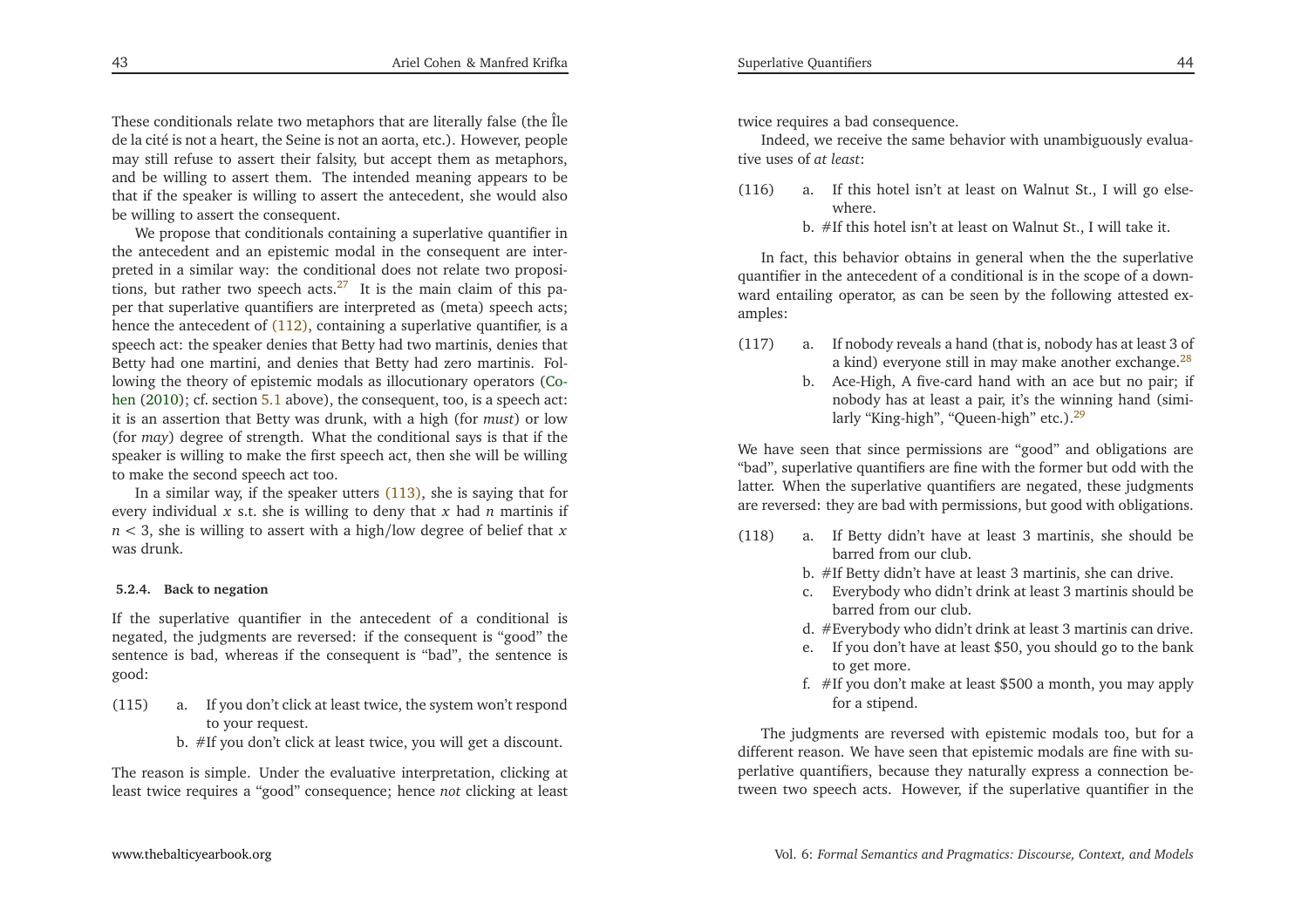<span id="page-23-6"></span><span id="page-23-5"></span>antecedent is negated, the result is bad:

(119)  $\#$  If Betty didn't have at least three martinis, she must/may have been sober.

The reason is that [\(119\),](#page-23-0) unlike [\(112\)](#page-21-1) and [\(113\),](#page-21-2) does not convey any natural connection between two speech acts.

Recall the discussion of [\(76-b\),](#page-15-1) repeated below:

(120) ?Betty didn't have at least three martinis.

As we have seen above, <sup>a</sup> negated superlative quantifier is <sup>a</sup> ratherunclear statement. The antecedent of the conditional, [\(120\),](#page-23-1) only says that the speaker GRANTs the statement that Betty had *<sup>n</sup>* martinis for some  $n < 3$ ; but there may be other values of  $n < 3$  for which she does *not* GRANT this, while there may be values of *<sup>n</sup>* <sup>≥</sup> <sup>3</sup> for which she *does*. Hence, there is no clear connection between this statement andthe speaker's level of confidence that Betty was sober.

As we have seen, [\(112\)](#page-21-1) and [\(113\)](#page-21-2) cannot be helped by the evaluative reading, since there is nothing inherently "good" or "bad" about epistemic modals. In fact, one may take this point even further. Whycan't [\(120\),](#page-23-1) on its own, receive the evaluative interpretation, and, consequently, be acceptable?

 It turns out that, in general, the evaluative interpretation is bad in the scope of negation, regardless of whether the predicated property is "good" or "bad":

(121) a. ??This hotel isn't at least centrally located. b. ??This hotel isn't at least far away.

We are not sure what the reason for this behavior is.

# *5.3. Propositional attitudes*

Propositional attitudes can, of course, allow for recursive embedding:

(122) Annabelle believes that Matthew suspects that Darcy wantsto kill Guy.

Can speech acts also be embedded under propositional attitudes?

<span id="page-23-4"></span><span id="page-23-3"></span>They ought to be, if speech acts are sufficiently similar to propositional attitudes, i.e. if speaking is sufficiently similar to thinking [\(Krifka](#page-28-16) to [appear](#page-28-16)). According to some, this is indeed the case: the only differ ence is that the speaker uses <sup>a</sup> natural language, whereas the thinker uses <sup>a</sup> *language of thought* [\(Fodor](#page-28-24) [1975](#page-28-24)).

We will not settle the language of thought issue here, nor do we need to: superlative quantifiers are meta-speech acts, which express willingness or unwillingness to make certain speech acts. Thus, metaspeech acts are clearly similar to propositional attitudes, and hence arepredicted to be embeddable under them.

This prediction is, indeed, borne out:

<span id="page-23-2"></span>(123) Mary thinks that John petted at least three rabbits.

<span id="page-23-0"></span>Note that [\(123\)](#page-23-2) is, in fact, ambiguous, between two readings that canbe paraphrased as [\(124-a\)](#page-23-3) and [\(124-b\).](#page-23-4)

- (124) a. Mary thinks: "John petted *<sup>n</sup>* rabbits," for some number *<sup>n</sup>*, and the speaker says that *<sup>n</sup>* is at least three.
	- b. Mary thinks: "John petted at least three rabbits."

<span id="page-23-1"></span>The two readings are distinct: only [\(124-b\)](#page-23-4) implicates that Mary is not sure how many rabbits John petted. How can this ambiguity be accounted for?

 Note that [\(125\),](#page-23-5) with <sup>a</sup> comparative quantifier, is similarly ambiguous.

(125) Mary thinks that John petted more than two rabbits.

This ambiguity can straightforwardly be accounted for as involving the relative scopes of the attitude verb and the comparative quantifier. $30$  This suggests that the ambiguity of  $(123)$  is also a scope ambiguity.

Specifically, in our system, [\(124-a\)](#page-23-3) means that the minimal *<sup>n</sup>* s.t. the speaker GRANTs that Mary thinks that John petted exactly *<sup>n</sup>* rabbits is 3. Note that under this reading, the propositional attitude is inside the scope of the illocutionary operator. But [\(124-b\),](#page-23-4) which is, in fact, much more prominent, means that the minimal *<sup>n</sup>* s.t. *Mary* GRANTs that John petted exactly *<sup>n</sup>* rabbits is 3. Now, the illocutionary operator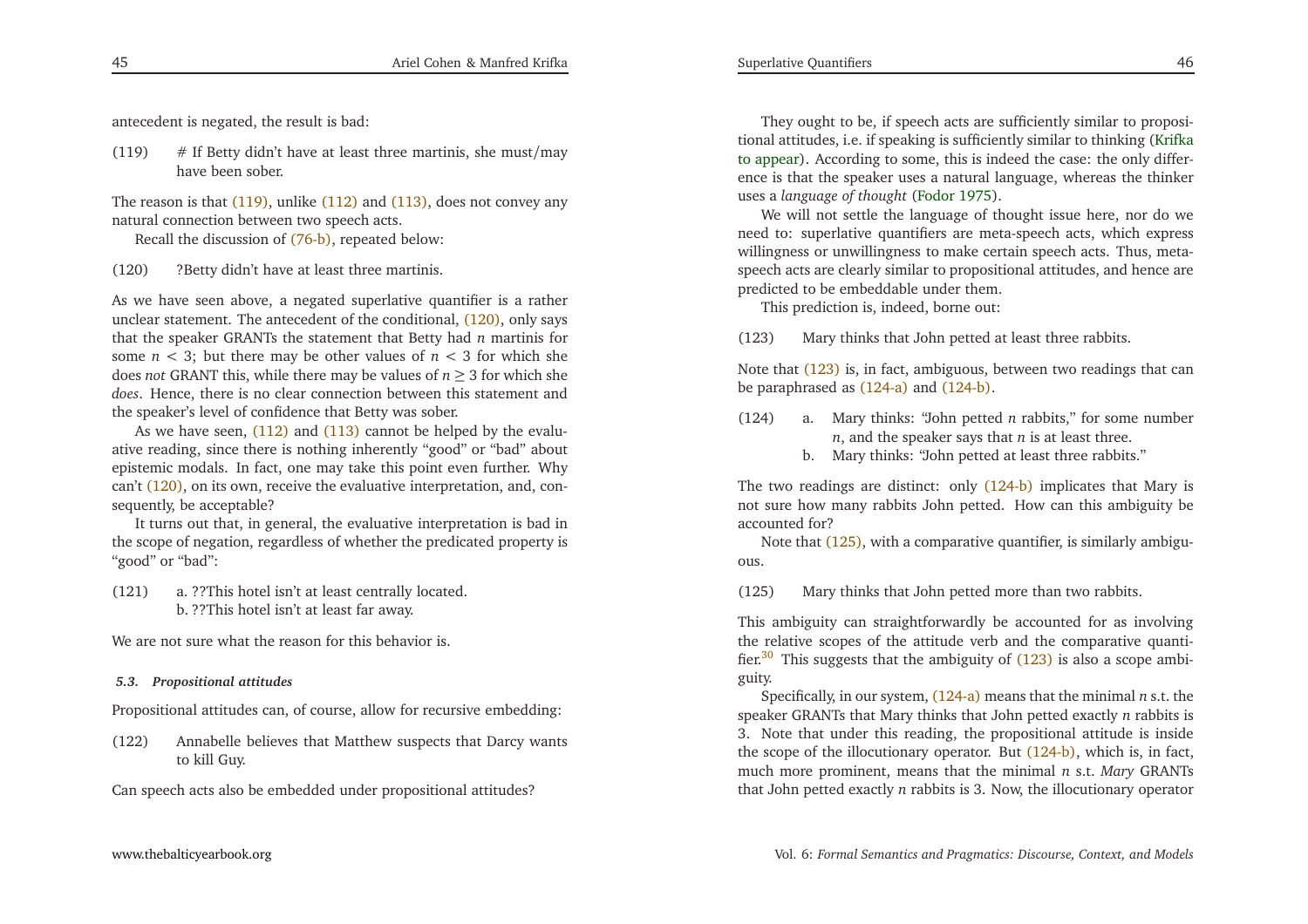<span id="page-24-3"></span><span id="page-24-2"></span>is inside the scope of the propositional attitude operator.

Recall that <sup>a</sup> speech act has (at least) two arguments, in addition to the propositional content: the speaker and addressee. We propose that the variable *<sup>s</sup>*, indicating the speaker, is <sup>a</sup> shiftable indexical in the sense of [Schlenker](#page-28-25) [\(2002](#page-28-25)). According to Schlenker, propositional attitudes quantify not over possible worlds, but over contexts. Contexts determine <sup>a</sup> possible world, but also <sup>a</sup> speaker and addressee. Nonshiftable indexicals, such as the first person pronoun in English, can only refer to the speaker in the context of utterance. But shiftable indexicals, such as the first person pronoun in Amharic, may refer to the speaker of the embedded context. This is why [\(126\)](#page-24-0) can only mean that John says that the speaker is <sup>a</sup> hero, while its counterpart inAmharic can mean that John says that John is <sup>a</sup> hero.

(126) John says that <sup>I</sup> am <sup>a</sup> hero.

<span id="page-24-10"></span><span id="page-24-7"></span>Although first person pronouns do not shift in English, speakeroriented expressions do seem to shift. For example, [\(127-a\)](#page-24-1) means that the speaker considers the fact that it stopped raining lucky; butwhen embedded in [\(127-b\),](#page-24-2) the sentence means that Mary considers it lucky.

- <span id="page-24-9"></span>(127) a. Luckily it stopped raining.
	- b. Mary thought that luckily it had stopped raining.<sup>[31](#page-27-35)</sup>

Treating the speaker variable of <sup>a</sup> speech act as <sup>a</sup> shiftable indexical, and ignoring the addressee, we can formulate  $32$  the respective logical forms of readings  $(124-a)$  and  $(124-b)$  as follows (where  $c_0$  is the context of utterance):

- (128) a.  $c_0$ :  $\forall n$ (ASSERT(**speaker**( $c_0$ ), **addressee**( $c_0$ ))  $(\text{think}_c_1(\text{m},(|\text{rabbits} \cap \lambda x.\text{pet}(j, x)| = n))) \rightarrow n \geq 3)$ 
	- b.  $c_0$ : **think**<sub>c<sub>1</sub></sub>(**m**,  $\forall n$ (ASSERT(**speaker**( $c_1$ ), **addressee**( $c_1$ ))  $(|\text{rabbits} \cap \lambda x.\text{pet}(j, x)| = n) \to n \geq 3)$

Since  $c_1$  is the context of Mary's thought, both "speaker" and "addressee" of *<sup>c</sup><sup>1</sup>* are Mary herself, hence [\(128-b\)](#page-24-3) means that Mary thinks to herself that John petted at least three rabbits. This is the intendedinterpretation.

# <span id="page-24-6"></span><span id="page-24-5"></span>*5.4. Requirements*

<span id="page-24-1"></span>Sentence [\(129\)](#page-24-4) is ambiguous between [\(130-a\)](#page-24-5) and [\(130-b\).](#page-24-6)

- (129) John needs at least three martinis.
- (130) a. The minimal*n* s.t. the speaker GRANTs that John needs exactly*n* martins is *n*= 3.
	- b. The minimal number*n* of martinis that satisfies John's needs is*n*= 3.

According to [\(130-a\),](#page-24-5) John needs some number of martinis, and the speaker is not sure how many, but is sure it is no less than 3. Reading [\(130-b\),](#page-24-6) which is probably more prominent, says that the minimal needs of John are satisfied with <sup>3</sup> martinis (though more might be better).

The corresponding formulations are as follows:

<span id="page-24-8"></span> $(131)$ ∀*<sup>n</sup>*(GRANT(**need**(**j**,|*<sup>M</sup>*∩*λ<sup>x</sup>*.**have**(**j**, *<sup>x</sup>*)| <sup>=</sup>*n*))→*n*≥ <sup>3</sup>) b. **need**(**j**,  $\forall n$ (GRANT(|*M*  $\cap \lambda x$ **.have**(**j**, *x*)| = *n*)  $\rightarrow$  *n* ≥ 3))

<span id="page-24-4"></span><span id="page-24-0"></span>Geurts and Nouwen account for the first reading in <sup>a</sup> straightforward, compositional way. In order to ge<sup>t</sup> the second, more prominent reading, they propose <sup>a</sup> mechanism of modal concord: the epistemic modal of *at least* becomes deontic as <sup>a</sup> consequence of the explicit requirement indicated by *need*. In contrast, we account for the two readings of [\(129\)](#page-24-4) as <sup>a</sup> straightforward case of scope ambiguity, without theneed to posit any additional devices.

Note that in order to obtain the reading in [\(130-b\),](#page-24-6) we are treating the verb *need* as <sup>a</sup> sort of meta-speech act. Specifically, the verb must be able to subcategorize for speech acts, i.e. the subject must be an entity that is capable of GRANTing (typically <sup>a</sup> human). Indeed, withan inanimate subject, this reading is not available:

(132) The project needs at least three years to complete.

Sentence [\(132\)](#page-24-7) can only get the reading corresponding to [\(130-a\),](#page-24-5) namely that the speaker denies that the project will be completed in less than three years (but is not sure how long it will actually take). Crucially, it does not receive the reading corresponding to [\(130-b\),](#page-24-6) where three years will definitely be enough to provide whatever is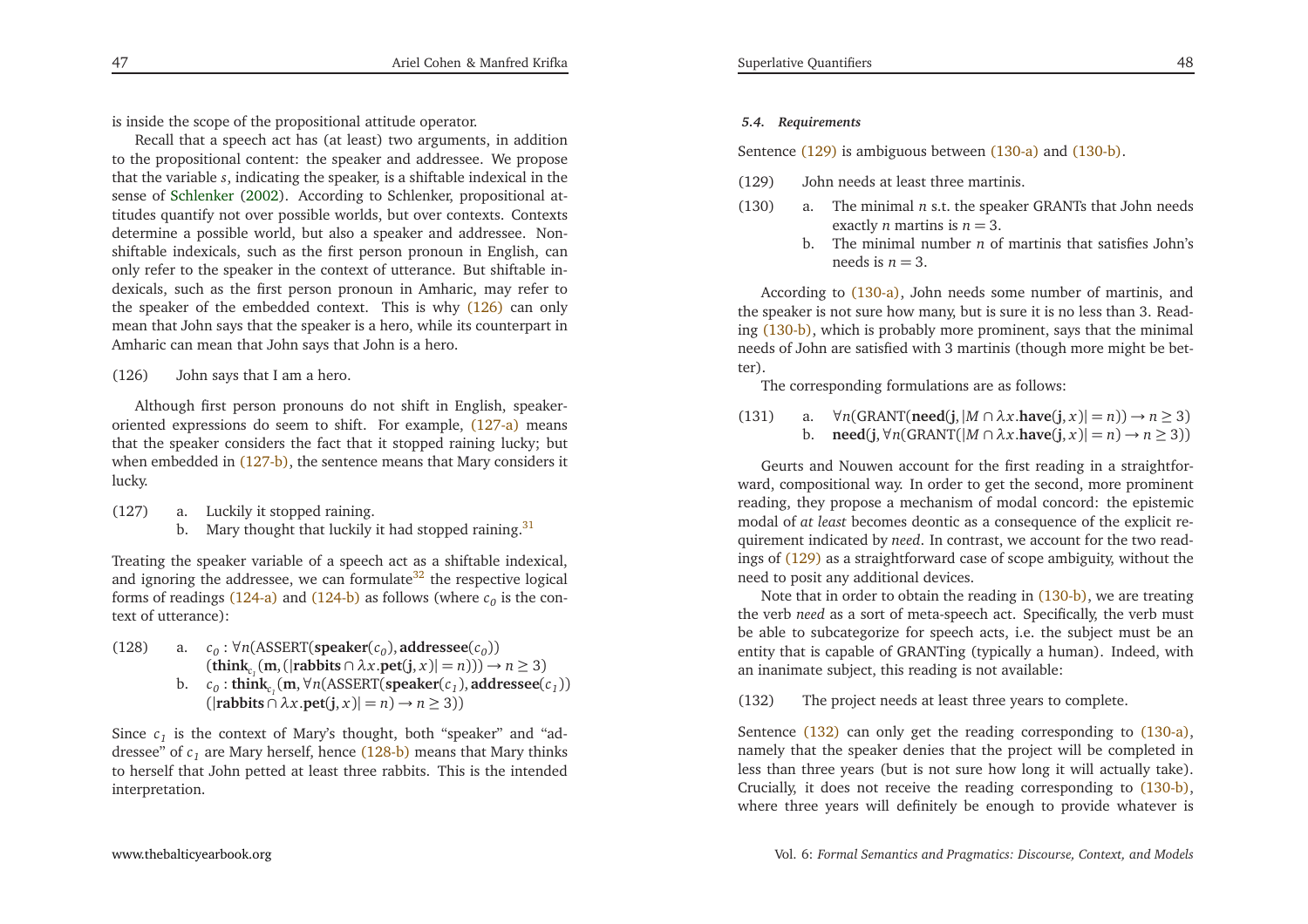<span id="page-25-10"></span><span id="page-25-9"></span><span id="page-25-8"></span><span id="page-25-4"></span><span id="page-25-3"></span><span id="page-25-2"></span><span id="page-25-1"></span>necessary for the project to finish (though more time may perhaps bebetter).

Of course, the formulations in [\(131\)](#page-24-8) are not complete, so long as we do not provide an analysis of the relation **need**. In fact, we argue that, together with such an appropriate definition, our approach provides the way to solve <sup>a</sup> difficult puzzle involving the meaning of expressionsof requirements. Consider the following sentence:

<span id="page-25-0"></span>(133) John needs to have <sup>a</sup> drink in order to go to sleep.

On the face of it, this sentence expresses <sup>a</sup> necessary and sufficient condition for John's going to sleep: if he has <sup>a</sup> drink he will fall asleep, and if he doesn't—he won't. But von Fintel and Iatridou (2005) point out that the condition, although necessary, is not sufficient: in order to go to sleep John also needs not to be working, to have <sup>a</sup> <sup>p</sup>lace to sleepon, to breathe, etc.

There are, however, two problems with the view that sentenceslike [\(129\)](#page-24-4) express only necessary conditions. One problem is that every entailment of <sup>a</sup> necessary condition is also <sup>a</sup> necessary condition: for example, having <sup>a</sup> drink entails being alive. Now, although, upon reflection, most people will agree that John needs to be alive in order to sleep, [\(134\)](#page-25-0) certainly does not sound very natural (cf. von Stechowet al. 2005).

(134) John needs to be alive in order to go to sleep.

Nouwen (2009) points out another problem, which is the following. If requirements are necessary conditions, [\(135-a\)](#page-25-1) would entail [\(135-b\),](#page-25-2) which would entail [\(135-c\).](#page-25-3) From these, [\(136\)](#page-25-4) would follow, but, again, this sounds wrong.

- (135) a. John needs three martinis to fall asleep.
	- b. John needs two martinis to fall asleep.
	- c. John needs one martini to fall asleep.
- (136) The minimal number of martinis that John needs to fall asleepis 1.

If <sup>a</sup> sentence is true ye<sup>t</sup> sounds funny, this is often indicative of anambiguity: under one reading it is true, but under another, it is odd.

<span id="page-25-6"></span><span id="page-25-5"></span>Perhaps this is the case with [\(134\);](#page-25-0) this suggests an alternative way to interpret von Fintel and Iatridou's observation.

We maintain that requirements are, in fact, necessary and sufficient conditions. But we sugges<sup>t</sup> that statements of requirements contain an implicit *at least*. Verbs like *need*[33](#page-27-37) subcategorize for <sup>a</sup> nominal expression (DP) that expresses <sup>a</sup> minimal requirement that can be made explicit with *at least*.

Some evidence for this comes from examples such as [\(137-a\),](#page-25-5) which can only mean that the number *<sup>n</sup>* such that you need at least *<sup>n</sup>* good deeds to go to heaven is *<sup>n</sup>* <sup>≤</sup> 3. In contrast, [\(137-b\)](#page-25-6) has <sup>a</sup> perverse reading saying that if you did more than three good deeds you won'tgo to Heaven.

- <span id="page-25-11"></span>(137) a. You need at most three good deeds to go to Heaven.
	- b. You need to have done at most three good deeds to goto Heaven.

<span id="page-25-7"></span>Assuming an implicit *at least* in the representation of requirements, the result is ambiguous, depending on whether this superlative quantifier takes scope above or below the modal. Thus, [\(135-a\)](#page-25-1) actually means [\(138\),](#page-25-7) which is ambiguous between [\(139-a\)](#page-25-8) and [\(139-b\),](#page-25-9) with the latter being clearly the dominant reading.

- (138) John needs at least three martinis (to fall sleep).
- (139) a. The set of necessary and sufficient conditions for John's falling asleep includes at least the condition of having three martinis (i.e. the conjunction of the necessary andsufficient conditions entails having three martinis).
	- b. The necessary and sufficient condition for John's fallingasleep is that he has at least three martinis

This ambiguity falls out of the formulations in [\(131\),](#page-24-8) if the order '≥' is generalized to entailment, as discussed in section [3.3](#page-12-1) above. We formulate [\(139-a\)](#page-25-8) and [\(139-b\),](#page-25-9) respectively, as [\(140-a\)](#page-25-10) and [\(140-b\)](#page-26-0) (ignoring issues of modality):

(140) a.  $\forall P(\text{GRANT}(\text{sleep}(j) \leftrightarrow P) \rightarrow P \geq \exists M \cap \lambda x.\text{have}(j, x)$ <br> $| \geq 3)$  $|\geq 3)$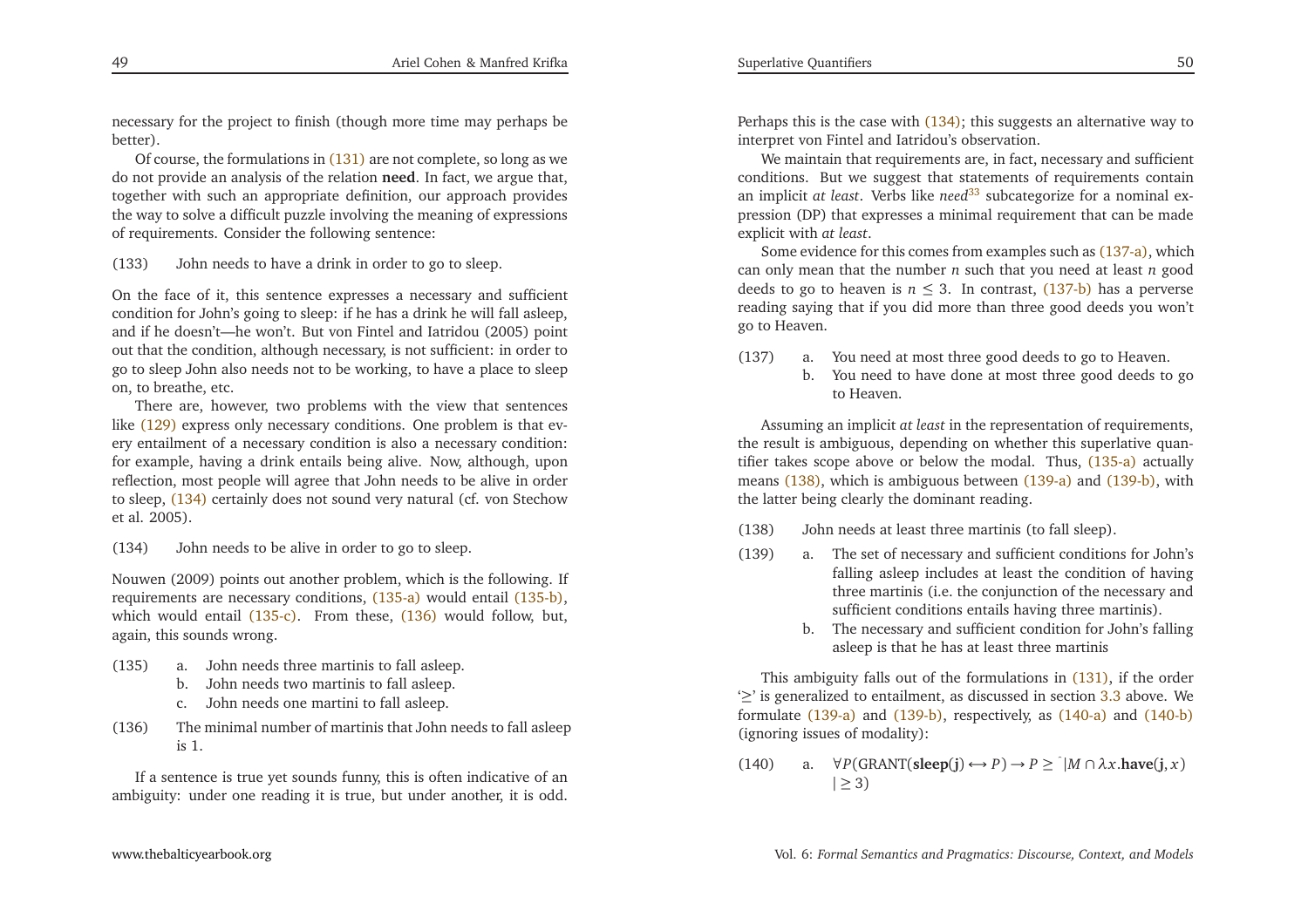b. **sleep(***j*)  $\leftrightarrow \forall P$ (GRANT(*P*)  $\rightarrow P \geq \exists M \cap \lambda x$ **.have**(**j**, *x*)|  $\geq$  3)

The formulation in [\(140-a\)](#page-25-10) means that if the speaker GRANTs that *P* is <sup>a</sup> necessary and sufficient condition for John's sleeping, then*P* is greater than or equal to (i.e., entails) the condition that John have three martinis or more. In other words, the speaker knows that the set of necessary and sufficient conditions for John's falling asleep includesat least having three martinis.

The formulation in (12b) means that it is <sup>a</sup> necessary and sufficient condition for John's falling asleep that any statement that the speaker GRANTs (contextually restricted to statements about the number of martinis John has) is that John had <sup>a</sup> number of martinis that is greaterthan or equal to 3.

Note that [\(140-a\)](#page-25-10) entails [\(134\)](#page-25-0): if a necessary and sufficient condition for John's falling asleep entails having three martinis or more, and having three martinis or more entails breathing, then <sup>a</sup> necessary and sufficient condition for John's falling asleep entails breathing. How-ever, [\(140-b\)](#page-26-0) does not entail [\(134\):](#page-25-0) if having at least three martinis is <sup>a</sup> necessary and sufficient condition for John's falling asleep, it does not follow that breathing is also <sup>a</sup> necessary and sufficient condition for John's falling asleep. We believe this is why most people would agreethat [\(134\)](#page-25-0) follows, but feel uncomfortable with this conclusion.

Similarly,  $(135-b)$  only follows from  $(140-a)$ , but not  $(140-b)$ . It follows from [\(140-a\),](#page-25-10) for if the necessary and sufficient condition for<br>Jahrie folling aslass antaila having thus magnitude an manner it antails John's falling asleep entails having three martinis or more, it entailshaving two martinis or more. But [\(135-b\)](#page-25-2) does not follow under reading [\(140-b\),](#page-26-0) for if having at least three martinis is necessary and sufficient for falling asleep, it does not follow that having at least twomartinis is necessary and sufficient for John's falling asleep.

Therefore, [\(136\)](#page-25-4) only follows under the following reading: the minimal number*n* s.t. the set of necessary and sufficient conditions for John's falling asleep entails having*n* martinis is 1. But since this reading is extremely awkward, most people would refuse to accep<sup>t</sup> thisinference.

# <span id="page-26-0"></span>**6. CONCLUSIONS AND IMPLICATIONS**

In this paper, we have argued that superlative quantifiers are quantifiers over meta-speech acts, and developed <sup>a</sup> framework for modeling speech acts and meta-speech acts. In this framework, GRANTing <sup>a</sup> proposition is the denegation of asserting its negation. This framework also provides <sup>a</sup> natural analysis of conjunction and, to some extent, disjunction of speech acts.

We have proposed that *at least*  $3 \phi$  means that the minimal number *n* s.t. the speaker GRANTs  $\phi(n)$  is 3. And *at most* 3  $\phi$  means that the maximal number*n* s.t. the speaker GRANTs *φ*(*n*) is 3.

 Furthermore, we argue that the falsity of <sup>a</sup> superlative quantifier is determined semantically, but its truth is determined pragmatically, via scalar implicature. Hence, superlative quantifiers can be embedded inenvironments where scalar implicature survives.

We have shown how this theory explains the facts concerning the distribution and interpretation of superlative quantifiers better than competing approaches, while maintaining correct, objective truth conditions.

 If this account is on the right track, it has significant implications that go beyond an account of <sup>a</sup> particular linguistic <sup>p</sup>henomenon. We have argued that interlocutors often express meta-speech acts: they are not moves in the conversation, but indicate which moves are possible. Moreover, we have demonstrated that speech acts (including meta-speech acts) can be modeled as changes of commitment spaces. Thus they become semantic objects, and hence par<sup>t</sup> of semantic recursion, although they do not have truth conditions. Therefore they canbe embedded, provided their embedding is interpretable.

#### **ACKNOWLEDGEMENTS**

We are both deeply thankful to Barbara Partee for extremely helpfulcomments on an earlier version of this paper.

A. C. acknowledges suppor<sup>t</sup> of the Israel Science Foundation, Grant # 376/09. M. K. acknowledges suppor<sup>t</sup> by Bundesministerium für Bildung und Forschung (BMBF) (Grant # 01UG0711).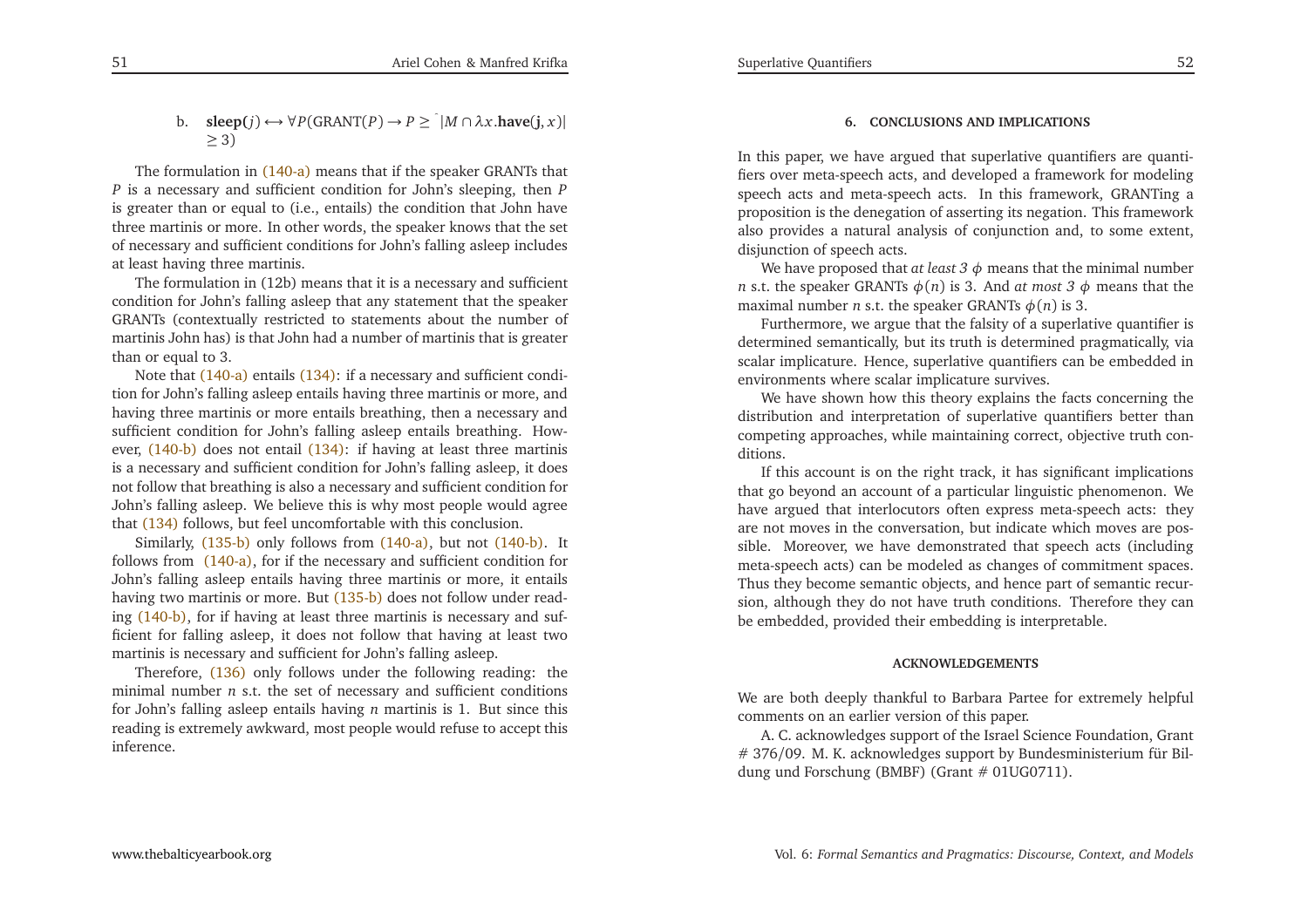#### <span id="page-27-39"></span><span id="page-27-38"></span><span id="page-27-37"></span><span id="page-27-36"></span><span id="page-27-35"></span><span id="page-27-34"></span><span id="page-27-27"></span><span id="page-27-20"></span><span id="page-27-17"></span><span id="page-27-16"></span><span id="page-27-15"></span><span id="page-27-14"></span><span id="page-27-13"></span><span id="page-27-12"></span><span id="page-27-11"></span><span id="page-27-10"></span><span id="page-27-9"></span><span id="page-27-8"></span><span id="page-27-7"></span><span id="page-27-6"></span><span id="page-27-5"></span>**Notes**

<span id="page-27-26"></span><span id="page-27-25"></span><span id="page-27-24"></span><span id="page-27-23"></span><span id="page-27-22"></span><span id="page-27-21"></span><span id="page-27-19"></span>*[1](#page-1-2)*There is another reading of [\(1-a\)](#page-1-0) [\(Horn](#page-28-11) [1972](#page-28-11); [Kadmon](#page-28-12) [1987](#page-28-12)), which can be made the preferred interpretation by focus, where John petted exactly three rabbits, and maybe other animals as well. The two readings behave differently, e.g., with respec<sup>t</sup>to anaphora; but we defer discussion of this reading until section [3.3.](#page-12-1)

<span id="page-27-18"></span>*[2](#page-2-9)*Geurts & [Nouwen](#page-28-1) [\(2007](#page-28-1)) point out additional cases where the distribution of superlative quantifiers is more restricted than that of comparative quantifiers; we will discuss such cases when we deal with embedded superlative quantifiers in section [5](#page-15-3) below.

*[3](#page-3-7)*Incidentally, the meaning of [\(1-b\)](#page-1-1) is different from that of (i), since only the latter implicates that John petted no more than two rabbits.

(i) John petted two rabbits.

<sup>[4](#page-4-7)</sup>Note that this behavior obtains even when the superlative quantifier does not relate

to <sup>a</sup> numeral:

 $most$ (i) At *mos <sup>t</sup>* <sup>∗</sup>*l eas <sup>t</sup>*some bats and small rodents have ever been in this cave

Non-numerical scales will be discussed in section [3.3.](#page-12-1)

*[5](#page-7-0)*See [Roelofsen](#page-28-26) & van Gool [\(2009](#page-28-26)) for more on the interpretations of disjunctive questions, and how they are affected by intonation.

*[6](#page-9-4)*We thank Barbara Partee for this modification of our original example.

<sup>[7](#page-9-5)</sup>The name we chose for this speech act is of course meant to be suggestive, but we are definitely not claiming that the English verb *gran<sup>t</sup>* denotes the speec<sup>h</sup> act GRANT. Similarly, the English verb *assert* does not denote the speec<sup>h</sup> act ASSERT, but something much stronger.

*[8](#page-12-2)*[ht](h)tp://www.savekohtao.com/index.php?option=com\_content&view=section&layout=blog&id=3&Itemid=4&lang=en

*[9](#page-12-3)*[ht](h)tp://www.angelfire.com/mi/FAST/inputform.html

*[10](#page-12-4)*[ht](h)tp://www.circleofa.org/articles/FallingInLoveWithEveryone.php

 *[11](#page-12-5)*[ht](h)tp://blog.myphysicaltherapyspace.com/2010/08/is-acl-surgery-the-spinal-fusion-ofthe-lower-extremity.html

 *[12](#page-12-6)*[ht](h)tp://stackoverflow.com/questions/3815411/stored-procedure-and-permissions-isexecute-enough

*[13](#page-12-7)*[ht](h)tp://ezinearticles.com/?Avoiding-Publishing-and-Agent-Scams&id=197784

*[14](#page-13-6)*[ht](h)tp://www.kyivpost.com/news/opinion/op\_ed/detail/77654/print/

*[15](#page-13-7)*[ht](h)tp://www.whoosh.org/issue28/schultz1.html

*[16](#page-13-8)*[ht](h)tp://www.psg.com/lists/radiusext/2007/msg00147.html

*<sup>[17](#page-13-9)</sup>*  $\hat{\phi}$  indicates the intension of  $\phi$ .

 *[18](#page-13-10)*cf. [Brasoveanu](#page-27-38) [\(2009](#page-27-38)) who proposes that the infelicity of superlative quantifiers in such cases is pragmatic, rather than semantic. For him, however, this does not followfrom the meaning of these quantifiers, but is <sup>a</sup> stipulated felicity condition.

*[19](#page-16-4)*[ht](h)tp://www.baltimorebeatdown.com/2010/10/8/1738491/ravens-pass-defense-vsbroncos-pass-offense

*[20](#page-16-5)*[ht](h)tp://www.bluespace.com/blog/type1

*[21](#page-16-6)* [ww](w)w.cdhb.govt.nz/communications/healthline/issue61.pdf

*[22](#page-16-7)*[ht](h)tp://diamondgeezer.blogspot.com/2004/04/youre-predictable-noon-deadline-has.html

*[23](#page-16-8)*Though not, perhaps, for values of *<sup>n</sup>* that are *much* greater than 3.

<span id="page-27-33"></span><span id="page-27-32"></span><span id="page-27-31"></span><span id="page-27-30"></span><span id="page-27-29"></span><span id="page-27-1"></span>*[24](#page-17-4)*As [Bolinger](#page-27-39) [\(1978](#page-27-39)) points out, these negative questions actually have another reading, where PPIs are *not* licensed; under this reading, the speaker is seeking confirmation for the propositions that it is *not* cold, that the hearer is *not* tired, and that he does *not* have much money, respectively.

<span id="page-27-28"></span>*[25](#page-18-5)*The other two are *scalar*, which is roughly the sense we have been dealing with sofar in this paper, and *rhetorical retreat*, which is exemplified by:

(i)

a. Mary is at home—at least John's car is in the driveway.

b. Mary is at home—at least <sup>I</sup> think so.

c. Mary is at home—at least that's what Sue said.

<span id="page-27-4"></span><span id="page-27-2"></span>d. Mary will help me—at least on the first draft, if it doesn't rain, when I've finished theoutline,...

*[26](#page-20-5)*We are thankful to Barbara Partee for drawing our attention to this paper.

<sup>[27](#page-22-0)</sup>We make no claim here about the meaning of conditionals in general, but only about this specific construction.

<span id="page-27-3"></span>*[28](#page-22-1)*[ht](h)tp://www.google.de/url?sa=t&source=web&cd=1&ved=0CBsQFjAA&url= http://www.gamereport.com/poker/draw.html&ei=e-1fTYmFMZDGtAaM55C2CA&usg=AFQjCNG1VuDsckgNJh7mqLP-jXyuAn\_\_cg

 *[29](#page-22-2)*[ht](h)tp://www.google.de/url?sa=t&source=web&cd=11&ved=0CBoQFjAAOAo& url=http://faq.holdemmanager.com/glossary.php/letter/A&ei=G-5fTenqJ8n3sgalo422CA&usg=AFQjCNF4HPKGKcf2Idzg0iHx7cBgSiq2nA

 *[30](#page-23-6)*Note that *think* is <sup>a</sup> bridge verb, allowing for wh-movement from its complement, and hence for wide-scope construal of scope-bearing elements.

<span id="page-27-0"></span><sup>[31](#page-24-9)</sup>See [Coniglio](#page-28-27) [\(2011\)](#page-28-27) for such shifts of speaker-oriented expressions in German.

<sup>[32](#page-24-10)</sup>Here, and in the following section, we will only use intuitive formulations, leaving complete formalizations in terms of changes of commitment spaces for another occasion.

*[33](#page-25-11)*We leave open the question of which, exactly, these verbs are.

#### **References**

- Bolinger, D. 1978. 'Yes-No Questions are not Alternative Questions'. In H. Hiz (ed.)'Questions', Dordrecht: Reidel.
- Borkin, A. 1971. 'Polarity Items in Questions'. In 'Papers from the 7th Regional Meetingof the Chicago Linguistic Society', 53–62.
- Bott, L. & Noveck, I. A. 2004. 'Some Utterances are Underinformative: The Onset and Time Course of Scalar Inferences'. *Journal of Memory and Language* 51, no. 3: 437–457.
- Brasoveanu, A. 2009. 'Modified Numerals as Post-Suppositions'. In 'Proceedings of the17th Amsterdam Colloquium', .
- Büring, D. 2007. 'The least "at least" can do'. In 'Proceedings of WCCFL 26', 114–20. Somerville, MA: Cascadilla Press.
- Chierchia, G. 2004. 'Scalar Implicatures, Polarity Phenomena and the Syntax/Pragmatics Interface'. In A. Belletti (ed.) 'Structures and Beyond', 39–103. Oxford: Oxford University Press.

Cohen, A. 2010. 'Epistemic Modals as Speech Act Modifiers'. Paper presented at *Sentence*